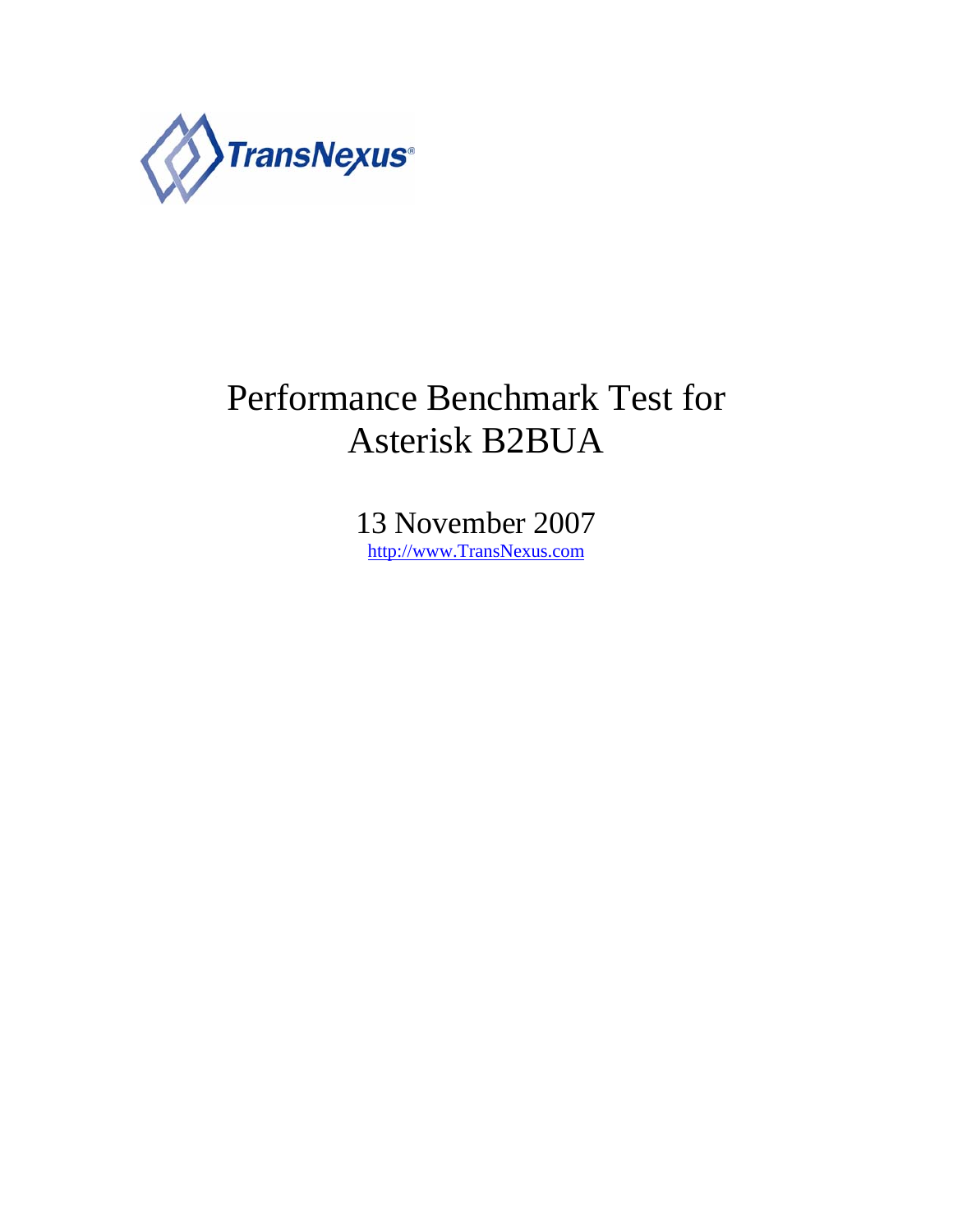## **Revision History**

| <b>Revision</b> | Date of Issue      | <b>Changes</b>                   |  |  |
|-----------------|--------------------|----------------------------------|--|--|
| 0.1             | July 16, 2007      | Initial Draft.                   |  |  |
| 0.2             | July 17, 2007      | Minor edits and reformatting     |  |  |
| 0.3             | August 3, 2007     | Use sar for test date collection |  |  |
| 0.4             | September 6, 2007  | Add codec translation test case  |  |  |
| 0.5             | September 10, 2007 | Add Digium g729 module results   |  |  |
|                 | November 13, 2007  | Final draft for publishing       |  |  |

Copyright 2007 TransNexus, Inc.

TransNexus is a registered trademark of TransNexus, Inc. Asterisk is a registered trademark of Digium, Inc.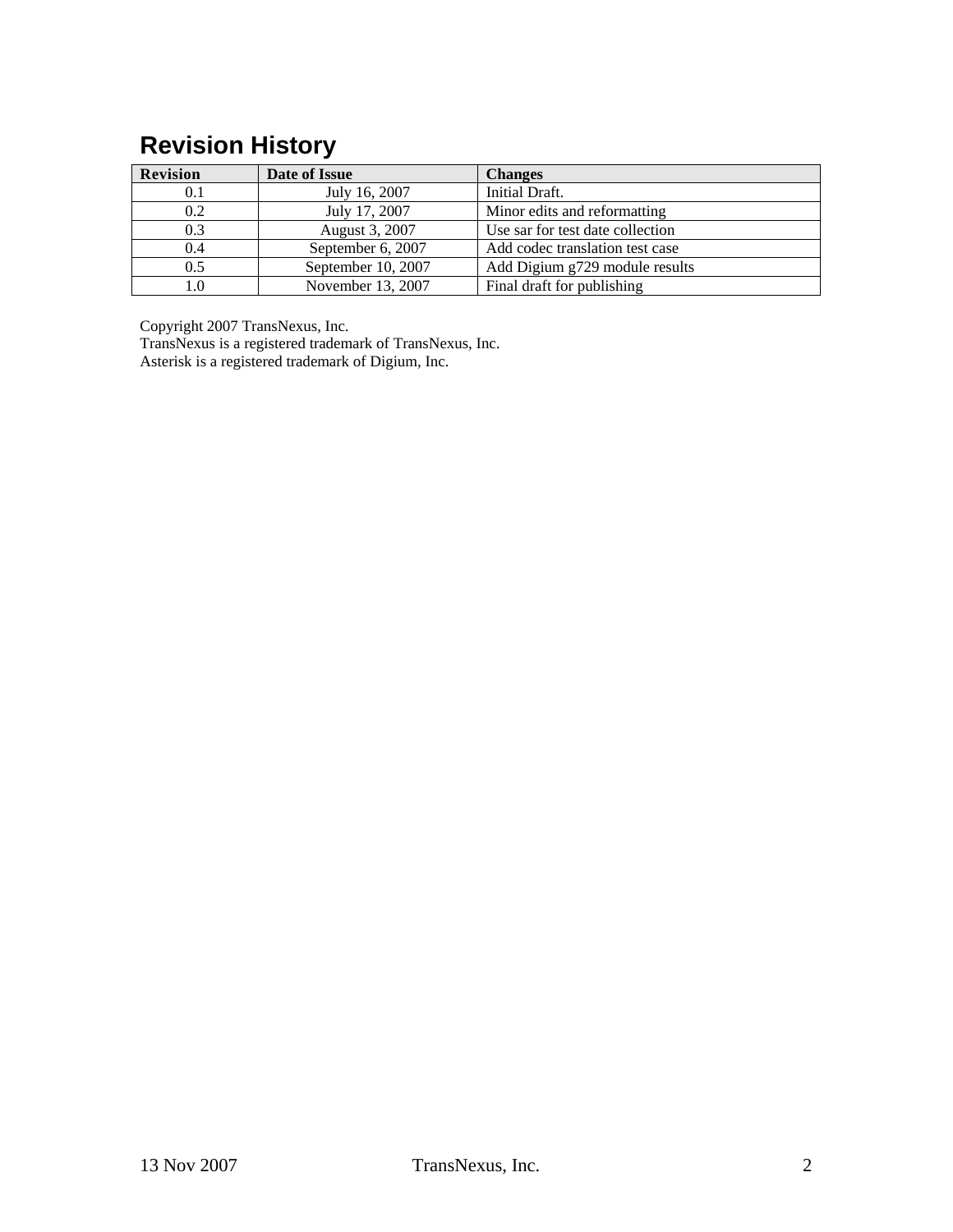## **Contents**

| 1                |  |
|------------------|--|
| 1.1              |  |
| 1.1.1            |  |
| 1.1.2            |  |
| 2                |  |
| 2.1              |  |
| 2.1.1            |  |
| 2.1.2            |  |
| 2.1.3            |  |
| 2.2              |  |
| 3                |  |
| 3.1              |  |
| 3.2              |  |
| 3.3              |  |
| 3.4              |  |
| 3.5              |  |
| 3.5.1            |  |
| 3.5.2            |  |
| 3.5.3            |  |
| 3.5.4            |  |
| 3.5.5            |  |
| 3.6              |  |
| 3.6.1            |  |
| 3.6.2            |  |
| $\boldsymbol{4}$ |  |
| 4.1              |  |
| 4.2              |  |
| 4.3              |  |
| 4.4              |  |
| 4.5              |  |
| 4.6              |  |
| 5                |  |
| 5.1              |  |
| 5.1.1            |  |
| 5.1.2            |  |
| 5.2              |  |
| 5.2.1            |  |
| 5.2.2            |  |
| 6                |  |
| 6.1              |  |
| 6.2              |  |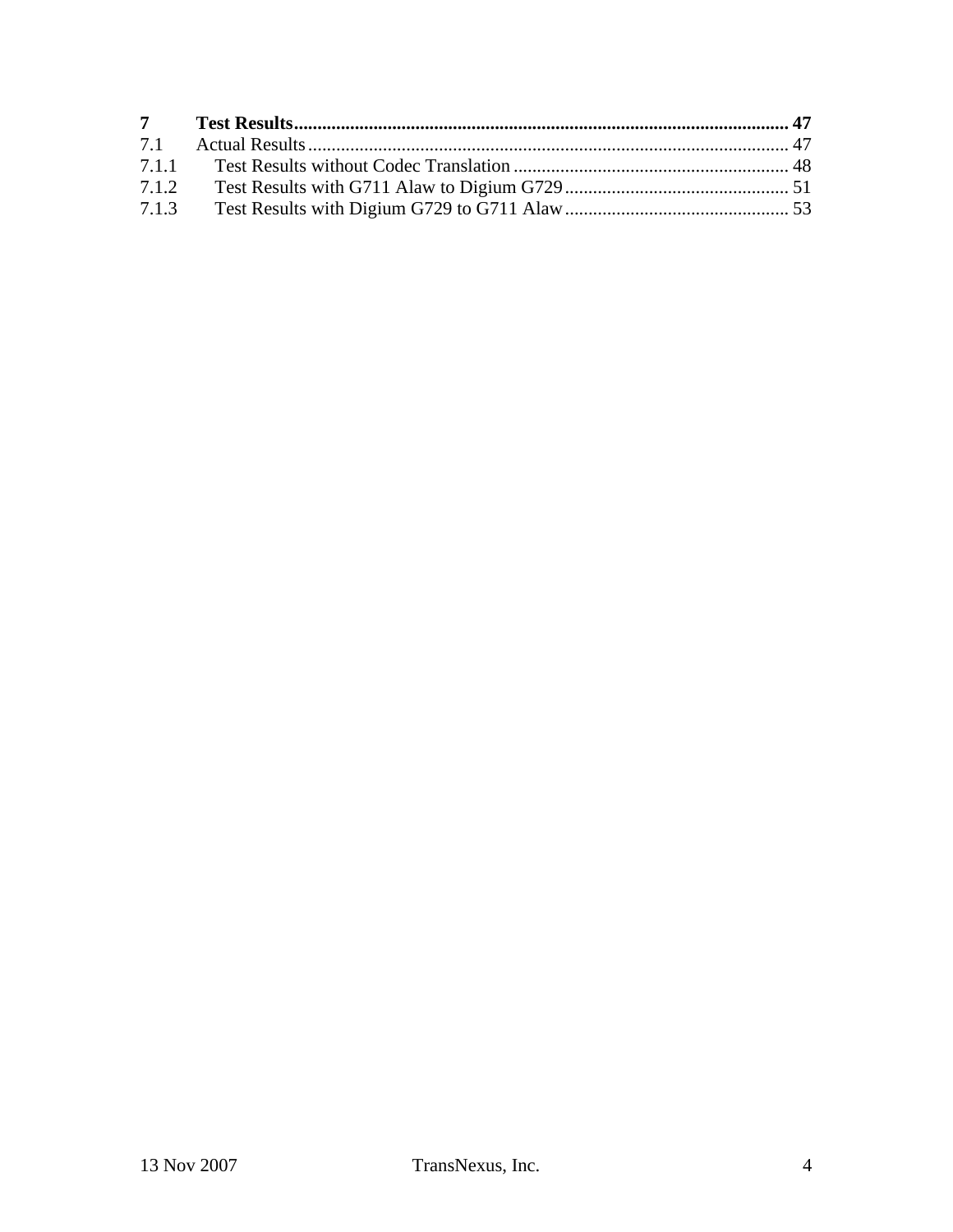## **1 Introduction**

This document describes a benchmark performance test and results for Asterisk deployed as a SIP Back to Back User Agent (B2BUA). The purpose of the test is to understand the performance of an Asterisk B2BUA in a production environment as a function of host server CPU and memory resources.

To simulate a production environment, the Asterisk B2BUA queries an external OSP server for routing information on each call and then reports call detail records to the external OSP server. The OSP server responds to each OSP route query with five possible destinations which can complete the call in random order. Four of the five destinations simulate call failure scenarios. Therefore the Asterisk B2BUA must, on average, make three call attempts for each completed call.

Section 7 provides the raw data collected from the test.

### *1.1 Summary of Results*

VoIP service providers have two critical questions when evaluating SIP B2BUA alternatives:

- 1. How many simultaneous calls can the B2BUA handle?
- 2. What is the cost per port (per simultaneous call)?

This performance test answers these questions for Asterisk configured as a B2BUA on a host server with two, dual core, 2.33 GHz CPUs.

- No transcoding: 1500 simultaneous calls at a cost of \$2 per port
- G.711 to G.729 Transcoding: 400 simultaneous calls at a cost of \$17.50 per port

These test results are extrapolated provide a simple guideline for predicting maximum simultaneous calls based on server CPU resources. Server CPU resources = number of CPUs (or cores) \* GHz per CPU (or core). Using this guideline, the host server for this test has  $(4 \text{ CPU cores}) * (2.33 \text{ GHz per CPU}) = 9.32 \text{ GHz of CPU resources.}$ 

- No transcoding: 160 simultaneous calls per 1 GHz of CPU resource.
- G.711 to G.729 Transcoding: 40 simultaneous call per 1 GHz of CPU resource.

#### **1.1.1 No Transcoding**

The following chart plots CPU and memory utilization of the server hosting the Asterisk B2BUA as a function of simultaneous calls. Calls to and from the B2BUA used the G.711 codec and all RTP packets flowed through Asterisk. Memory utilization is minimal and CPU utilization grows linearly with the number of simultaneous calls. At 1560 simultaneous calls, the CPU utilization reaches 92%. The original retail price, in early 2007, for this server was \$3000. The \$3000 hardware cost divided by 1500 simultaneous calls equals \$2 per B2BUA port.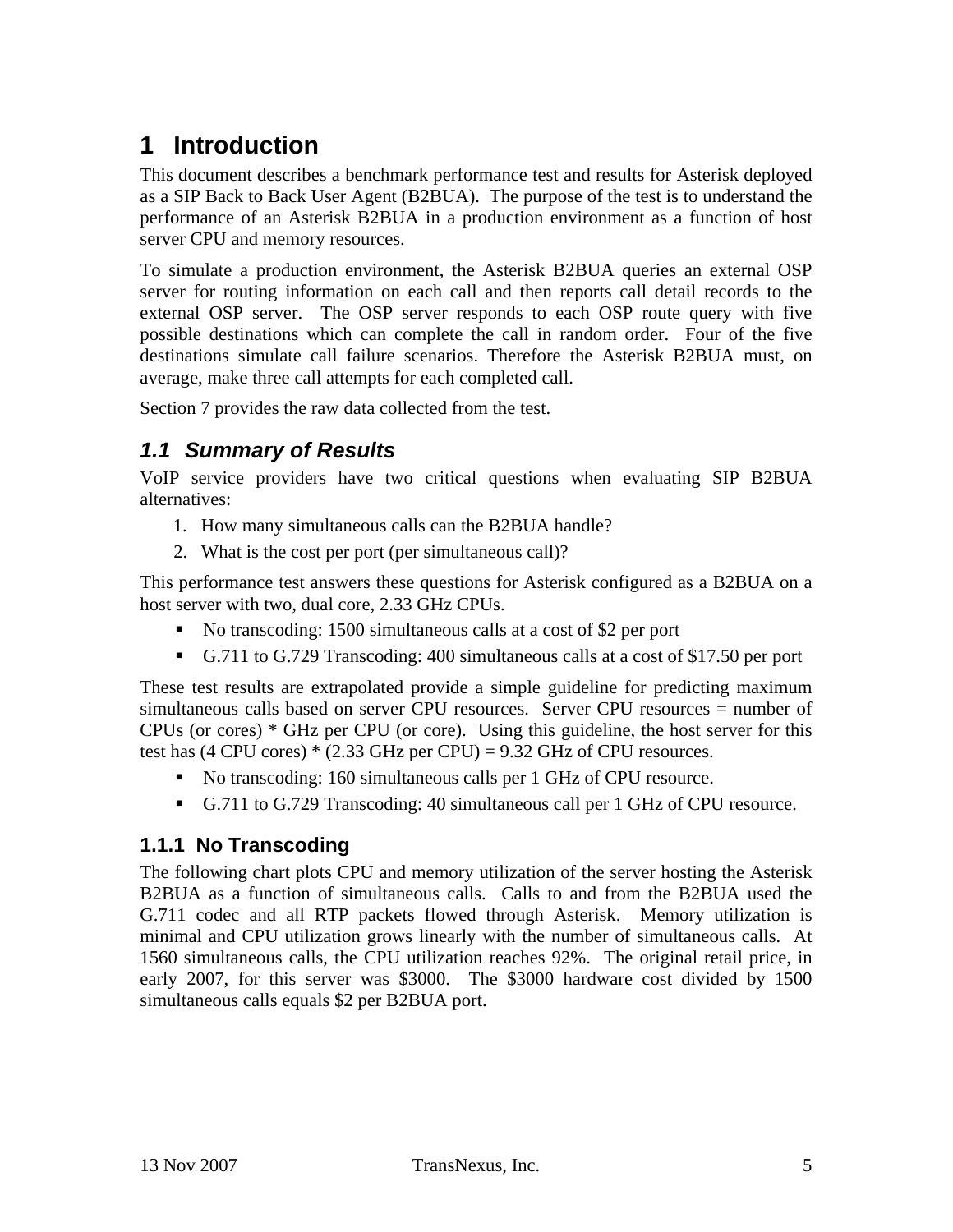

#### **1.1.2 G.711 to G.729 Transcoding**

The following chart plots CPU and memory utilization of the server hosting the Asterisk B2BUA as a function of simultaneous calls. Calls to the B2BUA used the G.711 codec and were transcoded by Asterisk to G.729. Memory utilization is minimal and CPU utilization grows linearly with the number of simultaneous calls. At 414 simultaneous calls, the CPU utilization reaches 93%. The original retail price, in early 2007, for this server was \$3000. The license royalty for the G.729 codec, available from Digium, is \$10 per port. The total system cost is \$3,000 for server hardware plus the \$4,000 G.729 codec royalty (\$10 per port \* 400 ports) is \$7,000. The total cost per B2BUA port is \$7,000 divided 400 simultaneous calls or \$17.50 per port.

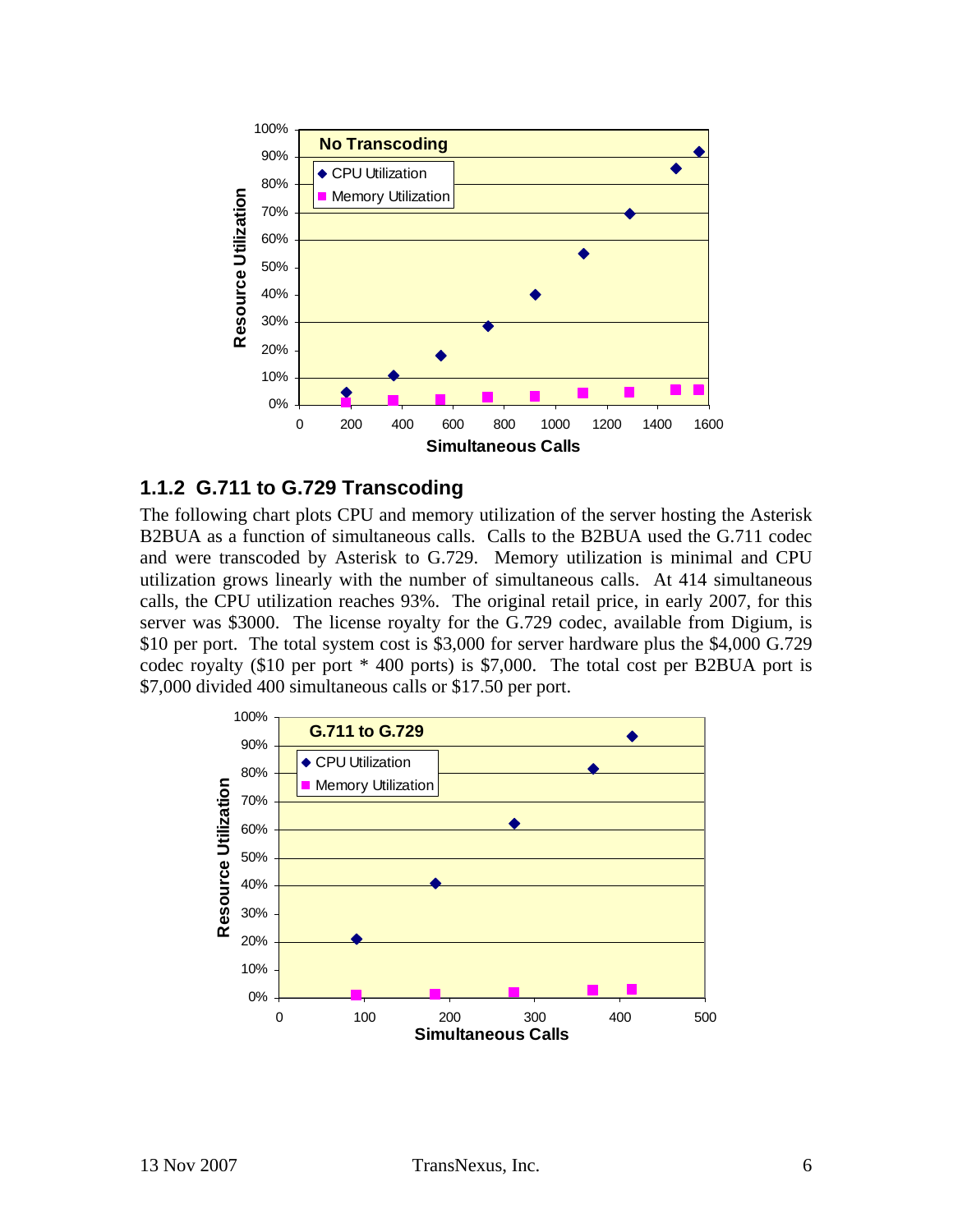## **2 Test Bed Diagram**

The following diagram illustrates the test network and call scenario. The server hosting the Asterisk B2BUA is a Dell Precision 490 server with two Intel Xeon 5140 dual core, 2.33 GHz, CPUs and 4 GB RAM.



- 1. The SIPp client sends a SIP Invite to the Asterisk B2BUA.
- 2. Asterisk sends an OSP AuthorizationRequest to the OSP server. The OSP server returns an OSP AuthorizationResponse with five possible destinations in random order.
- 3. Asterisk sends a SIP Invite to the destination. Only the SIPp server can complete the call. The other destinations simulate call failures. On average, Asterisk attempts the call to two failure destinations before completing the call to the SIPp server.
- 4. When the call ends, Asterisk sends a call detail record (CDR) to the OSP server.

### *2.1 Call Scenarios*

This test plan measures Asterisk performance for three different transcoding scenarios:

- 1. No transcoding. Inbound call to B2BUA is G.711 Outbound call is G.711. The RTP packets for every call are routed through the Asterisk B2BUA.
- 2. G.711 to G.729. Inbound call to B2BUA is G.711 alaw Outbound call is G.729
- 3. G.729 to G.711. Inbound call to B2BUA is G.729 Outbound call is G.711 alaw

### **2.1.1 Call Scenario without Codec Translation**

- 1. SIPp client sends a SIP INVITE to Asterisk B2BUA.
- 2. Asterisk B2BUA sends an OSP AuthorizationRequest to OSP server.
- 3. The OSP server returns five destinations in random order (Reject, No Device, No Route, No VoIP, SIPp Server). Four destinations test specific failover/retry scenarios. Only the SIPp server destination can complete the call and the other four destinations are configured to fail. Therefore, around
	- 20% of the calls are completed on the first try.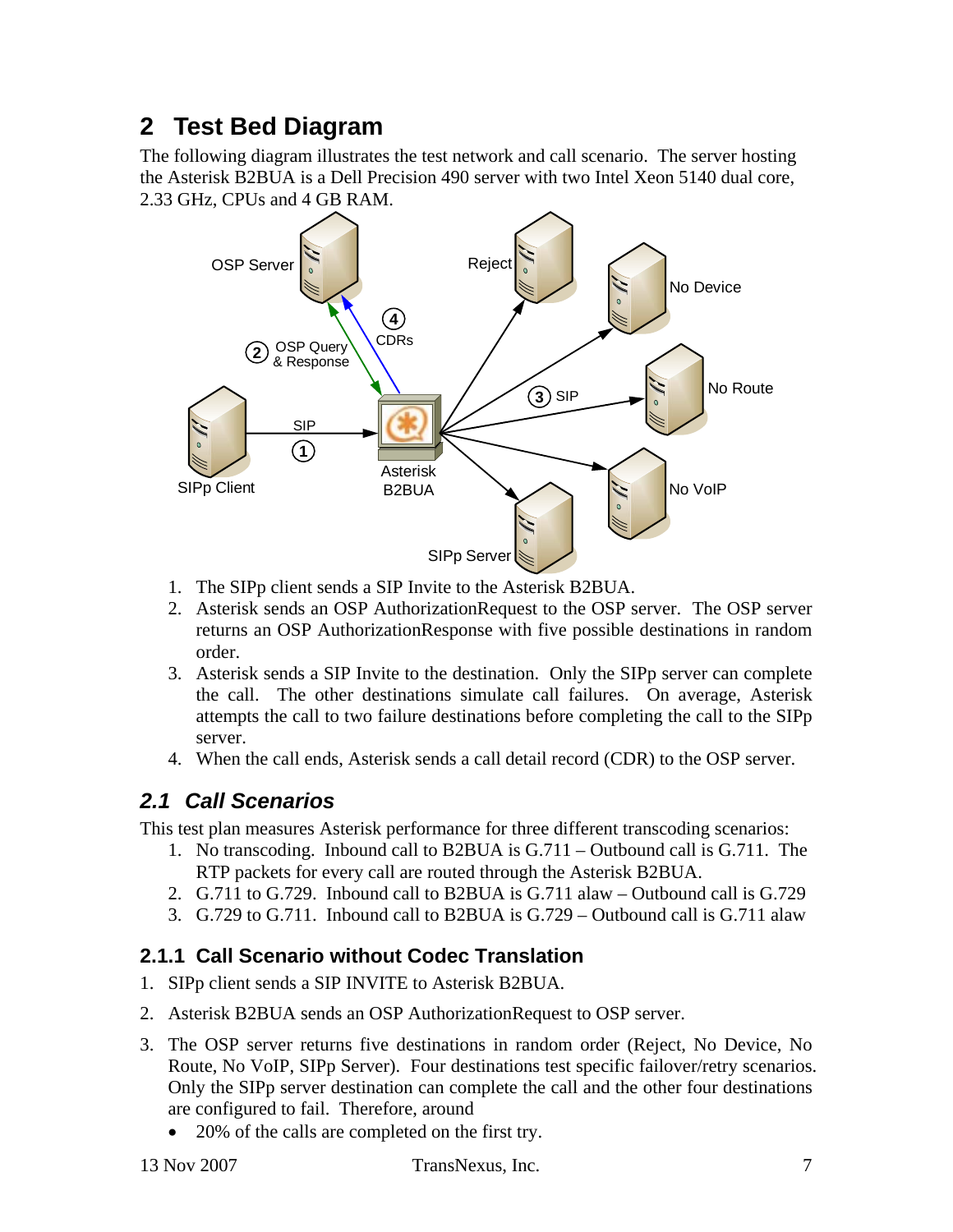- 20% of the calls fail on the first attempt and complete on the second attempt.
- 20% of the calls fail on the first two attempts and complete on the third attempt.
- 20% of the calls fail on the first three attempts and complete on the fourth attempt.
- 20% of the calls fail on the first four attempts and complete on the fifth attempt.
- 4. SIPp server agrees using g711 alaw codec.
- 5. SIPp client sends around 3 minute g711 alaw voice stream (including moh\_alaw.pcap, around 3 minute long) to Asterisk B2BUA.
- 6. Asterisk forwards the voice stream without codec translation to SIPp server.
- 7. SIPp client sends a BYE to Asterisk B2BUA.
- 8. When the call is finished, Asterisk B2BUA sends OSP UsageIndication messages (Call Detail Records) to the OSP server.

#### **2.1.2 Call Scenario with G711 alaw to G729**

- 1. SIPp client sends a SIP INVITE to Asterisk B2BUA.
- 2. Asterisk B2BUA sends an OSP AuthorizationRequest to OSP server.
- 3. The OSP server returns five destinations in random order (Reject, No Device, No Route, No VoIP, SIPp Server). Four destinations test specific failover/retry scenarios. Only the SIPp server destination can complete the call and the other four destinations are configured to fail. Therefore, around
	- 20% of the calls are completed on the first try.
	- 20% of the calls fail on the first attempt and complete on the second attempt.
	- 20% of the calls fail on the first two attempts and complete on the third attempt.
	- 20% of the calls fail on the first three attempts and complete on the fourth attempt.
	- 20% of the calls fail on the first four attempts and complete on the fifth attempt.
- 4. SIPp server agrees using g729 codec.
- 5. SIPp client sends around 3 minute g711 alaw voice stream (including moh\_alaw.pcap, around 3 minute long) to Asterisk B2BUA
- 6. Asterisk forwards the voice stream with codec translation (g711 alaw to g729) to SIPp server.
- 7. SIPp client sends a BYE to Asterisk B2BUA
- 8. When the call is finished, Asterisk B2BUA sends OSP UsageIndication messages (Call Detail Records) to the OSP server.

#### **2.1.3 Call Scenario with G729 to G711 alaw**

- 1. SIPp client sends a SIP INVITE to Asterisk B2BUA.
- 2. Asterisk B2BUA sends an OSP AuthorizationRequest to OSP server.
- 3. The OSP server returns five destinations in random order (Reject, No Device, No Route, No VoIP, SIPp Server). Four destinations test specific failover/retry scenarios. Only the SIPp server destination can complete the call and the other four destinations are configured to fail. Therefore, around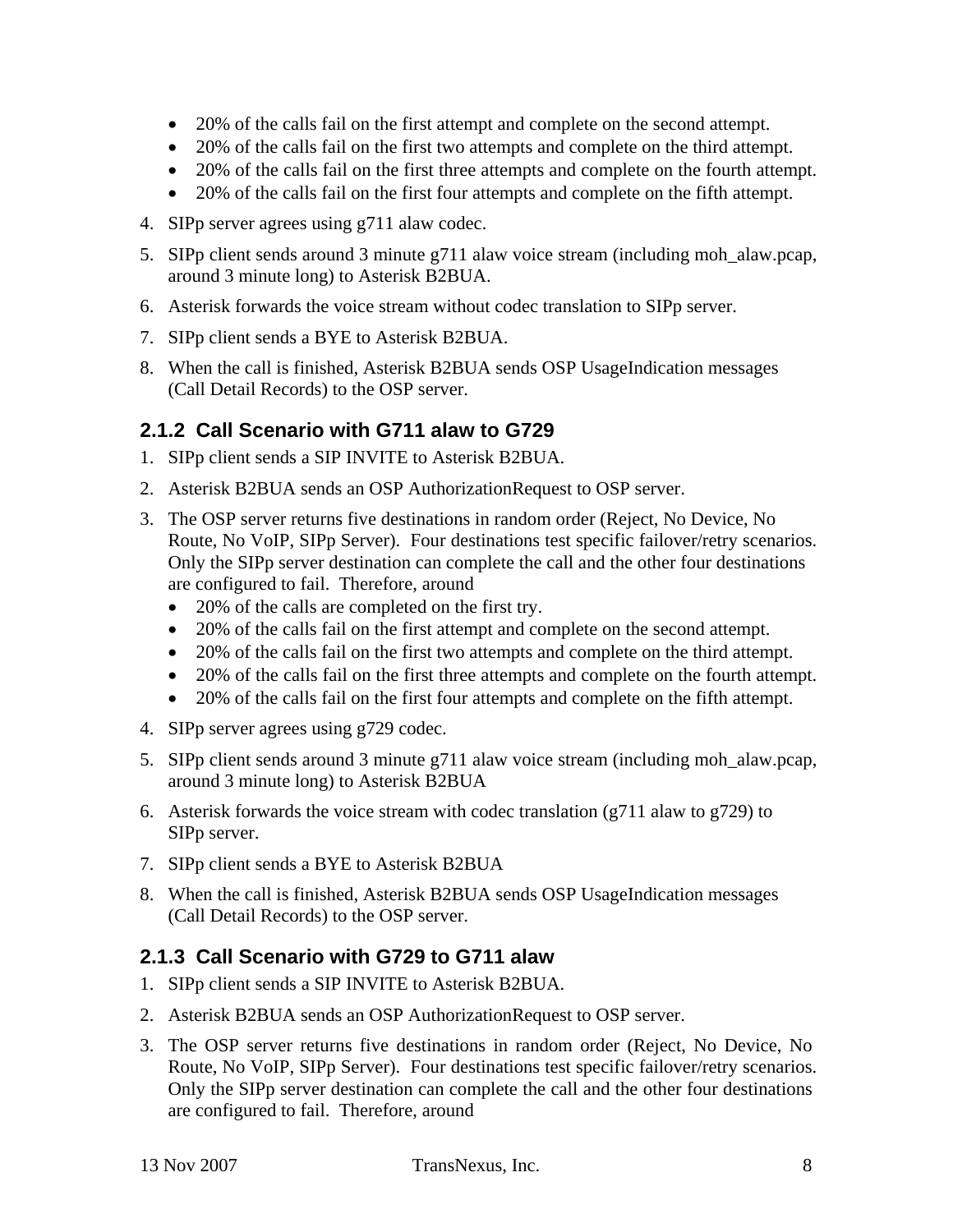- 20% of the calls are completed on the first try.
- 20% of the calls fail on the first attempt and complete on the second attempt.
- 20% of the calls fail on the first two attempts and complete on the third attempt.
- 20% of the calls fail on the first three attempts and complete on the fourth attempt.
- 20% of the calls fail on the first four attempts and complete on the fifth attempt.
- 4. SIPp server agrees using g711 codec.
- 5. SIPp client sends around 3 minute g729 voice stream (including moh\_g729.pcap, around 3 minute long) to Asterisk B2BUA
- 6. Asterisk forwards the voice stream with codec translation (g729 to g711 alaw) to SIPp server.
- 7. SIPp client sends a BYE to Asterisk B2BUA
- 8. When the call is finished, Asterisk B2BUA sends OSP UsageIndication messages (Call Detail Records) to the OSP server.

### *2.2 Summary of Test Bed Devices*

- **OSP Servers**: t2000/172.16.4.75:1080 OSP Server 3.0.y
- **Asterisk B2BUA**: 1.4.11 is used in this test. Asterisk has been compiled with the OSP Toolkit (sourceforge.net/projects/osp-toolkit) to support the OSP protocol. The MAX\_RETRANS in chan\_sip.c should be reduced to 1 to generate a 2 sec timeout for no connection destinations. MAX\_AUTOMONS in autoservice.c should be increased to 2048 to prevent "Exceeded maximum number of automatic monitoring events. Fix autoservice.c" warning message.
- **Server hosting Asterisk B2BUA**: Dell Precision 490 server with two Intel Xeon 5140 dual core, 2.33 GHz, CPUs and 4 GB RAM. The operating system is CentOS4. Server IP address is 172.16.4.32. The NIC must be 1G NIC.
- **Reject**: fedora2/172.16.4.56:5060. The Asterisk for another test is running on fedora2. It will reject the called numbers we use in this test. The TCCode for this destination should be 1. This TCCode is not a standard mapping from 404.
- **No Deivce**: An IP address in 172.16.4.x network segment but no device uses this address, such as 172.16.4.100. This is a connection timeout destination. The TCCode for this destination should be 18.
- **No Route**: An IP address out of 172.16.4.x network segment, such as 1.1.1.1. This is a connection timeout destination. The TCCode for this destination should be 18.
- **No VoIP**: A PC in 172.16.4.x network segment without running SIP proxy or gateway, such as 172.16.4.1. This is a connection timeout destination. The TCCode for this destination should be 18.
- **SIPp Clients**: fedora1/172.16.4.58, fedora5/172.16.4.59, fedora8/172.16.4.25 and NexTransit06/172.16.4.28. The port will be automatically selected by SIPp client. A pcap file, moh\_alaw.pcap, is used to generate 3 minute call duration. The SIPp client script includes the instruction to use this voice file.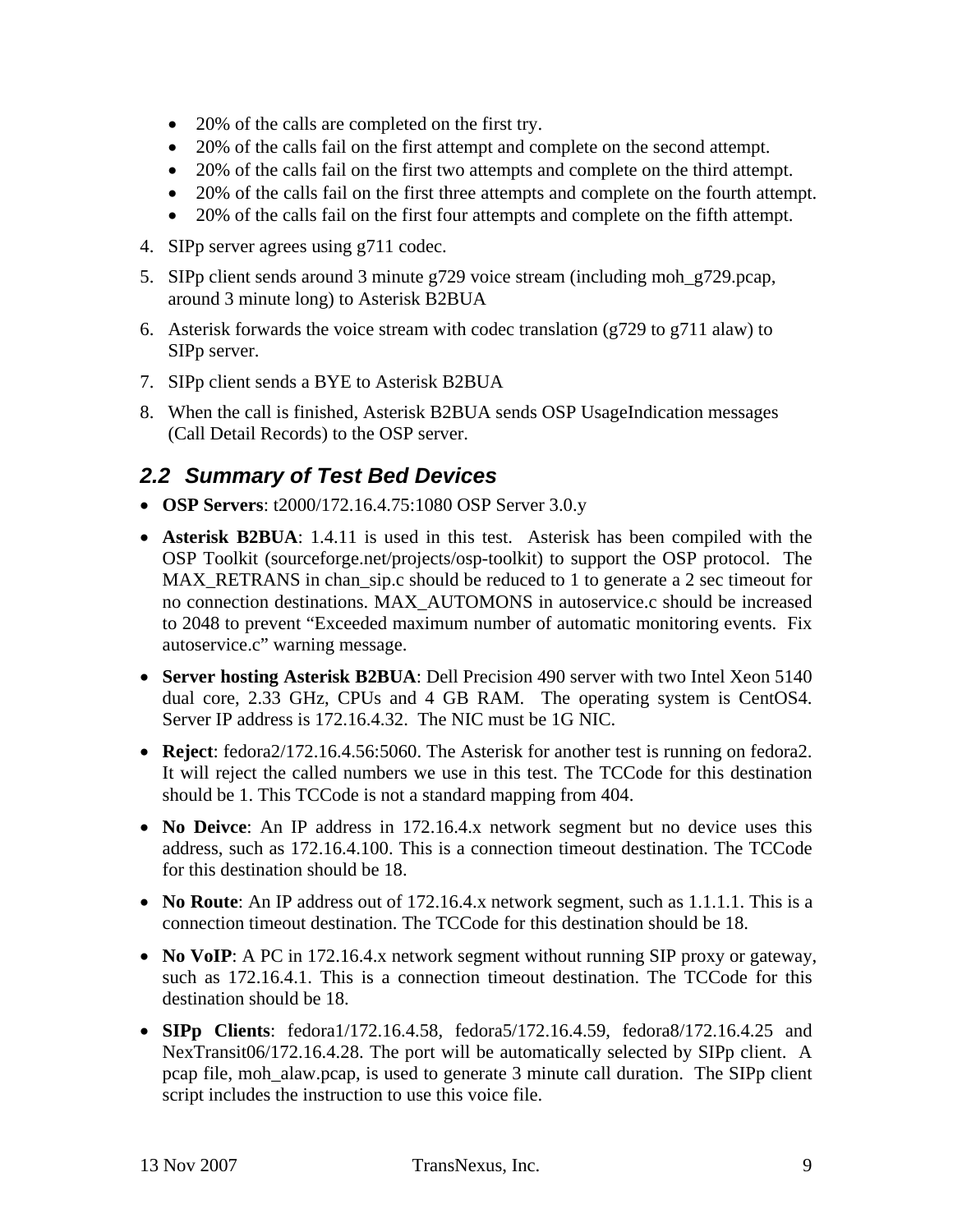• **SIPp Server**: fedora3/172.16.4.60:5060. The port must be 5060. Asterisk B2BUA does not support other port in recent release. The NIC must be 1G NIC.

#### **Note**:

- 1. In order to simulate product environment,
	- The OSP server and Asterisk B2BUA should be hosted on the different boxes.
	- SIPp and Asterisk B2BUA should be hosted on the different boxes.
	- The OSP server should return all 5 destinations for every OSP AuthorizationRequest.
	- Multiple SIPp clients are used.
- 2. Since the limitation of Asterisk B2BUA and OSP server, the port of the destinations must be 5060, the default SIP port.
- 3. Digium codec module is used for the test. Digium g729 module is licensed for max 500 simultaneous calls.

## **3 Test Bed Configuration**

### *3.1 OSP Server*

In order to use multiple OSP Server instances on one host, the ports of the OSP Server instances must be configured.

There are 3 places where the configurable ports must agree.

- 1. PORT\_BASE=N000 (in start\_osp\_server.sh)
- 2. portbase=N000 (in xitami/defaults.cfg)
- 3. port =  $N443$  (in xitami/sslhtt.cfs)
- N should be 1, 2, 3, etc.

Only one OSP server instance is used in this test.

### *3.2 SIPp Client*

There is a configurable soft limit should be changed. The stack size should be 4096. Using "*ulimit –s 4096*" to set this parameter.

### *3.3 CentOS*

There is a configurable soft limit should be changed. The max open file should be at least 20480. Using "*ulimit –n 20480*" to set this parameter.

### *3.4 Routing Info for OSP Server*

- 1. One Customer:
	- STRESS
- 2. Seven devices:
	- stress\_proxy  $172.16.4.32$
	- stress reject  $172.16.4.56$
	- stress nodevice  $172.16.4.100$
	- stress\_noroute 1.1.1.1
	- stress\_novoip 172.15.4.1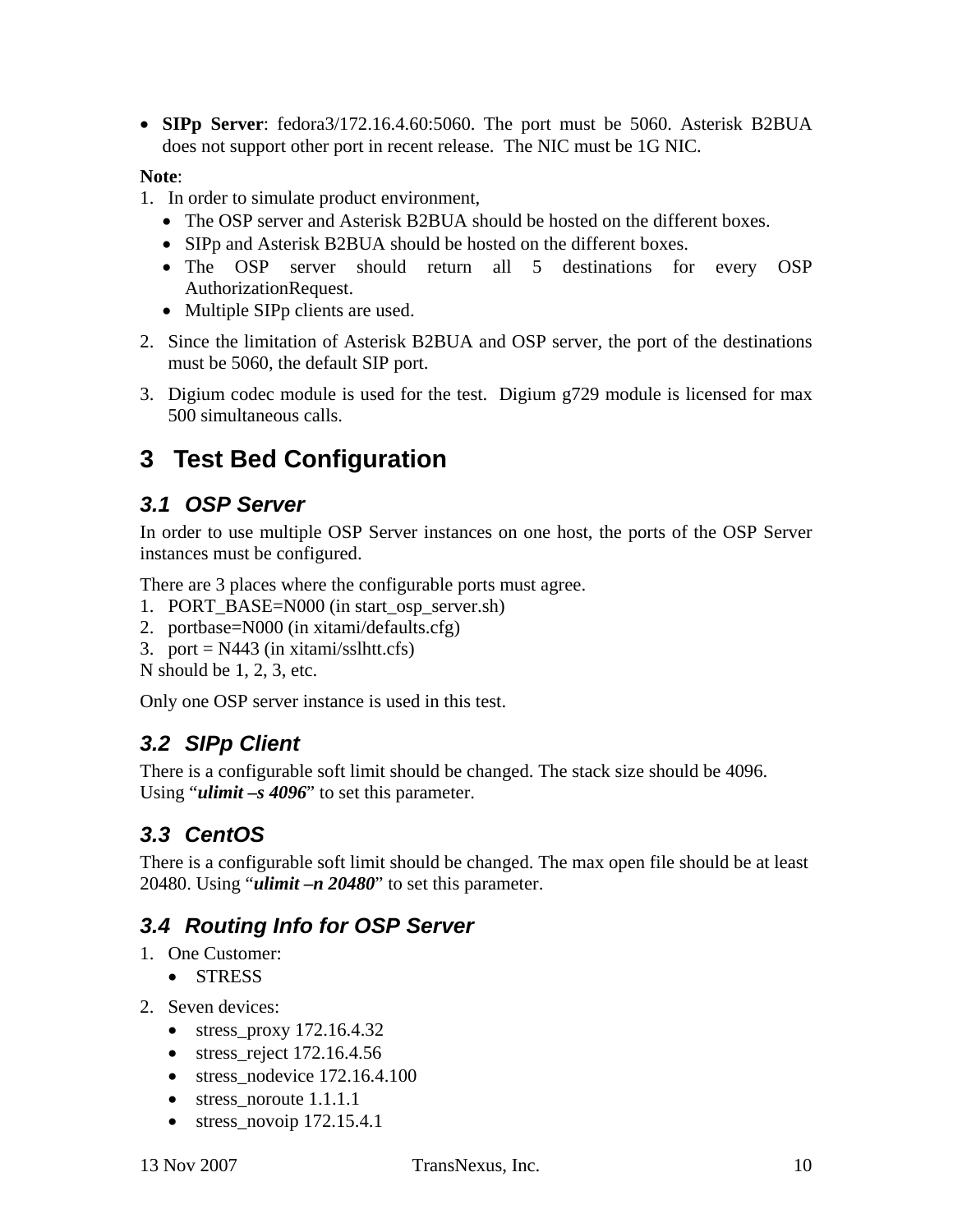- stress\_sippsrc1  $172.16.4.58$
- stress sippsrc2  $172.16.4.59$
- stress\_sippsrc $3\,172.16.4.25$
- stress\_sippsrc4  $172.16.4.28$
- stress sippdst  $172.16.4.60$

**Device Properties:** All devices, except for stress\_sippsrc1/2/3/4 should be configured with the following properties: OSP version 2.1.1, may terminate, is online, and has enrolled. The device stress\_sippsrc1/2/3/4 should have the following properties: OSP version 2.1.1, may not terminate, is online, and has enrolled.

- 3. Six destinations:
	- dst\_stress: with 5 same weight devices: stress\_reject, stress\_nodevice, stress noroute, stress novoip, and stress sippdst. This destination is for returning destinations in random order.
	- dst stress reject: This destination is for returning destinations in certain order.
	- dst\_stress\_nodevice: This destination is for returning destinations in certain order.
	- dst\_stress\_noroute: This destination is for returning destinations in certain order.
	- dst\_stress\_novoip: This destination is for returning destinations in certain order.
	- dst\_stress\_sipp: This destination is for returning destinations in certain order.

4. Five route plans:

- route\_sipp: for all numbers return only 1 dst\_stress\_sipp. This route plan is used for troubleshooting purpose.
- route 5 sipp: for all numbers return 5 dst stress sipps. This route plan is used for troubleshooting purpose.
- route sip reject: for all numbers return 4 dst stress rejects and 1 dst stress sipp in random order. This route plan is used for troubleshooting purpose.
- route order: for all numbers return the destinations in dst stress reject, dst stress\_nodevice, dst\_stress\_noroute, dst\_stress\_novoip, and dst\_stress\_sipp order. This route plan is used for troubleshooting purpose.
- route random: for all numbers return the destination dst stress. This route plan is used for the real tests.
- 5. Five products:
	- For number 1111111111, use route plan route\_sipp. This number is used for troubleshooting purpose.
	- For number 22222222222, use route plan route 5 sipp. This number is used for troubleshooting purpose.
	- For number 3333333333, use route plan route\_sipp\_reject. This number is used for troubleshooting purpose.
	- For number 99999999999, use route plan route\_order. This number is used for troubleshooting purpose.
	- For all other numbers, use route plan route\_random. These numbers are used for the real tests.
- 6. Dial plan 1 is used for customer STRESS for all numbers.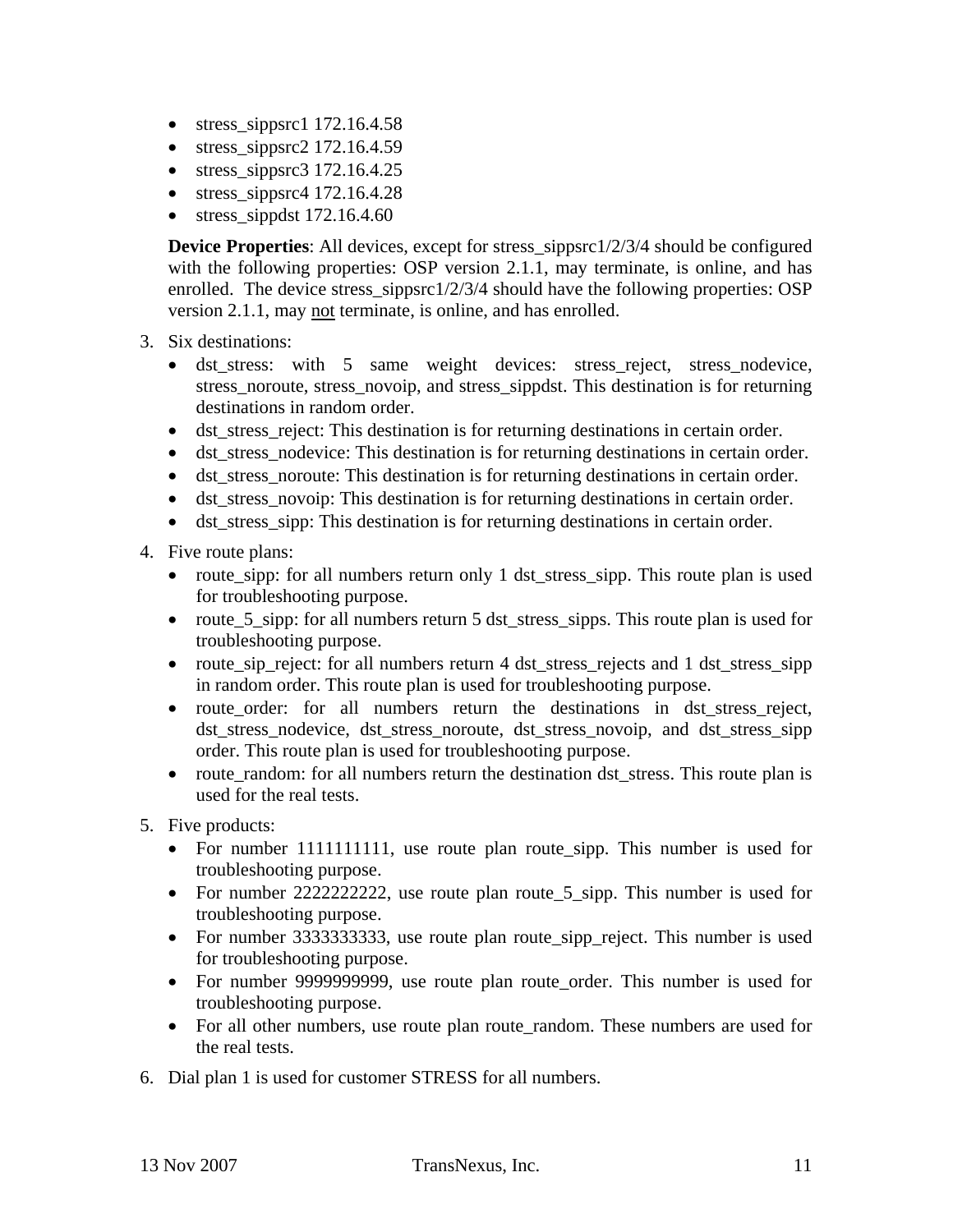### *3.5 Asterisk B2BUA*

Asterisk B2BUA should be compiled with the OSP Toolkit using default compile time options. Detailed instructions for building Asterisk with the OSP Toolkit are available at http://www.transnexus.com/White%20Papers/Asterisk\_V1.4\_OSP\_Module\_User\_Guide.pdf.

### **3.5.1 Chan\_sip.c**

MAX RETRANS should be reduced to 1. It will reduce the timeout for no connection destinations (no device, no route and no voip) to 2 sec.

#### **3.5.2 Modules.conf**

```
; 
; Asterisk configuration file 
; 
; Module Loader configuration file 
; 
[modules]
autoload=no 
; Resources 
load => res_adsi.so 
load => res_features.so 
load => res_indications.so 
; PBX 
load => pbx_config.so 
; Functions 
load => func_callerid.so 
load => func_cut.so 
; Channels 
load => chan_sip.so 
; Codecs 
load => codec_alaw.so 
load => codec_g729a.so ; Digium g729 codec module 
                         ; IPP g729 codec module
; Formats 
load => format pcm.so
load => format_wav_gsm.so 
load => format_wav.so 
; Applications
```
load => app\_dial.so load => app\_osplookup.so

### **3.5.3 Sip.conf**

```
; 
; SIP Configuration example for Asterisk 
; 
; Syntax for specifying a SIP device in extensions.conf is 
; SIP/devicename where devicename is defined in a section below. 
; 
; You may also use 
; SIP/username@domain to call any SIP user on the Internet 
; (Don't forget to enable DNS SRV records if you want to use this) 
;
```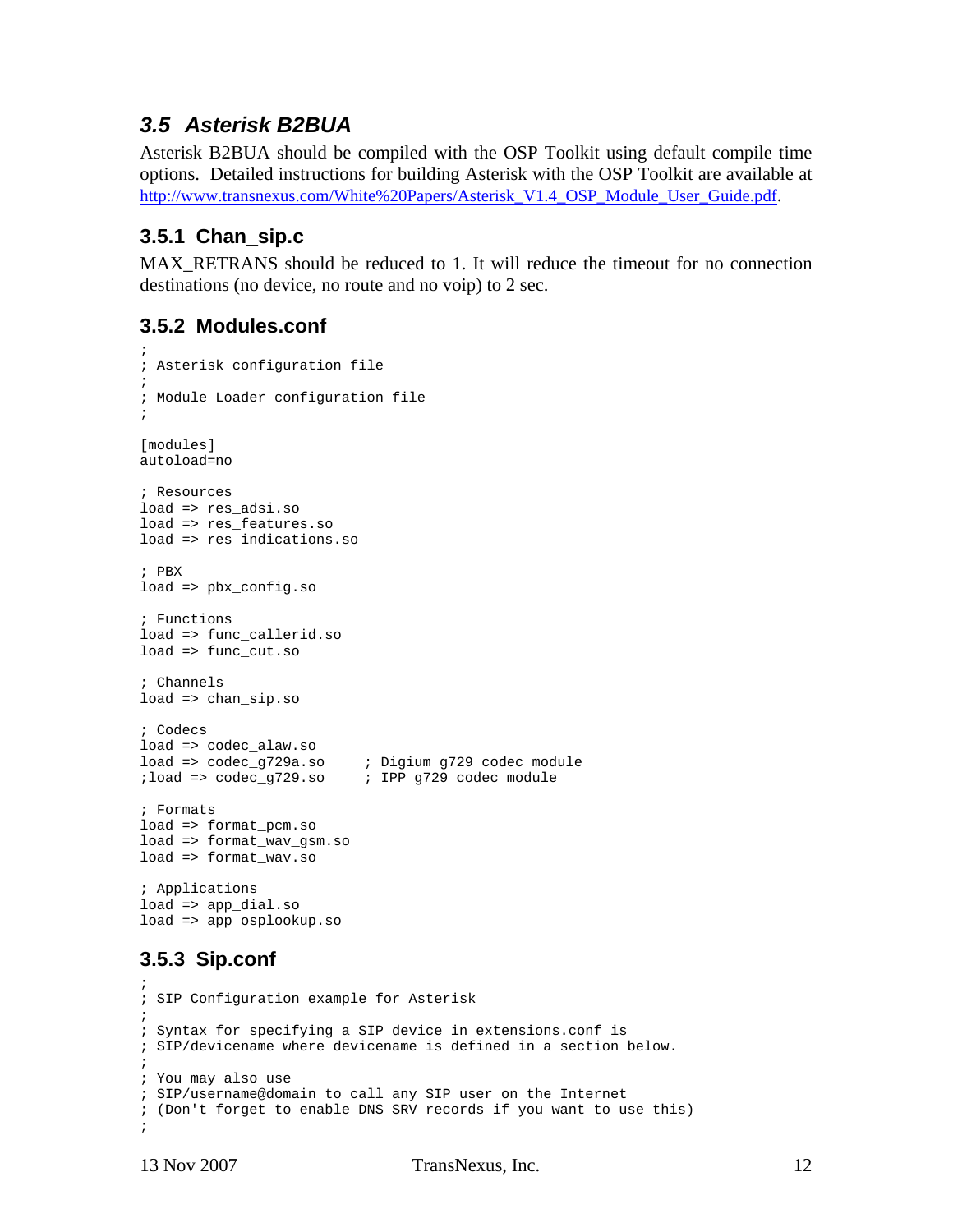```
; If you define a SIP proxy as a peer below, you may call 
; SIP/proxyhostname/user or SIP/user@proxyhostname 
; where the proxyhostname is defined in a section below 
; 
; Useful CLI commands to check peers/users: 
; sip show peers Show all SIP peers (including friends)<br>; sip show users Show all SIP users (including friends)
; sip show users Show all SIP users (including friends) 
                                   Show status of hosts we register with
; 
; sip debug Show all SIP messages
; 
; reload chan sip.so The Reload configuration file
; Active SIP peers will not be reconfigured 
; 
[general] 
;context=default ; Default context for incoming calls 
;allowguest=no ; Allow or reject guest calls (default is yes) 
allowoverlap=no \qquad \qquad ; Disable overlap dialing support. (Default is
yes) 
;allowtransfer=no ; Disable all transfers (unless enabled in peers or 
users) 
                             ; Default is enabled 
;realm=mydomain.tld ; Realm for digest authentication 
                             ; defaults to "asterisk". If you set a system name in 
                             ; asterisk.conf, it defaults to that system name 
                             ; Realms MUST be globally unique according to RFC 
3261 
; Set this to your host name or domain name<br>ibindport=5060 (SIP standard ; UDP Port to bind to (SIP standard p
                                   ; UDP Port to bind to (SIP standard port is
5060) 
                             ; bindport is the local UDP port that Asterisk will 
listen on 
bindaddr=0.0.0.0                   ; IP address to bind to (0.0.0.0 binds to all)<br>; Enable DNS SRV lookups on outbound ca
                                   ; Enable DNS SRV lookups on outbound calls
                             ; Note: Asterisk only uses the first host 
                             ; in SRV records 
                             ; Disabling DNS SRV lookups disables the 
                             ; ability to place SIP calls based on domain 
                             ; names to some other SIP users on the Internet 
;----------Asterisk/OSP Configuration by Di-Shi Sun---------- 
context=GeneralProxy ; General Proxy 
allowguest=yes 
bindport=5060 
nat=no 
canreinvite=no 
srvlookup=no 
trustrpid=yes 
sendrpid=yes 
disallow=all 
allow=alaw 
allow=g729 
;----------Asterisk/OSP Configuration by Di-Shi Sun---------- 
;domain=mydomain.tld ; Set default domain for this host 
                             ; If configured, Asterisk will only allow 
                             ; INVITE and REFER to non-local domains 
; Use "sip show domains" to list local domains<br>; Enable checking of tags in headers,
                           ; Enable checking of tags in headers,
                             ; international character conversions in URIs 
                             ; and multiline formatted headers for strict
```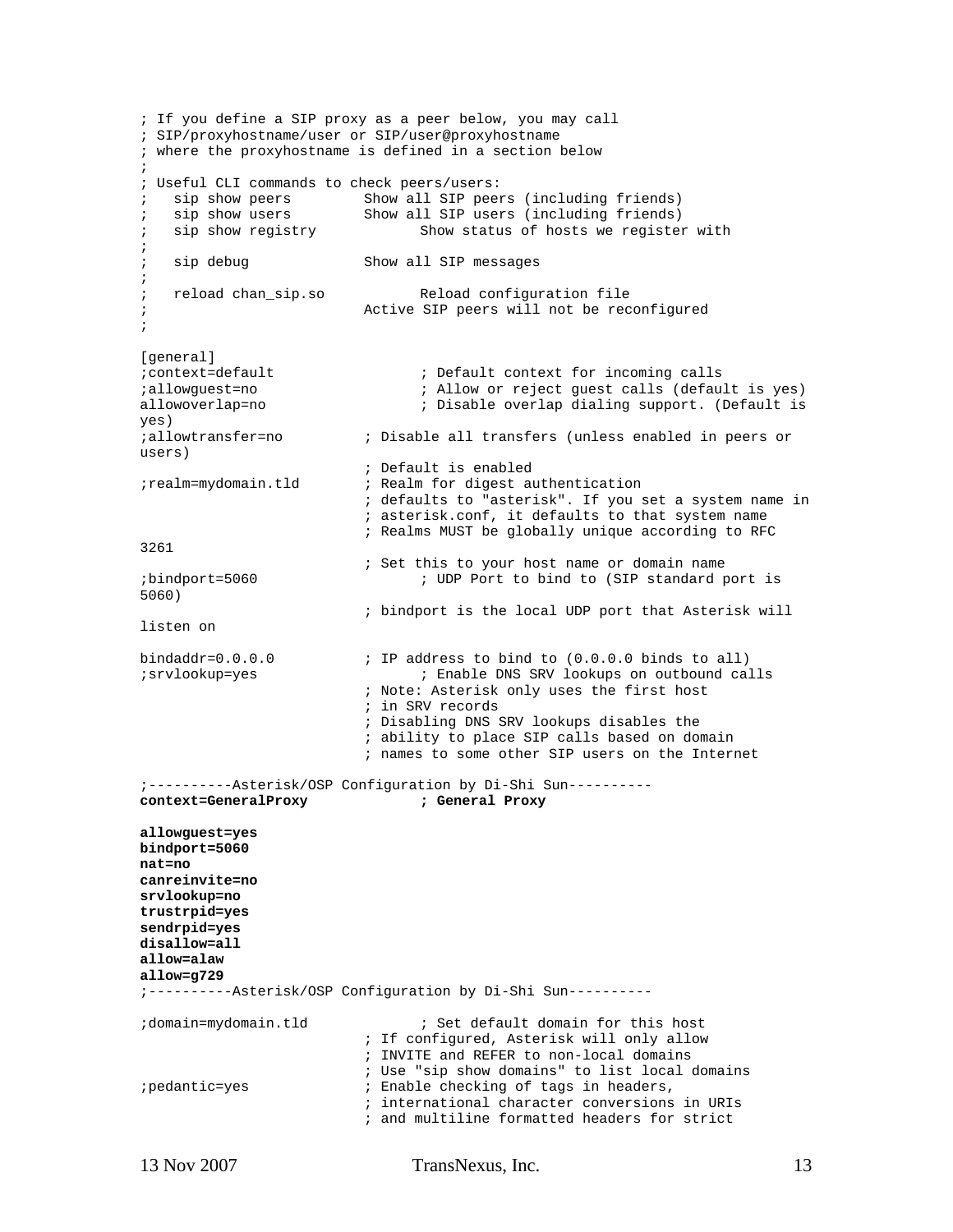; SIP compatibility (defaults to "no") ; See doc/README.tos for a description of these parameters. %;tos\_sip=cs3 ;tos\_sip=cs3 ;tos\_sip=cs3 ;tos\_audio=ef ; Sets TOS for RTP audio pa %;tos\_audio=ef ; Sets TOS for RTP audio packets.<br>;tos\_video=af41 ; Sets TOS for RTP video packets. ; Sets TOS for RTP video packets. ;maxexpiry=3600 ; Maximum allowed time of incoming registrations ; and subscriptions (seconds) ;minexpiry=60 ; Minimum length of registrations/subscriptions (default 60)<br>defaultexpiry=120 idefaultexpiry=120 ; Default length of incoming/outgoing registration<br>itlmin=100 ; Minimum roundtrip time for messages to monitored ; Minimum roundtrip time for messages to monitored hosts ; Defaults to 100 ms ;notifymimetype=text/plain ; Allow overriding of mime type in MWI NOTIFY ;checkmwi=10 ; Default time between mailbox checks for peers ;buggymwi=no ; Cisco SIP firmware doesn't support the MWI RFC ; fully. Enable this option to not get error messages ; when sending MWI to phones with this bug. ;vmexten=voicemail ; dialplan extension to reach mailbox sets the ; Message-Account in the MWI notify message ; defaults to "asterisk"<br>idisallow=all (ight); http://www.allow.allow. ; First disallow all codecs %; allow=ulaw ; allow codecs in order of preference<br>iallow=ilbc ; see doc/rtp-packetization for framing  $i$  see doc/rtp-packetization for framing options ; ; This option specifies a preference for which music on hold class this channel ; should listen to when put on hold if the music class has not been set on the ; channel with Set(CHANNEL(musicclass)=whatever) in the dialplan, and the peer ; channel putting this one on hold did not suggest a music class. ; ; This option may be specified globally, or on a per-user or per-peer basis. ; ;mohinterpret=default ; ; This option specifies which music on hold class to suggest to the peer channel ; when this channel places the peer on hold. It may be specified globally or on ; a per-user or per-peer basis. ; ;mohsuggest=default ; ;language=en ; Default language setting for all users/peers ; This may also be set for individual users/peers ;relaxdtmf=yes ; Relax dtmf handling ;trustrpid = no ; If Remote-Party-ID should be trusted<br>;sendrpid = yes ; If Remote-Party-ID should be sent ; if Remote-Party-ID should be sent<br>; progressinband=never ; If we should generate in-band ring ; If we should generate in-band ringing always ; use 'never' to never use in-band signalling, even in cases ; where some buggy devices might not render it ; Valid values: yes, no, never Default: never ;useragent=Asterisk PBX ; Allows you to change the user agent string<br>;promiscredir = no ; If yes, allows 302 or REDIR to non-local SIP ; If yes, allows 302 or REDIR to non-local SIP address ; Note that promiscredir when redirects are made to the ; local system will cause loops since Asterisk is incapable ; of performing a "hairpin" call.<br>; is added to uri ; is added to uri ; is added to uri ; If yes, ";user=phone" is added to uri that contains ; a valid phone number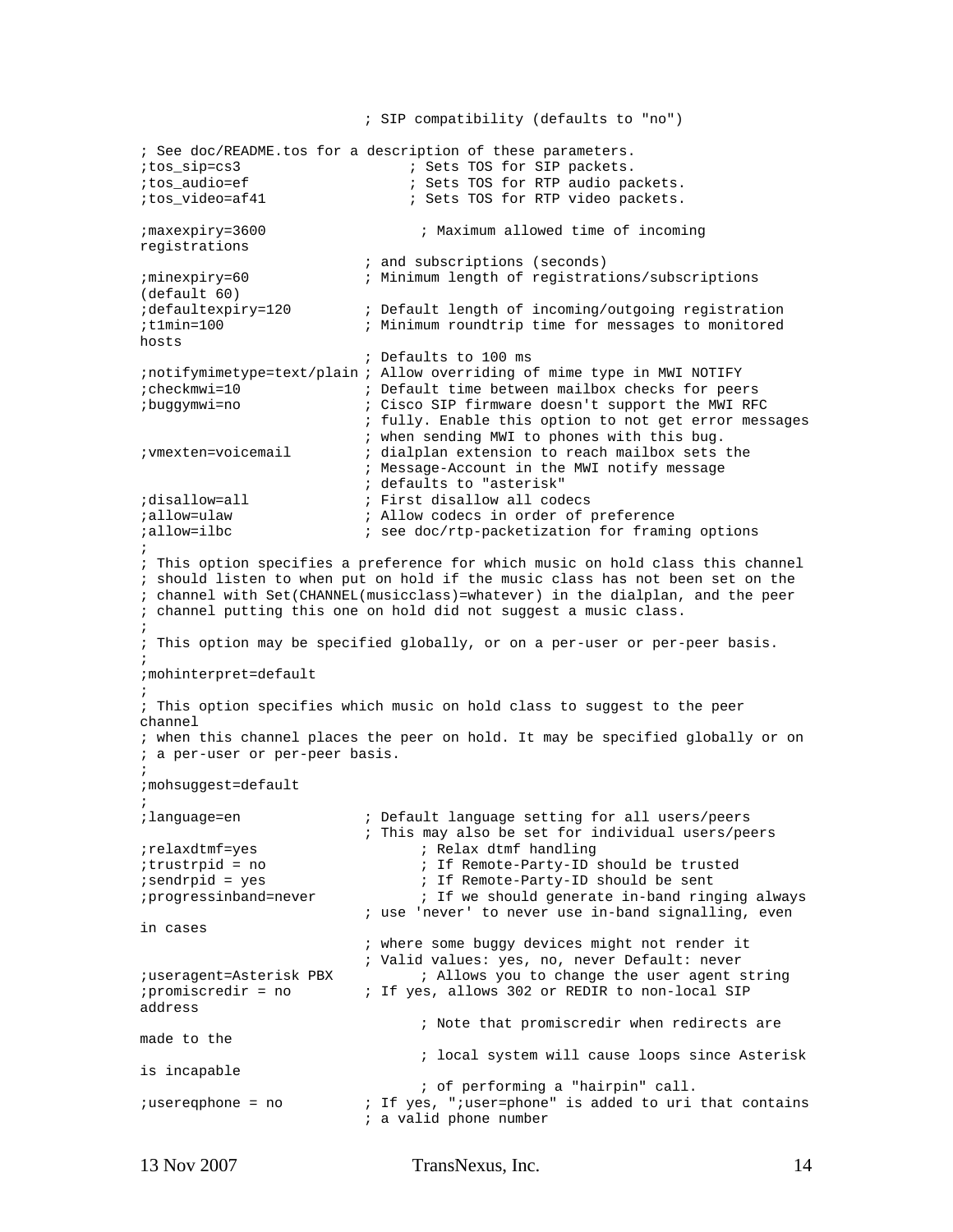```
;dtmfmode = rfc2833 ; Set default dtmfmode for sending DTMF. Default:
rfc2833 
                           ; Other options: 
                           ; info : SIP INFO messages 
                           ; inband : Inband audio (requires 64 kbit codec -alaw, 
ulaw) 
                           ; auto : Use rfc2833 if offered, inband otherwise 
; compactheaders = yes ; send compact sip headers.
; 
;videosupport=yes ; Turn on support for SIP video. You need to turn 
this on 
                           ; in the this section to get any video support at all. 
                           ; You can turn it off on a per peer basis if the 
general 
                           ; video support is enabled, but you can't enable it 
for 
                           ; one peer only without enabling in the general 
section. 
;maxcallbitrate=384 ; Maximum bitrate for video calls (default 384 kb/s) 
                            ; Videosupport and maxcallbitrate is settable 
                           ; for peers and users as well 
;callevents=no ; generate manager events when sip ua 
                           ; performs events (e.g. hold) 
;alwaysauthreject = yes ; When an incoming INVITE or REGISTER is to be 
rejected, 
                            ; for any reason, always reject with '401 
Unauthorized' 
                           ; instead of letting the requester know whether there 
was 
                            ; a matching user or peer for their request 
iq726nonstandard = yes i If the peer negotiates G726-32 audio, use
AAL2 packing 
                            ; order instead of RFC3551 packing order (this is 
required 
                            ; for Sipura and Grandstream ATAs, among others). 
This is 
                            ; contrary to the RFC3551 specification, the peer 
_should_ 
                            ; be negotiating AAL2-G726-32 instead :-( 
;matchexterniplocally = yes ; Only substitute the externip or externhost 
setting if it matches 
                                 ; your localnet setting. Unless you have some 
sort of strange network 
                                 ; setup you will not need to enable this. 
; 
; If regcontext is specified, Asterisk will dynamically create and destroy a 
; NoOp priority 1 extension for a given peer who registers or unregisters with 
; us and have a "regexten=" configuration item. 
; Multiple contexts may be specified by separating them with \&. The
; actual extension is the 'regexten' parameter of the registering peer or its 
; name if 'regexten' is not provided. If more than one context is provided, 
; the context must be specified within regexten by appending the desired 
; context after '@'. More than one regexten may be supplied if they are 
; separated by '&'. Patterns may be used in regexten. 
; 
;regcontext=sipregistrations 
; 
;--------------------------- RTP timers ---------------------------------------
-------------
```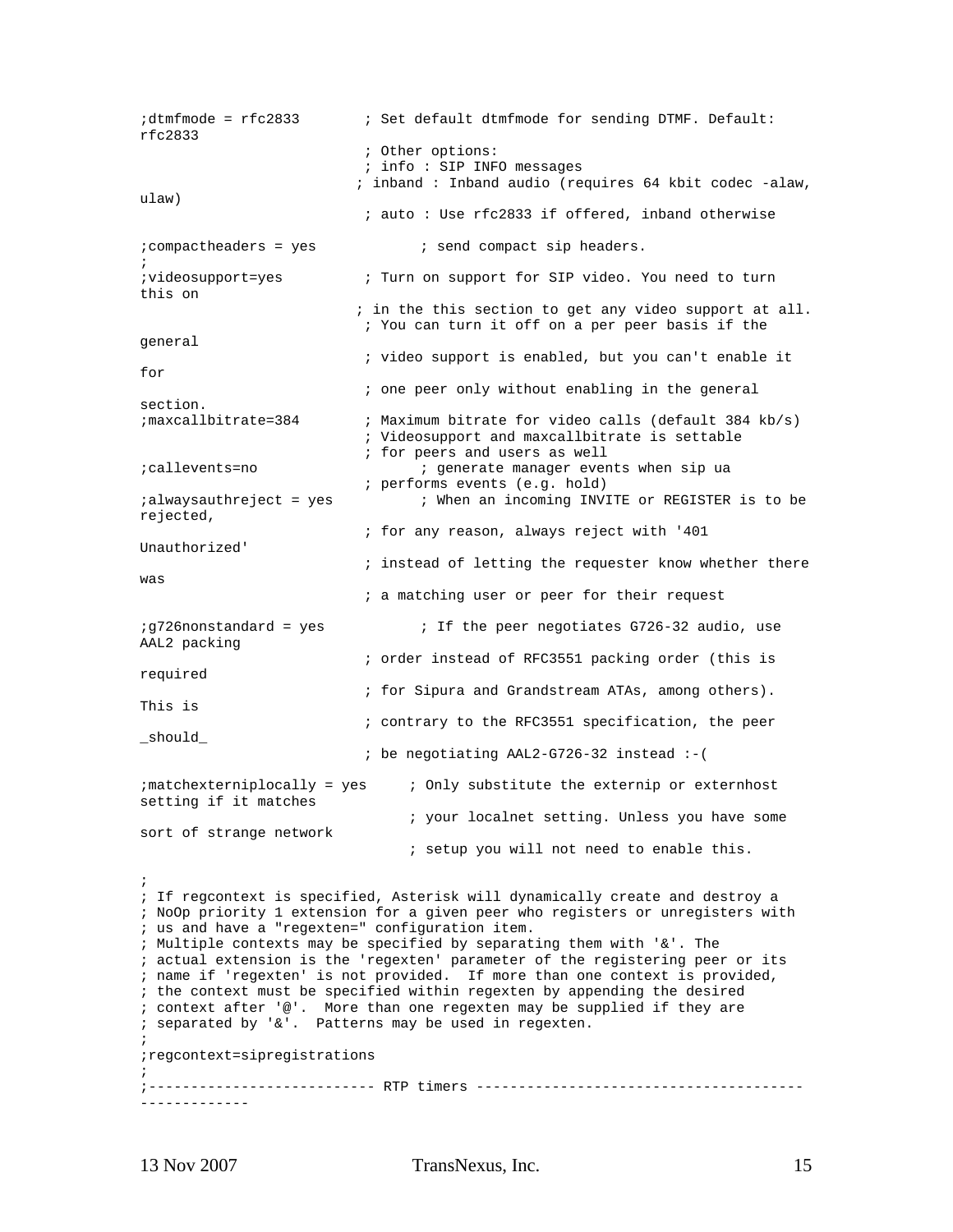; These timers are currently used for both audio and video streams. The RTP timeouts ; are only applied to the audio channel. ; The settings are settable in the global section as well as per device ; ;rtptimeout=60 ; Terminate call if 60 seconds of no RTP or RTCP activity ; on the audio channel ; when we're not on hold. This is to be able to hangup ; a call in the case of a phone disappearing from the net, ; like a powerloss or grandma tripping over a cable. ;rtpholdtimeout=300 ; Terminate call if 300 seconds of no RTP or RTCP activity ; on the audio channel ; when we're on hold (must be > rtptimeout) ;rtpkeepalive=<secs> ; Send keepalives in the RTP stream to keep NAT open ; (default is off - zero) ;--------------------------- SIP DEBUGGING ------------------------------------ --------------- ;sipdebug = yes ; Turn on SIP debugging by default, from ; the moment the channel loads this configuration ;recordhistory=yes ; Record SIP history by default ; (see sip history / sip no history) ;dumphistory=yes ; Dump SIP history at end of SIP dialogue ; SIP history is output to the DEBUG logging channel ;--------------------------- STATUS NOTIFICATIONS (SUBSCRIPTIONS) ------------- --------------- ; You can subscribe to the status of extensions with a "hint" priority ; (See extensions.conf.sample for examples) ; chan\_sip support two major formats for notifications: dialog-info and SIMPLE ; ; You will get more detailed reports (busy etc) if you have a call limit set ; for a device. When the call limit is filled, we will indicate busy. Note that ; you need at least 2 in order to be able to do attended transfers. ; ; For queues, you will need this level of detail in status reporting, regardless ; if you use SIP subscriptions. Queues and manager use the same internal interface ; for reading status information. ; ; Note: Subscriptions does not work if you have a realtime dialplan and use the ; realtime switch. ; ;allowsubscribe=no ; Disable support for subscriptions. (Default is yes) ;subscribecontext = default ; Set a specific context for SUBSCRIBE requests ; Useful to limit subscriptions to local extensions ; Settable per peer/user also ; notifyringing = yes ; Notify subscriptions on RINGING state (default: no)<br>;notifyhold = yes ; Notify subscriptions on HOLD state (default: no) ; Turning on notifyringing and notifyhold will add a lot ; more database transactions if you are using realtime. ;limitonpeers = yes ; Apply call limits on peers only. This will improve ; status notification when you are using type=friend ; Inbound calls, that really apply to the user part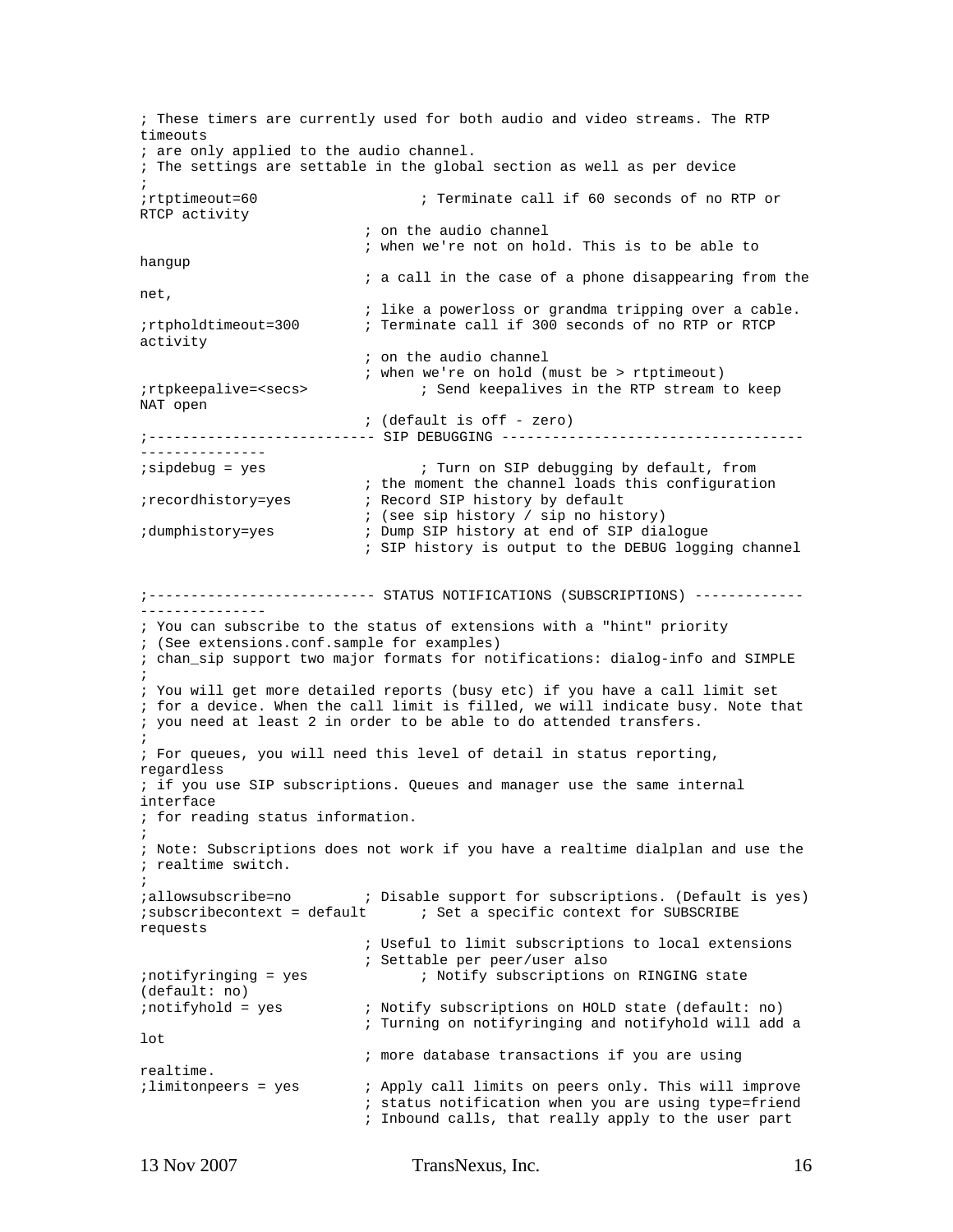; of a friend will now be added to and compared with ; the peer limit instead of applying two call limits, ; one for the peer and one for the user. ;----------------------------------------- T.38 FAX PASSTHROUGH SUPPORT ------- ---------------- ; ; This setting is available in the [general] section as well as in device configurations. ; Setting this to yes, enables T.38 fax (UDPTL) passthrough on SIP to SIP calls, provided ; both parties have T38 support enabled in their Asterisk configuration ; This has to be enabled in the general section for all devices to work. You can then ; disable it on a per device basis. ; ; T.38 faxing only works in SIP to SIP calls, with no local or agent channel being used. ; ; t38pt\_udptl = yes ; Default false ; ;----------------------------------------- OUTBOUND SIP REGISTRATIONS -------- ---------------- ; Asterisk can register as a SIP user agent to a SIP proxy (provider) ; Format for the register statement is: ; register => user[:secret[:authuser]]@host[:port][/extension] ; ; If no extension is given, the 's' extension is used. The extension needs to ; be defined in extensions.conf to be able to accept calls from this SIP proxy ; (provider). ; ; host is either a host name defined in DNS or the name of a section defined ; below. ; ; Examples: ; ;register => 1234:password@mysipprovider.com ; ; This will pass incoming calls to the 's' extension ; ; ;register => 2345:password@sip\_proxy/1234 ; ; Register 2345 at sip provider 'sip\_proxy'. Calls from this provider ; connect to local extension 1234 in extensions.conf, default context, ; unless you configure a [sip\_proxy] section below, and configure a ; context. ; Tip 1: Avoid assigning hostname to a sip.conf section like [provider.com] ; Tip 2: Use separate type=peer and type=user sections for SIP providers ; (instead of type=friend) if you have calls in both directions ;registertimeout=20 ; retry registration calls every 20 seconds (default) ;registerattempts=10 ; Number of registration attempts before we give up ; 0 = continue forever, hammering the other server ; until it accepts the registration ; Default is 0 tries, continue forever ;----------------------------------------- NAT SUPPORT ------------------------ ; The externip, externhost and localnet settings are used if you use Asterisk ; behind a NAT device to communicate with services on the outside. ;externip = 200.201.202.203 ; Address that we're going to put in outbound SIP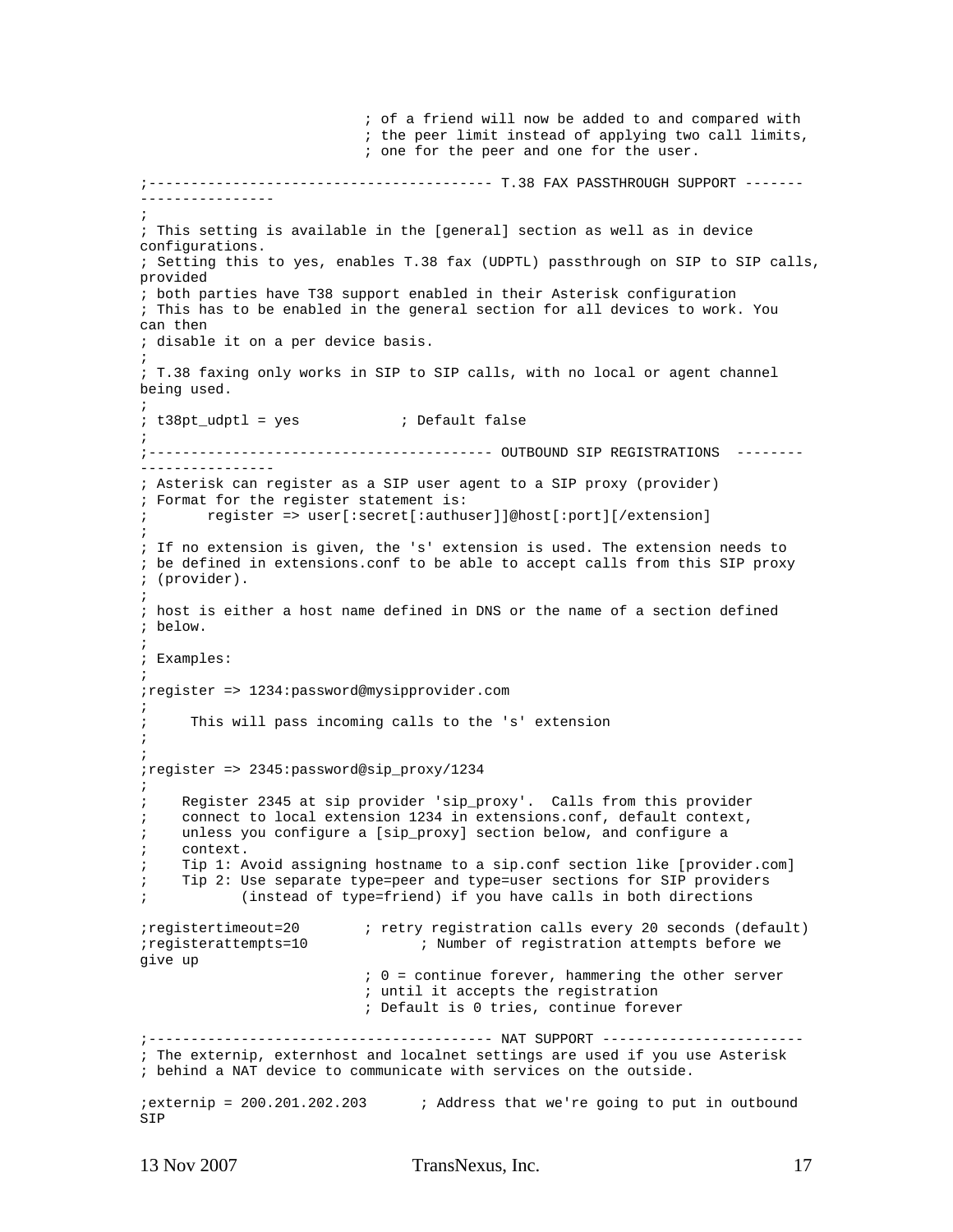; messages if we're behind a NAT ; The externip and localnet is used ; when registering and communicating with other proxies ; that we're registered with ;externhost=foo.dyndns.net ; Alternatively you can specify an ; external host, and Asterisk will ; perform DNS queries periodically. Not ; recommended for production ; environments! Use externip instead ;externrefresh=10 ; How often to refresh externhost if ; used ; You may add multiple local networks. A reasonable ; set of defaults are: ;localnet=192.168.0.0/255.255.0.0; All RFC 1918 addresses are local networks ;localnet=10.0.0.0/255.0.0.0 ; Also RFC1918<br>;localnet=172.16.0.0/12 ; Another RFC19 ; Another RFC1918 with CIDR notation ;localnet=169.254.0.0/255.255.0.0 ;Zero conf local network ; The nat= setting is used when Asterisk is on a public IP, communicating with ; devices hidden behind a NAT device (broadband router). If you have one-way ; audio problems, you usually have problems with your NAT configuration or your ; firewall's support of SIP+RTP ports. You configure Asterisk choice of RTP ; ports for incoming audio in rtp.conf ; ;nat=no ; Global NAT settings (Affects all peers and users) ; yes = Always ignore info and assume NAT ; no = Use NAT mode only according to RFC3581 (;rport) ; never = Never attempt NAT mode or RFC3581 support ; route = Assume NAT, don't send rport ; (work around more UNIDEN bugs) ;----------------------------------- MEDIA HANDLING --------------------------- ----- ; By default, Asterisk tries to re-invite the audio to an optimal path. If there's ; no reason for Asterisk to stay in the media path, the media will be redirected. ; This does not really work with in the case where Asterisk is outside and have ; clients on the inside of a NAT. In that case, you want to set canreinvite=nonat ; ;canreinvite=yes ; Asterisk by default tries to redirect the ; RTP media stream (audio) to go directly from ; the caller to the callee. Some devices do not ; support this (especially if one of them is behind a NAT). ; The default setting is YES. If you have all clients ; behind a NAT, or for some other reason wants Asterisk to ; stay in the audio path, you may want to turn this off. ; In Asterisk 1.4 this setting also affect direct RTP ; at call setup (a new feature in 1.4 - setting up the ; call directly between the endpoints instead of sending ; a re-INVITE).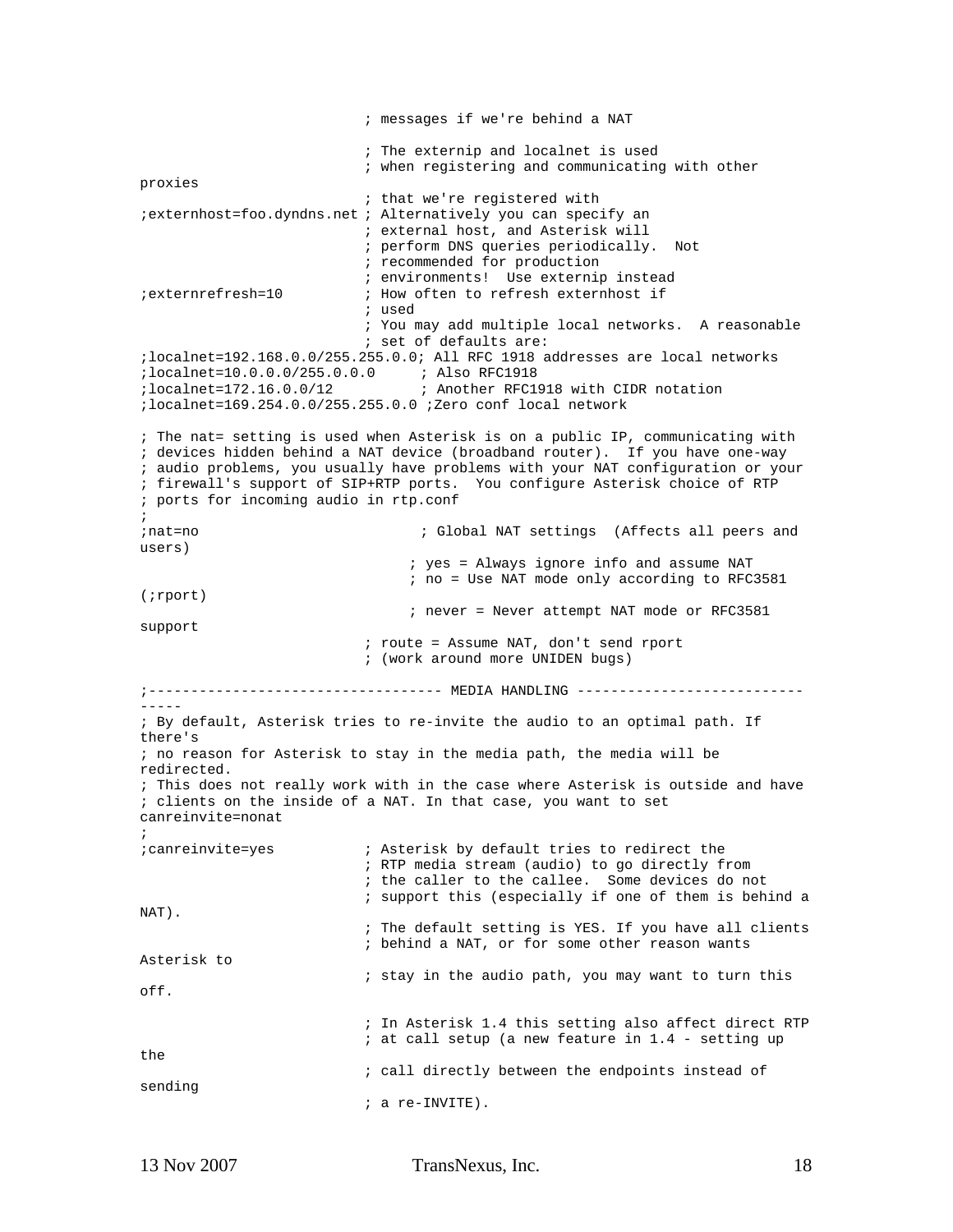| ;directrtpsetup=yes<br>sets up        |            | ; Enable the new experimental direct RTP setup. This<br>; the call directly with media peer-2-peer without                                            |  |  |  |  |
|---------------------------------------|------------|-------------------------------------------------------------------------------------------------------------------------------------------------------|--|--|--|--|
| re-invites.                           |            | ; Will not work for video and cases where the callee                                                                                                  |  |  |  |  |
| sends                                 |            |                                                                                                                                                       |  |  |  |  |
| does not match the                    |            | ; RTP payloads and fmtp headers in the 200 OK that                                                                                                    |  |  |  |  |
|                                       |            | ; callers INVITE.                                                                                                                                     |  |  |  |  |
| ; canreinvite=nonat<br>redirection    |            | ; An additional option is to allow media path                                                                                                         |  |  |  |  |
| is being                              |            | ; (reinvite) but only when the peer where the media                                                                                                   |  |  |  |  |
| core can                              |            | ; sent is known to not be behind a NAT (as the RTP                                                                                                    |  |  |  |  |
| media                                 |            | ; determine it based on the apparent IP address the                                                                                                   |  |  |  |  |
|                                       |            | ; arrives from).                                                                                                                                      |  |  |  |  |
| ; canreinvite=update<br>redirection,  |            | ; Yet a third option use UPDATE for media path                                                                                                        |  |  |  |  |
| 'nonat', as                           |            | ; instead of INVITE. This can be combined with                                                                                                        |  |  |  |  |
|                                       |            | ; 'canreinvite=update, nonat'. It implies 'yes'.                                                                                                      |  |  |  |  |
|                                       |            |                                                                                                                                                       |  |  |  |  |
| ; source code.                        |            | ; For additional information on ARA, the Asterisk Realtime Architecture,<br>; please read realtime.txt and extconfig.txt in the /doc directory of the |  |  |  |  |
| ;rtcachefriends=yes;<br>internal list |            | ; Cache realtime friends by adding them to the                                                                                                        |  |  |  |  |
| on a                                  |            | ; just like friends added from the config file only                                                                                                   |  |  |  |  |
|                                       |            | <i>i</i> as-needed basis? (yes $ no\rangle$                                                                                                           |  |  |  |  |
| ;rtsavesysname=yes<br>registration    |            | ; Save systemname in realtime database at                                                                                                             |  |  |  |  |
|                                       |            | ; Default= no                                                                                                                                         |  |  |  |  |
| ;rtupdate=yes<br>(yes no)             |            | ; Send registry updates to database using realtime?                                                                                                   |  |  |  |  |
| the ip address,                       |            | ; If set to yes, when a SIP UA registers successfully,                                                                                                |  |  |  |  |
| the username of                       |            | ; the origination port, the registration period, and                                                                                                  |  |  |  |  |
|                                       |            | ; the UA will be set to database via realtime.                                                                                                        |  |  |  |  |
| ;rtautoclear=yes<br>schedule          |            | ; If not present, defaults to 'yes'.<br>; Auto-Expire friends created on the fly on the same                                                          |  |  |  |  |
|                                       |            | ; as if it had just registered? (yes   no   < seconds > )<br>; If set to yes, when the registration expires, the                                      |  |  |  |  |
| friend will                           |            | ; vanish from the configuration until requested again.                                                                                                |  |  |  |  |
| If set                                |            | ; to an integer, friends expire within this number of                                                                                                 |  |  |  |  |
| seconds                               |            | ; instead of the registration interval.                                                                                                               |  |  |  |  |
| ;ignoreregexpire=yes                  |            | ; Enabling this setting has two functions:                                                                                                            |  |  |  |  |
|                                       | $\ddot{ }$ |                                                                                                                                                       |  |  |  |  |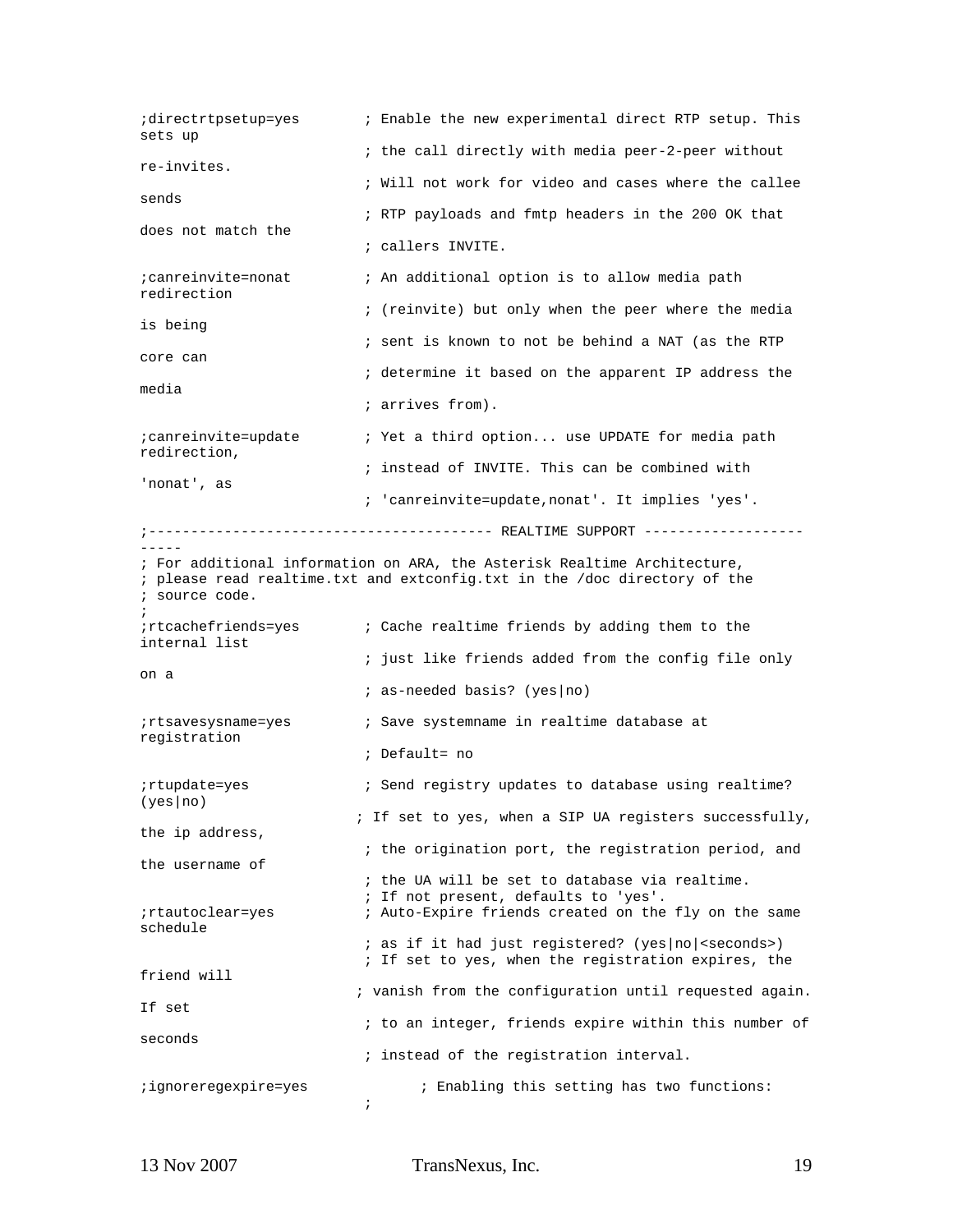```
 ; For non-realtime peers, when their registration 
expires, the 
                             ; information will _not_ be removed from memory or 
the Asterisk database 
                            ; if you attempt to place a call to the peer, the 
existing information 
                            ; will be used in spite of it having expired 
\mathcal{L}^{\text{max}} ; For realtime peers, when the peer is retrieved from 
realtime storage, 
                            ; the registration information will be used 
regardless of whether 
                            ; it has expired or not; if it expires while the 
realtime peer 
                            ; is still in memory (due to caching or other 
reasons), the 
                             ; information will not be removed from realtime 
storage 
;----------------------------------------- SIP DOMAIN SUPPORT -----------------
------- 
; Incoming INVITE and REFER messages can be matched against a list of 'allowed' 
; domains, each of which can direct the call to a specific context if desired. 
; By default, all domains are accepted and sent to the default context or the 
; context associated with the user/peer placing the call. 
; Domains can be specified using: 
; domain=<domain>[,<context>] 
; Examples: 
; domain=myasterisk.dom 
; domain=customer.com,customer-context 
; 
; In addition, all the 'default' domains associated with a server should be 
; added if incoming request filtering is desired. 
; autodomain=yes 
; 
; To disallow requests for domains not serviced by this server: 
; allowexternaldomains=no 
;domain=mydomain.tld,mydomain-incoming 
                            ; Add domain and configure incoming context 
; for external calls to this domain<br>domain=1.2.3.4 <br>i Add IP address as local dom
                                  ; Add IP address as local domain
                            ; You can have several "domain" settings 
;allowexternalinvites=no ; Disable INVITE and REFER to non-local domains 
                            ; Default is yes 
;autodomain=yes ; Turn this on to have Asterisk add local host 
                            ; name and local IP to domain list. 
; fromdomain=mydomain.tld ; When making outbound SIP INVITEs to 
                            ; non-peers, use your primary domain "identity" 
                            ; for From: headers instead of just your IP 
                            ; address. This is to be polite and 
                            ; it may be a mandatory requirement for some 
                            ; destinations which do not have a prior 
                             ; account relationship with your server. 
;------------------------------ JITTER BUFFER CONFIGURATION -------------------
------- 
; jbenable = yes ; Enables the use of a jitterbuffer on the
receiving side of a 
                               ; SIP channel. Defaults to "no". An enabled 
jitterbuffer will 
                               ; be used only if the sending side can create and 
the receiving
```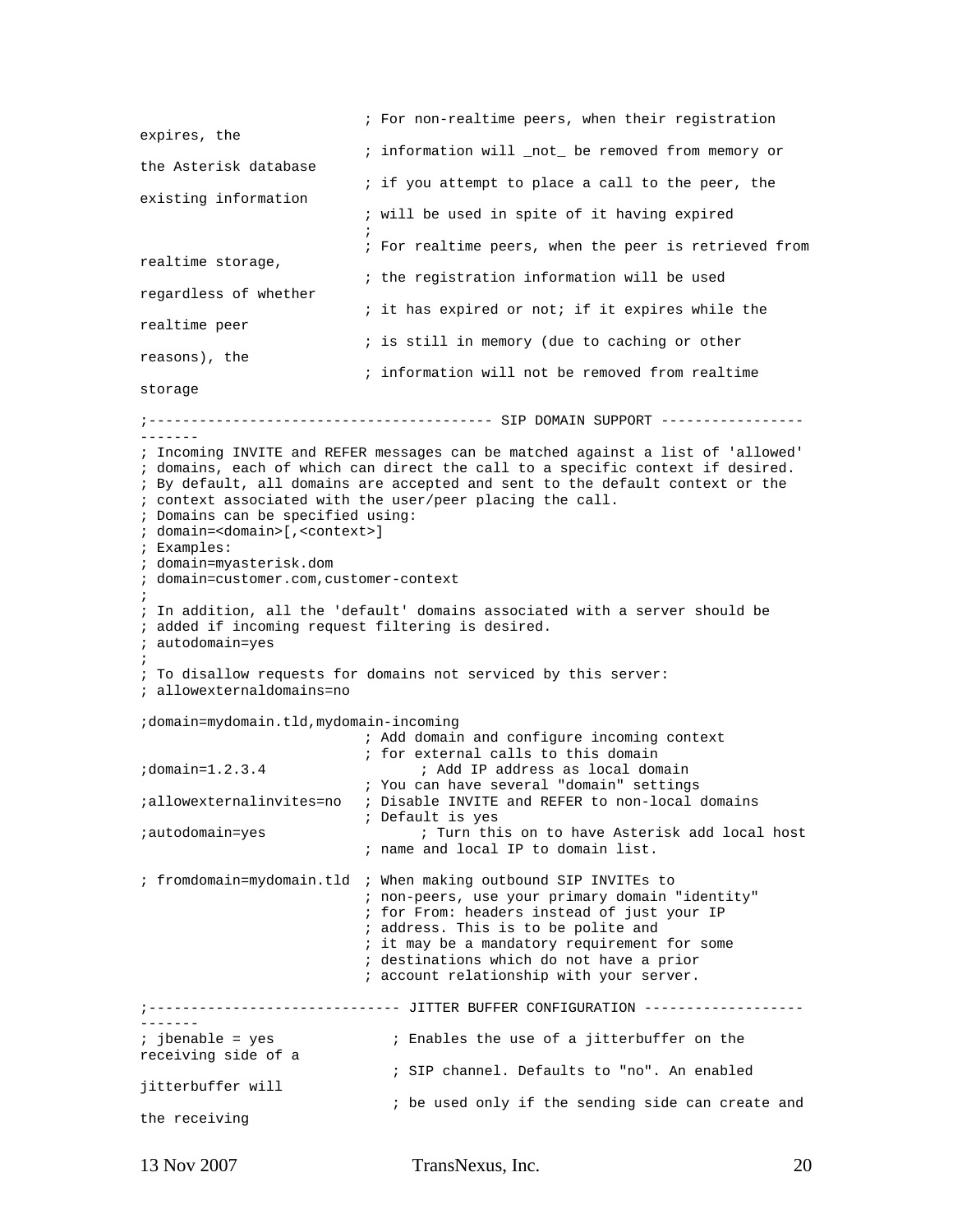```
 ; side can not accept jitter. The SIP channel can 
accept jitter, 
                             ; thus a jitterbuffer on the receive SIP side 
will be used only 
                             ; if it is forced and enabled. 
; jbforce = no ; Forces the use of a jitterbuffer on the receive
side of a SIP 
                             ; channel. Defaults to "no". 
; jbmaxsize = 200 ; Max length of the jitterbuffer in milliseconds.
; jbresyncthreshold = 1000 ; Jump in the frame timestamps over which the
jitterbuffer is 
                             ; resynchronized. Useful to improve the quality 
of the voice, with 
                             ; big jumps in/broken timestamps, usually sent 
from exotic devices 
                             ; and programs. Defaults to 1000. 
; jbimpl = fixed ; Jitterbuffer implementation, used on the
receiving side of a SIP 
                             ; channel. Two implementations are currently 
available - "fixed" 
                             ; (with size always equals to jbmaxsize) and 
"adaptive" (with 
                             ; variable size, actually the new jb of IAX2). 
Defaults to fixed. 
; jblog = no ; Enables jitterbuffer frame logging. Defaults to
"no". 
;------------------------------------------------------------------------------
----- 
[authentication] 
; Global credentials for outbound calls, i.e. when a proxy challenges your 
; Asterisk server for authentication. These credentials override 
; any credentials in peer/register definition if realm is matched. 
; 
; This way, Asterisk can authenticate for outbound calls to other 
; realms. We match realm on the proxy challenge and pick an set of 
; credentials from this list 
; Syntax: 
; auth = <user>:<secret>@<realm> 
      auth = <user>#<md5secret>@<realm>
; Example: 
;auth=mark:topsecret@digium.com 
; 
; You may also add auth= statements to [peer] definitions 
; Peer auth= override all other authentication settings if we match on realm 
;------------------------------------------------------------------------------ 
; Users and peers have different settings available. Friends have all settings, 
; since a friend is both a peer and a user 
; 
; User config options: Peer configuration: 
; -------------------- ------------------- 
; context context 
; callingpres callingpres 
; permit permit 
; deny deny 
; secret secret 
; md5secret md5secret 
; dtmfmode
```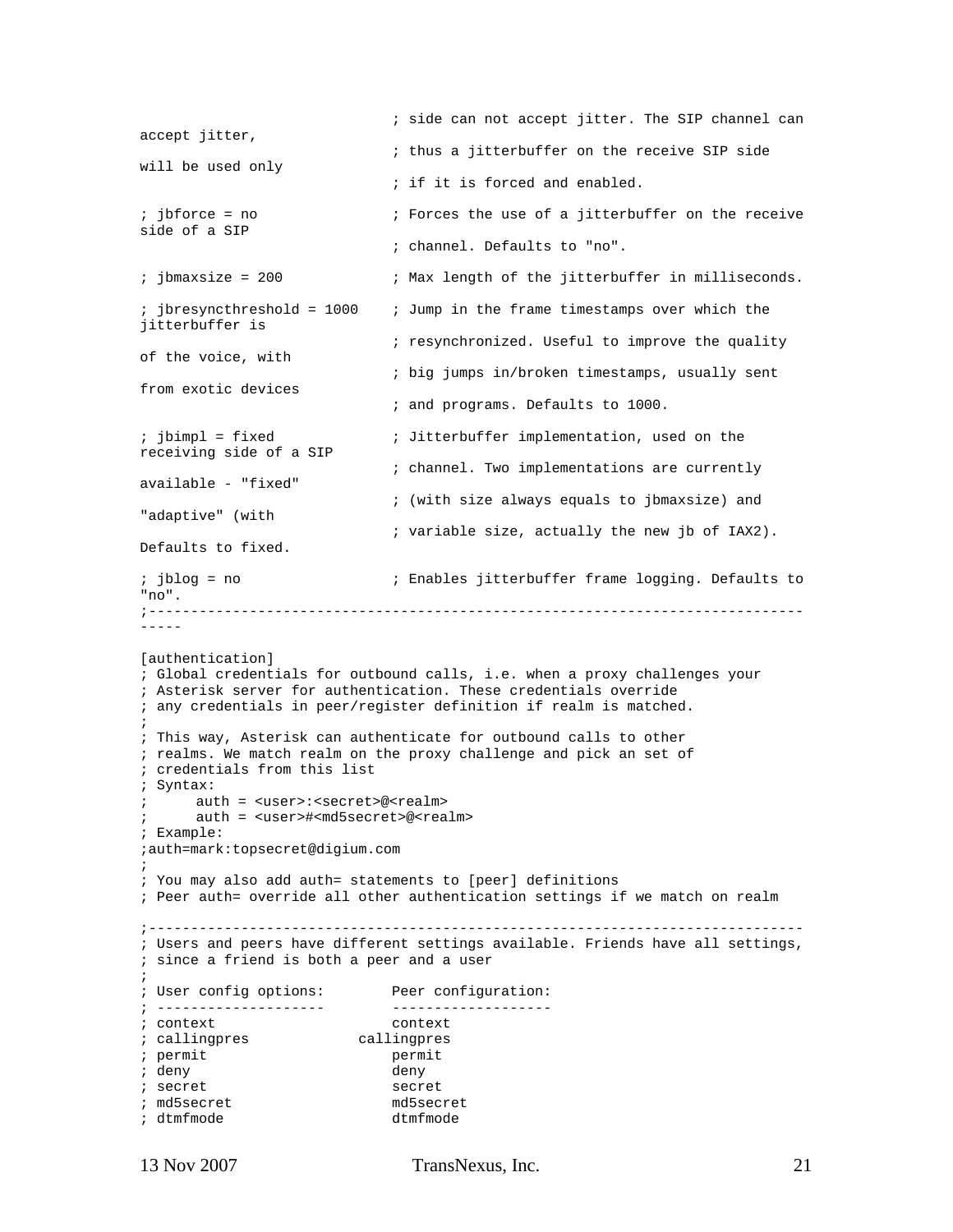; canreinvite canreinvite % nat<br>dia national national national national national national national national national national national nationa<br>dia national national national national national national national national national national national na  $i$  callgroup ; pickupgroup bickupgroup % language language language<br>
allow allow % allow allow allow allow<br>
allow disallow disallow % disallow disallow disallow<br>  $\frac{d}{dx}$  insecure insecure % insecure<br>i trustrpid trustrpid ; progressinband progressinband ; promiscredir promiscredir ; useclientcode useclientcode i accountcode accountcode ; setvar setvar % callerid callerid<br>  $\begin{array}{ccc} i & \text{small } \\ i & \text{amaflags} \end{array}$  $;$  amaflags ; call-limit call-limit ; allowoverlap allowoverlap % allowsubscribe allowsubscribe<br>
; allowtransfer allowtransfer % allowtransfer allowtrans<br>becontext aubscribecontext aubscribecontext ; subscribecontext subscribecontext ; videosupport ; maxcallbitrate maxcallbitrate ; rfc2833compensate mailbox ; username ; template ; fromdomain ; regexten ;<br>i fromuser<br>host ; host ; port ; the contract of the contract of the contract of the contract of the contract of the contract of the contract of the contract of the contract of the contract of the contract of the contract of the contract of the contract ; defaultip ; rtptimeout ; rtpholdtimeout ; sendrpid ; outboundproxy ; rfc2833compensate ;[sip\_proxy] ; For incoming calls only. Example: FWD (Free World Dialup) ; We match on IP address of the proxy for incoming calls ; since we can not match on username (caller id) ;type=peer ;context=from-fwd ;host=fwd.pulver.com ;[sip\_proxy-out] ;type=peer ; we only want to call out, not be called ;secret=guessit ;username=yourusername ; Authentication user for outbound proxies ;fromuser=yourusername ; Many SIP providers require this! ;fromdomain=provider.sip.domain ;host=box.provider.com ;usereqphone=yes ; This provider requires ";user=phone" on URI<br>;call-limit=5 ; permit only 5 simultaneous outgoing calls to ; permit only 5 simultaneous outgoing calls to this peer ;outboundproxy=proxy.provider.domain ; send outbound signaling to this proxy, not directly to the peer ; Call-limits will not be enforced on realtime peers, ; since they are not stored in-memory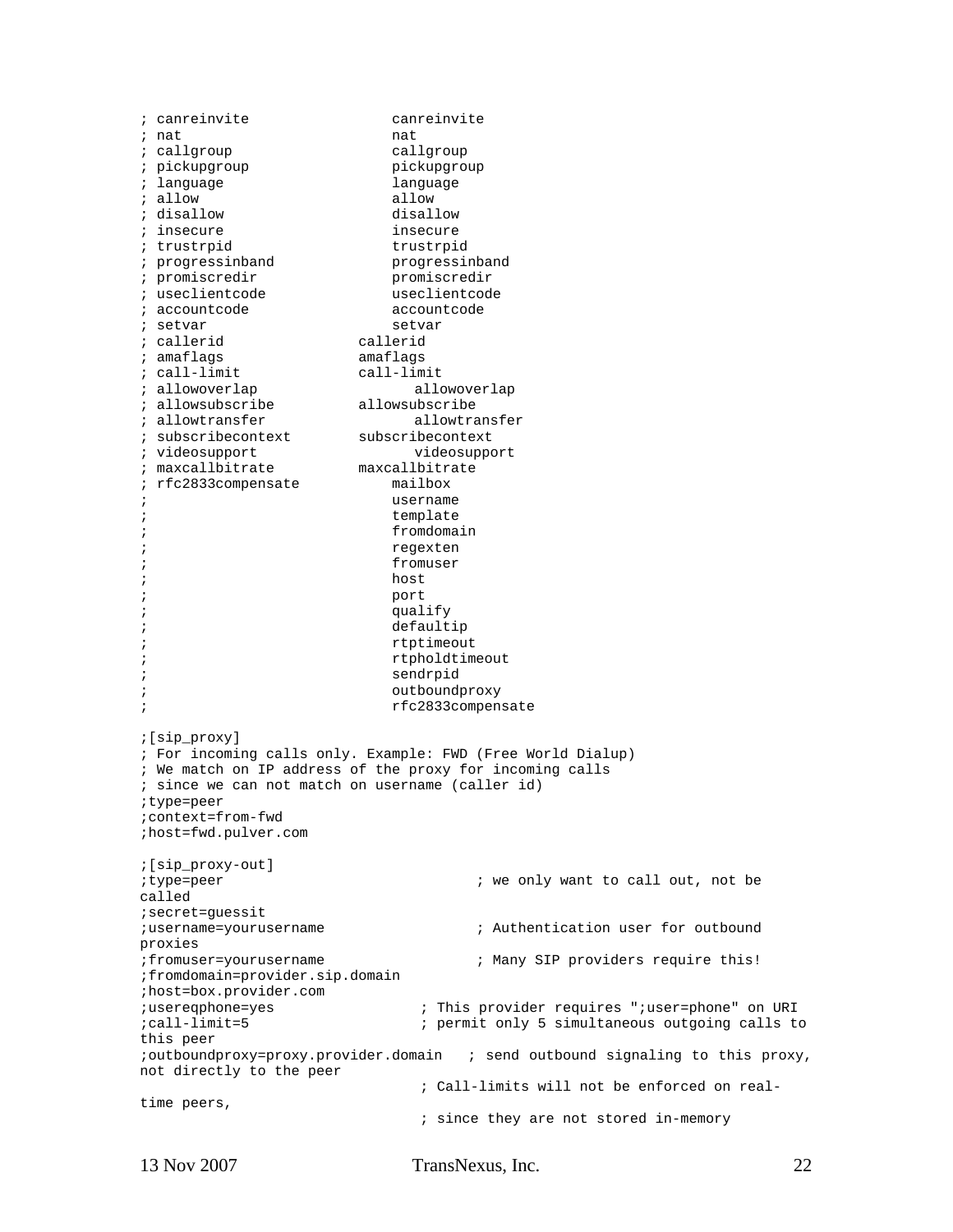```
;port=80 ; The port number we want to connect to on the 
remote side 
                                 ; Also used as "defaultport" in combination 
with "defaultip" settings 
;------------------------------------------------------------------------------ 
; Definitions of locally connected SIP devices 
; 
; type = user a device that authenticates to us by "from" field to place calls 
; type = peer a device we place calls to or that calls us and we match by host 
; type = friend two configurations (peer+user) in one 
; 
; For device names, we recommend using only a-z, numerics (0-9) and underscore 
; 
; For local phones, type=friend works most of the time 
; 
; If you have one-way audio, you probably have NAT problems. 
; If Asterisk is on a public IP, and the phone is inside of a NAT device 
; you will need to configure nat option for those phones. 
; Also, turn on qualify=yes to keep the nat session open 
;[grandstream1] 
;type=friend 
;context=from-sip ; Where to start in the dialplan when this phone 
calls 
;callerid=John Doe <1234> ; Full caller ID, to override the phones config 
; on incoming calls to Asterisk<br>ihost=192.168.0.23 <br>i we have a static but private 1
                         ; we have a static but private IP address
; No registration allowed<br>; there is not NAT
                                ; there is not NAT between phone and Asterisk
;canreinvite=yes ; allow RTP voice traffic to bypass Asterisk 
;dtmfmode=info ; either RFC2833 or INFO for the BudgeTone 
;call-limit=1 ; permit only 1 outgoing call and 1 incoming call at 
a time 
                           ; from the phone to asterisk 
                           ; 1 for the explicit peer, 1 for the explicit user, 
                           ; remember that a friend equals 1 peer and 1 user in 
                           ; memory 
                           ; This will affect your subscriptions as well. 
                           ; There is no combined call counter for a "friend" 
                           ; so there's currently no way in sip.conf to limit 
                           ; to one inbound or outbound call per phone. Use 
                           ; the group counters in the dial plan for that. 
\mathcal{L}^{\text{max}};mailbox=1234@default ; mailbox 1234 in voicemail context "default" 
;disallow=all ; need to disallow=all before we can use allow= 
;allow=ulaw ; Note: In user sections the order of codecs 
                          ; listed with allow= does NOT matter! 
iallow=alaw<br>iallow=q723.1
                         ; Asterisk only supports g723.1 pass-thru!
;allow=g729 ; Pass-thru only unless g729 license obtained 
;callingpres=allowed_passed_screen ; Set caller ID presentation 
                           ; See README.callingpres for more information 
;[xlite1] 
; Turn off silence suppression in X-Lite ("Transmit Silence"=YES)! 
; Note that Xlite sends NAT keep-alive packets, so qualify=yes is not needed 
;type=friend 
;regexten=1234 ; When they register, create extension 1234 
;callerid="Jane Smith" <5678> 
;host=dynamic ; This device needs to register
```
;nat=yes ; X-Lite is behind a NAT router

;canreinvite=no ; Typically set to NO if behind NAT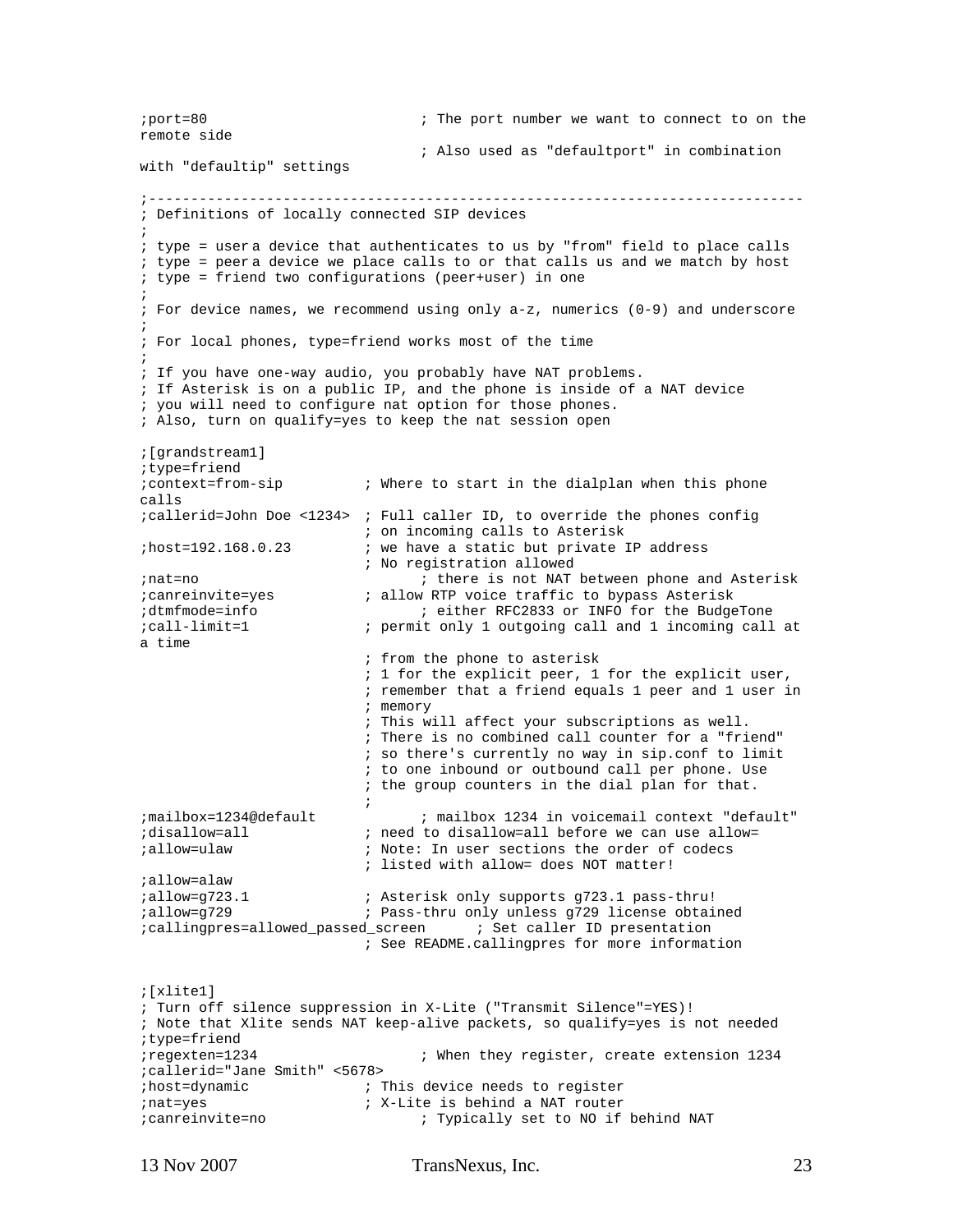```
;disallow=all<br>;allow=qsm
                           ; GSM consumes far less bandwidth than ulaw
;allow=ulaw 
;allow=alaw 
;mailbox=1234@default,1233@default ; Subscribe to status of multiple 
mailboxes 
;[snom] 
;type=friend ; Friends place calls and receive calls 
;context=from-sip ; Context for incoming calls from this user 
;secret=blah 
;subscribecontext=localextensions ; Only allow SUBSCRIBE for local extensions 
; language=de ; in the German prompts for this user<br>; host=dynamic ; This peer register with us
%; host=dynamic ; This peer register with us<br>; dtmfmode=inband ; Choices are inband, rfc283
                           ; Choices are inband, rfc2833, or info
;defaultip=192.168.0.59 ; IP used until peer registers 
;mailbox=1234@context,2345 ; Mailbox(-es) for message waiting indicator 
;subscribemwi=yes ; Only send notifications if this phone 
; subscribes for mailbox notification<br>; dialplan extension to reach mailbox<br>; dialplan extension to reach mailbox
                            ; dialplan extension to reach mailbox
                              ; sets the Message-Account in the MWI notify message 
                              ; defaults to global vmexten which defaults to 
"asterisk" 
;disallow=all 
;allow=ulaw ; dtmfmode=inband only works with ulaw or alaw! 
;[polycom]<br>;type=friend
                            ; Friends place calls and receive calls
;context=from-sip ; Context for incoming calls from this user 
;secret=blahpoly 
%; host=dynamic ; This peer register with us<br>; dtmfmode=rfc2833 ; Choices are inband, rfc283
;dtmfmode=rfc2833 ; Choices are inband, rfc2833, or info 
                                    ; Username to use in INVITE until peer
registers 
                             ; Normally you do NOT need to set this parameter 
;disallow=all 
;allow=ulaw ; dtmfmode=inband only works with ulaw or alaw! 
;progressinband=no ; Polycom phones don't work properly with "never" 
;[pingtel] 
;type=friend 
;secret=blah 
;host=dynamic 
;insecure=port ; Allow matching of peer by IP address without 
                              ; matching port number 
;insecure=invite ; Do not require authentication of incoming INVITEs 
;insecure=port,invite ; (both) 
;qualify=1000 ; Consider it down if it's 1 second to reply 
                              ; Helps with NAT session 
                              ; qualify=yes uses default value 
; 
; Call group and Pickup group should be in the range from 0 to 63 
; 
%;callgroup=1,3-4 ; We are in caller groups 1,3,4<br>;pickupgroup=1,3-5 ; We can do call pick-p for call
ipickupgroup=1,3-5 i We can do call pick-p for call group 1,3,4,5<br>idefaultip=192.168.0.60 i IP address to use if peer has not requi
                                  ; IP address to use if peer has not registered
;deny=0.0.0.0/0.0.0.0 ; ACL: Control access to this account based on 
IP address 
;permit=192.168.0.60/255.255.255.0 
;[cisco1]
```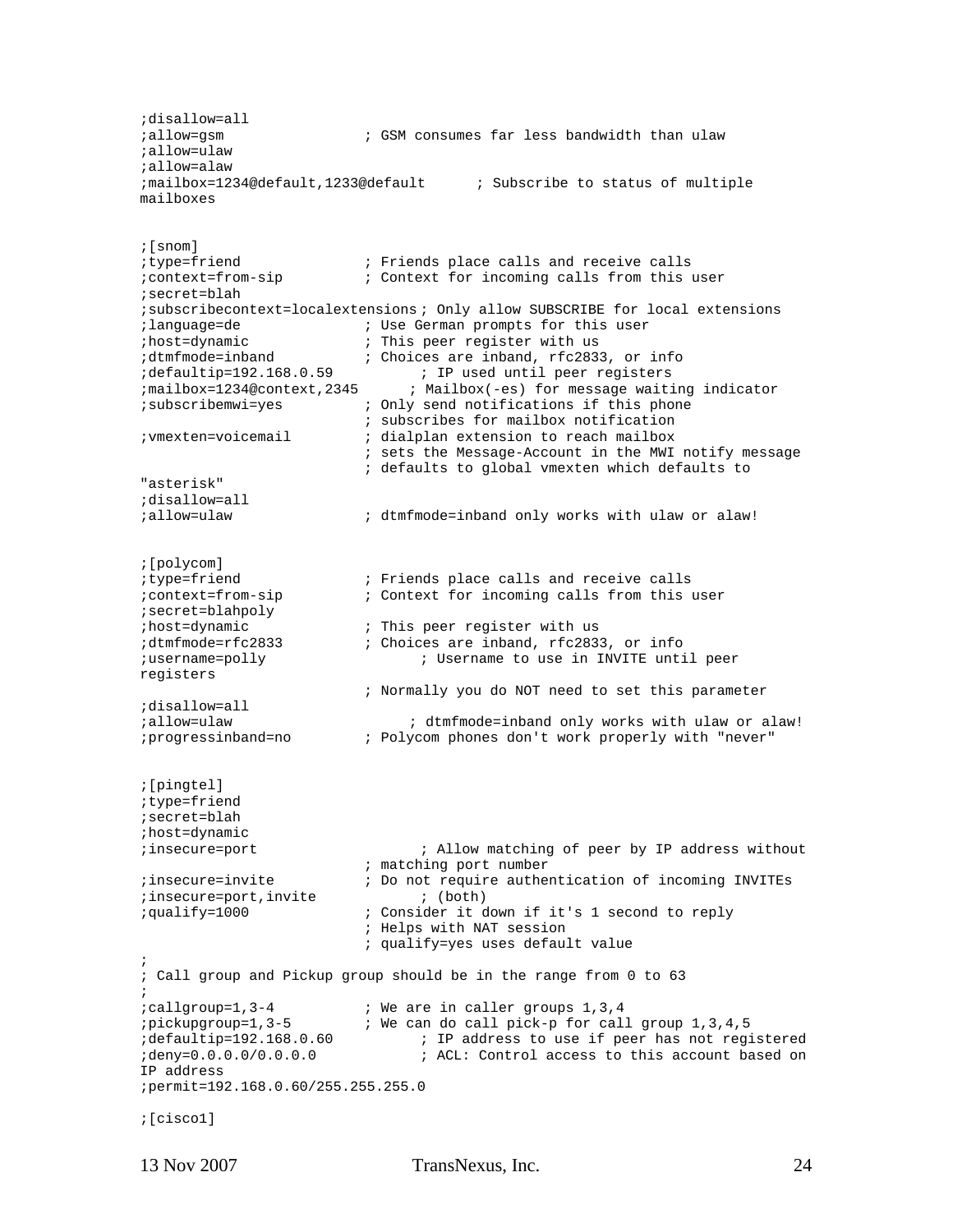```
;type=friend 
;secret=blah<br>;qualify=200
                            ; Qualify peer is no more than 200ms away
; nat=yes ; This phone may be natted
                             ; Send SIP and RTP to the IP address that packet is 
                             ; received from instead of trusting SIP headers 
%; host=dynamic ; This device registers with us<br>; canreinvite=no ; Asterisk by default tri
                                   ; Asterisk by default tries to redirect the
                             ; RTP media stream (audio) to go directly from 
                             ; the caller to the callee. Some devices do not 
                             ; support this (especially if one of them is 
; behind a NAT)<br>idefaultip=192.168.0.4 ; IP addre
                                   ; IP address to use until registration
; username=goran                       ; Username to use when calling this device
before registration 
                             ; Normally you do NOT need to set this parameter 
;setvar=CUSTID=5678 ; Channel variable to be set for all calls from this 
device 
;[pre14-asterisk] 
;type=friend 
;secret=digium 
;host=dynamic 
;rfc2833compensate=yes ; Compensate for pre-1.4 DTMF transmission 
from another Asterisk machine. 
                             ; You must have this turned on or DTMF reception will
```

```
work improperly.
```
#### **3.5.4 Osp.conf**

```
; 
; Open Settlement Protocol Sample Configuration File 
; 
; 
; This file contains configuration of providers that 
; are used by the OSP subsystem of Asterisk. The section 
; "general" is reserved for global options. Each other 
; section declares an OSP Provider. The provider "default" 
; is used when no provider is otherwise specified. 
; 
[general] 
; 
; Should hardware acceleration be enabled? May not be changed 
; on a reload. 
; 
accelerate=no 
; 
; Defines the token format that Asterisk can validate. 
; 0 - signed tokens only 
; 1 - unsigned tokens only 
; 2 - both signed and unsigned 
; The defaults to 0, i.e. the Asterisk can validate signed tokens only. 
; 
tokenformat=0 
[default]
; 
; All paths are presumed to be under /var/lib/asterisk/keys unless 
; the path begins with '/' 
; 
; Specify the private keyfile. If unspecified, defaults to the name 
; of the section followed by "-privatekey.pem" (e.g. default-privatekey.pem) 
; 
privatekey=pkey.pem 
;
```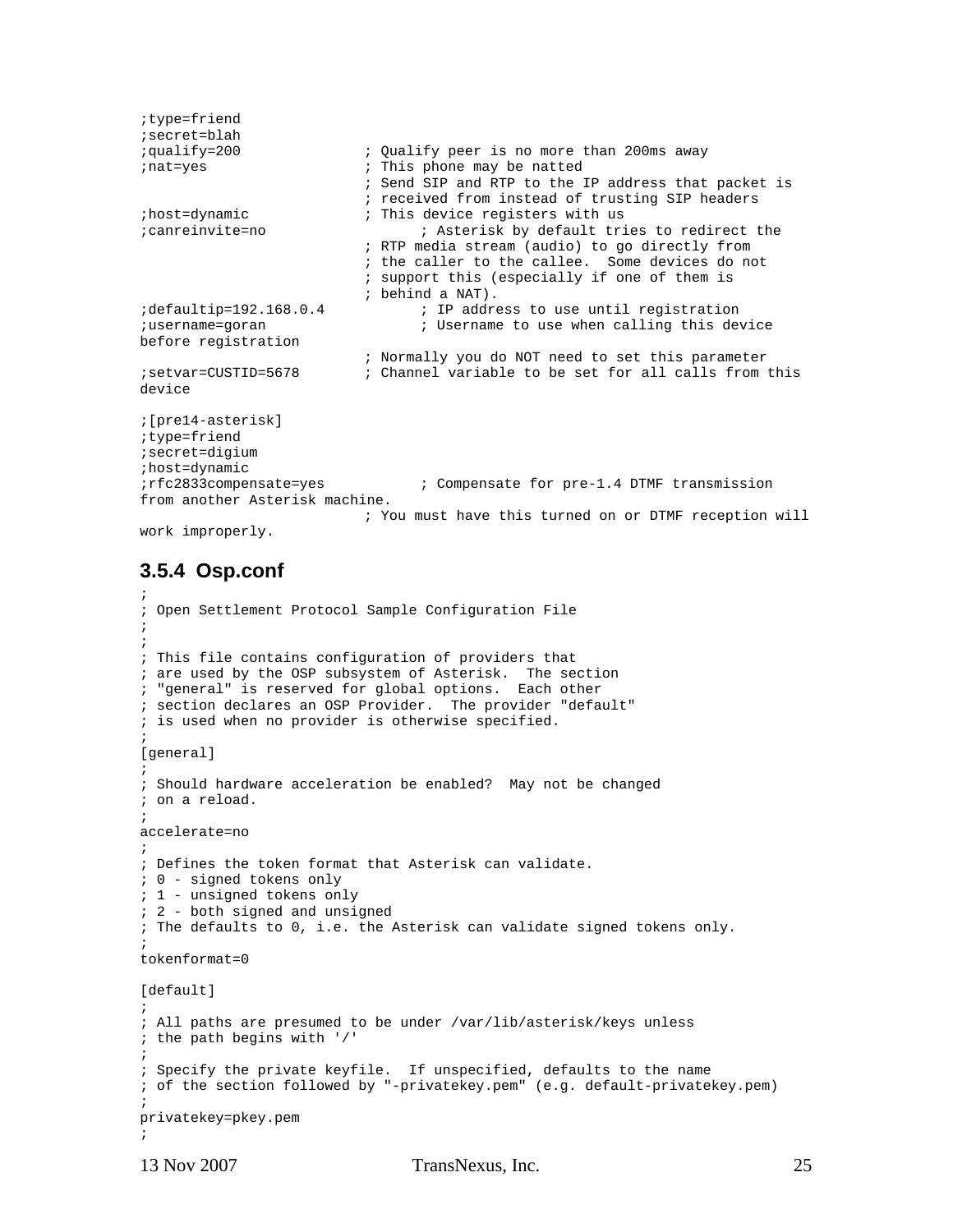```
; Specify the local certificate file. If unspecified, defaults to 
; the name of the section followed by "-localcert.pem" 
; 
localcert=localcert.pem 
; 
; Specify one or more Certificate Authority keys. If none are listed, 
; a single one is added with the name "-cacert.pem" 
; 
cacert=cacert_0.pem 
; 
; Specific parameters can be tuned as well: 
; 
; maxconnections: Max number of simultaneous connections to the provider 
(default=20)<br>; retrydelay:
                   Extra delay between retries (default=0)
; retrylimit: Max number of retries before giving up (default=2) 
; timeout: Timeout for response in milliseconds (default=500) 
; 
maxconnections=20 
retrydelay=0 
retrylimit=2 
timeout=500 
; 
; List all service points for this provider 
; 
servicepoint=http://172.16.4.75:1080/osp 
; 
; Set the "source" for requesting authorization 
; 
;source=foo 
source=[172.16.4.32] 
; 
; Set the authentication policy. 
; 0 - NO 
; 1 - YES 
; 2 - EXCLUSIVE 
; Default is 1, validate token but allow no token. 
; 
authpolicy=1
```
#### **3.5.5 Extensions.conf**

```
; extensions.conf - the Asterisk dial plan 
; 
; Static extension configuration file, used by 
; the pbx_config module. This is where you configure all your 
; inbound and outbound calls in Asterisk. 
; 
; This configuration file is reloaded 
; - With the "extensions reload" command in the CLI 
; - With the "reload" command (that reloads everything) in the CLI 
; 
; The "General" category is for certain variables. 
; 
[general] 
; 
; If static is set to no, or omitted, then the pbx_config will rewrite 
; this file when extensions are modified. Remember that all comments 
; made in the file will be lost when that happens. 
; 
; XXX Not yet implemented XXX 
; 
static=yes 
;
```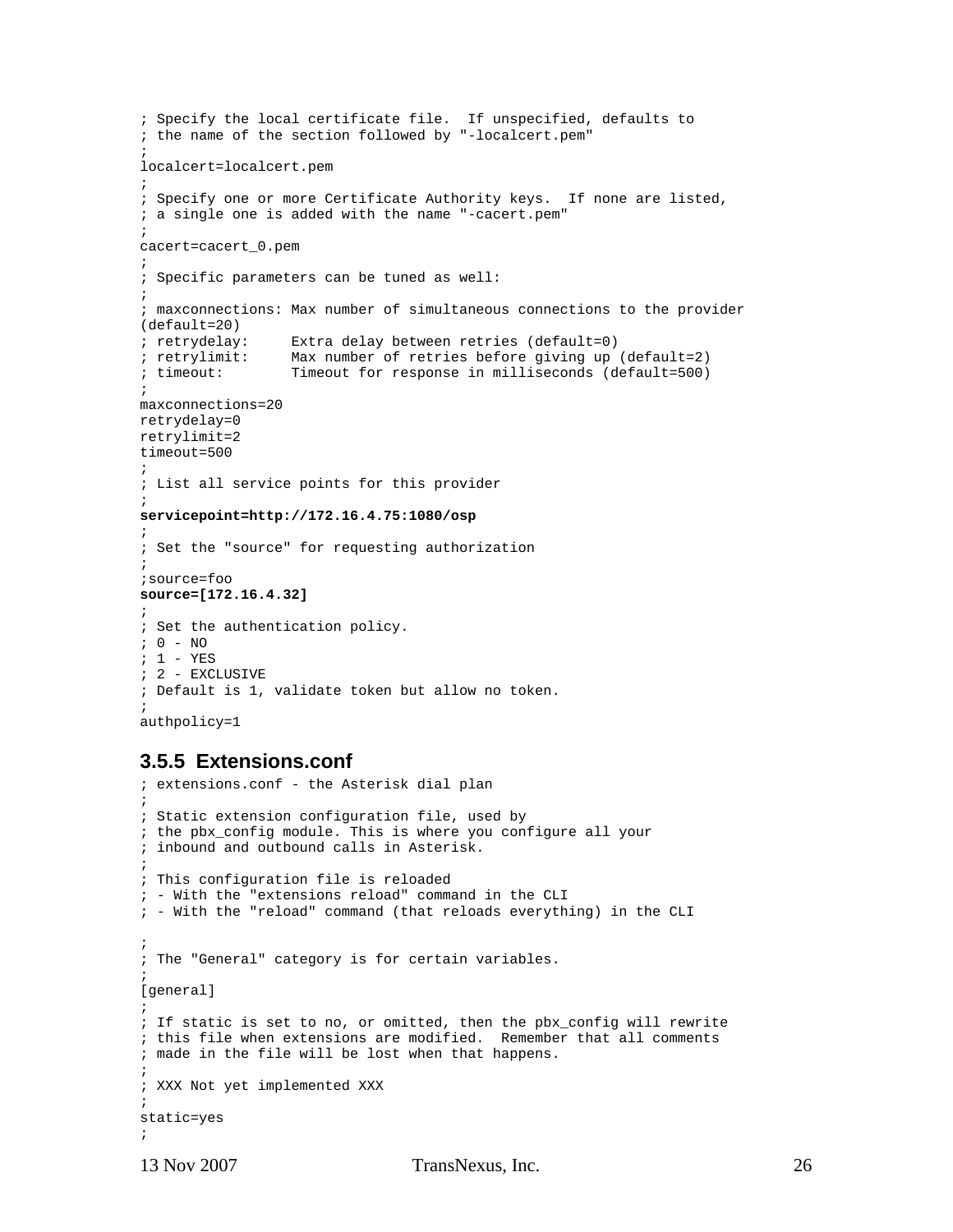```
; if static=yes and writeprotect=no, you can save dialplan by 
; CLI command 'save dialplan' too 
; 
writeprotect=no 
; 
; If autofallthrough is set, then if an extension runs out of 
; things to do, it will terminate the call with BUSY, CONGESTION 
; or HANGUP depending on Asterisk's best guess. This is the default. 
; 
; If autofallthrough is not set, then if an extension runs out of 
; things to do, Asterisk will wait for a new extension to be dialed 
; (this is the original behavior of Asterisk 1.0 and earlier). 
; 
;autofallthrough=no 
; 
; If clearglobalvars is set, global variables will be cleared 
; and reparsed on an extensions reload, or Asterisk reload. 
; 
; If clearglobalvars is not set, then global variables will persist 
; through reloads, and even if deleted from the extensions.conf or 
; one of its included files, will remain set to the previous value. 
; 
; NOTE: A complication sets in, if you put your global variables into 
; the AEL file, instead of the extensions.conf file. With clearglobalvars 
; set, a 'reload' will often leave the globals vars cleared, because it 
; is not unusual to have extensions.conf (which will have no globals) 
; load after the extensions.ael file (where the global vars are stored). 
; So, with 'reload' in this particular situation, first the AEL file will 
; clear and then set all the global vars, then, later, when the extensions.conf 
; file is loaded, the global vars are all cleared, and then not set, because 
; they are not stored in the extensions.conf file. 
; 
clearglobalvars=no 
; 
; If priorityjumping is set to 'yes', then applications that support 
; 'jumping' to a different priority based on the result of their operations 
; will do so (this is backwards compatible behavior with pre-1.2 releases 
; of Asterisk). Individual applications can also be requested to do this 
; by passing a 'j' option in their arguments. 
; 
;priorityjumping=yes 
; 
; User context is where entries from users.conf are registered. The 
; default value is 'default' 
; 
;userscontext=default 
; 
; You can include other config files, use the #include command 
; (without the ';'). Note that this is different from the "include" command 
; that includes contexts within other contexts. The #include command works 
; in all asterisk configuration files. 
;#include "filename.conf" 
; The "Globals" category contains global variables that can be referenced 
; in the dialplan with the GLOBAL dialplan function: 
; ${GLOBAL(VARIABLE)} 
; ${${GLOBAL(VARIABLE)}} or ${text${GLOBAL(VARIABLE)}} or any hybrid 
; Unix/Linux environmental variables can be reached with the ENV dialplan 
; function: ${ENV(VARIABLE)} 
; 
[globals]<br>CONSOLE=Console/dsp
                                        ; Console interface for demo
;CONSOLE=Zap/1 
;CONSOLE=Phone/phone0
```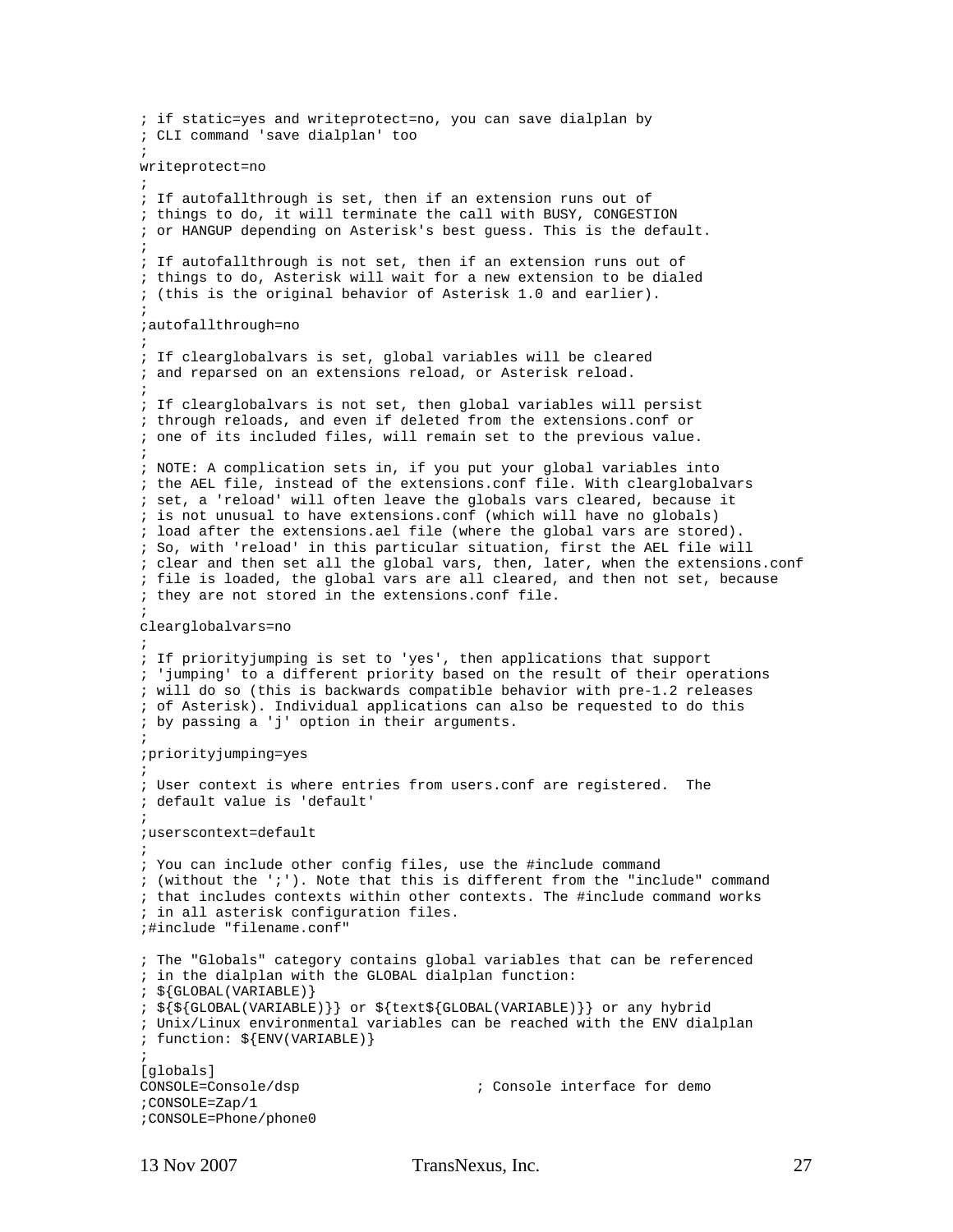```
IAXINFO=guest ; IAXtel username/password 
;IAXINFO=myuser:mypass 
                                        ; Trunk interface
; 
; Note the 'g2' in the TRUNK variable above. It specifies which group (defined 
; in zapata.conf) to dial, i.e. group 2, and how to choose a channel to use in 
; the specified group. The four possible options are: 
; 
; g: select the lowest-numbered non-busy Zap channel 
    (aka. ascending sequential hunt group).
; G: select the highest-numbered non-busy Zap channel 
     (aka. descending sequential hunt group).
; r: use a round-robin search, starting at the next highest channel than last 
    time (aka. ascending rotary hunt group).
; R: use a round-robin search, starting at the next lowest channel than last 
; time (aka. descending rotary hunt group). 
; 
TRUNKMSD=1 ; MSD digits to strip (usually 1 or 0) 
;TRUNK=IAX2/user:pass@provider 
;----------Asterisk/OSP Configuration by Di-Shi Sun---------- 
[GeneralProxy] ; Proxy 
exten => _XXXX.,1,NoOp(OSP-GeneralProxy) 
exten => _XXXX.,n,Set(OSPPEERIP=${SIPCHANINFO(peerip)}) 
exten => _XXXX.,n,Set(OSPINTOKEN=${SIP_HEADER(P-OSP-Auth-Token)}) 
exten => _XXXX.,n,OSPAuth() 
exten => _XXXX.,n,GotoIf($["${OSPAUTHSTATUS}"!="SUCCESS"]?100) 
exten => _XXXX.,n,Set(OSPINTIMELIMIT=${OSPINTIMELIMIT}) 
exten => _XXXX.,n,OSPLookup(${EXTEN}) 
exten => _XXXX.,n,GotoIf($["${OSPLOOKUPSTATUS}"!="SUCCESS"]?100) 
exten => _XXXX.,n(next),Set(CALLERID(number)=${OSPCALLING}) 
exten => _XXXX.,n,Dial(${OSPTECH}/${OSPDEST},60,oL($[${OSPOUTTIMELIMIT}*1000])) 
exten => _XXXX.,n,NoOp(${DIALSTATUS}) 
exten => _XXXX.,n,OSPNext(${HANGUPCAUSE}) 
exten => _XXXX.,n,GotoIf($["${OSPNEXTSTATUS}"!="SUCCESS"]?100) 
exten => _XXXX.,n,Goto(next) 
exten => _XXXX.,100,Hangup 
exten => h,1,NoOp(OSP-GeneralProxy-Hangup) 
;----------Asterisk/OSP Configuration by Di-Shi Sun---------- 
; 
; Any category other than "General" and "Globals" represent 
; extension contexts, which are collections of extensions. 
; 
; Extension names may be numbers, letters, or combinations 
; thereof. If an extension name is prefixed by a '_' 
; character, it is interpreted as a pattern rather than a 
; literal. In patterns, some characters have special meanings: 
; 
; X - any digit from 0-9 
; Z - any digit from 1-9 
; N - any digit from 2-9 
; [1235-9] - any digit in the brackets (in this example, 1,2,3,5,6,7,8,9) 
    ; . - wildcard, matches anything remaining (e.g. _9011. matches 
; anything starting with 9011 excluding 9011 itself) 
; ! - wildcard, causes the matching process to complete as soon as 
        it can unambiguously determine that no other matches are possible
; 
; For example the extension _NXXXXXX would match normal 7 digit dialings, 
; while _1NXXNXXXXXX would represent an area code plus phone number 
; preceded by a one. 
; 
; Each step of an extension is ordered by priority, which must 
; always start with 1 to be considered a valid extension. The priority
```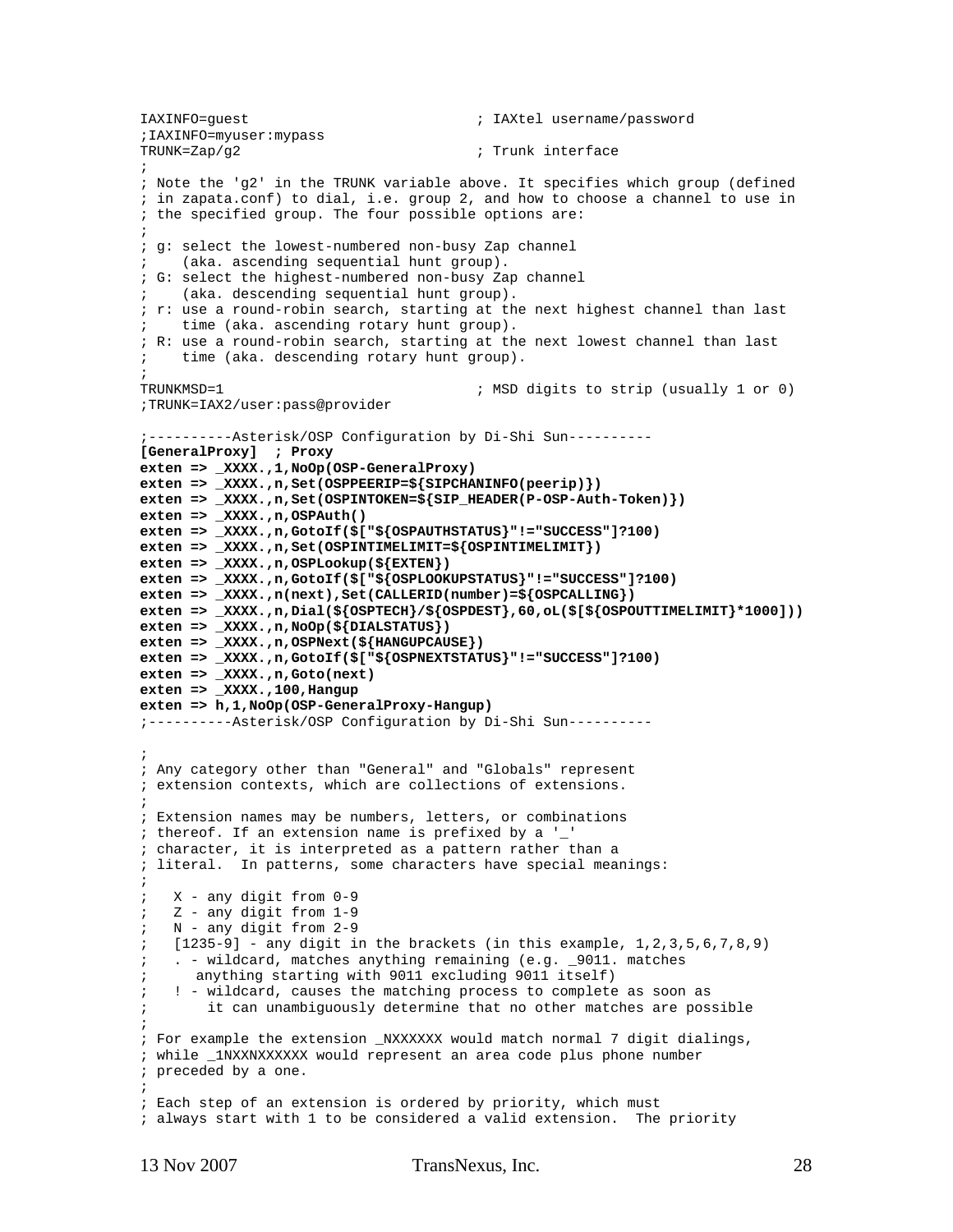```
; "next" or "n" means the previous priority plus one, regardless of whether 
; the previous priority was associated with the current extension or not. 
; The priority "same" or "s" means the same as the previously specified 
; priority, again regardless of whether the previous entry was for the 
; same extension. Priorities may be immediately followed by a plus sign 
; and another integer to add that amount (most useful with 's' or 'n'). 
; Priorities may then also have an alias, or label, in 
; parenthesis after their name which can be used in goto situations 
; 
; Contexts contain several lines, one for each step of each 
; extension, which can take one of two forms as listed below, 
; with the first form being preferred. One may include another 
; context in the current one as well, optionally with a 
; date and time. Included contexts are included in the order 
; they are listed. 
; 
;[context] 
;exten => someexten,{priority|label{+|-
}offset}[(alias)],application(arg1,arg2,...) 
i => someexten, \{priority |\text{label}| + | -}offset}[(alias)],application,arg1|arg2... 
; 
; Timing list for includes is 
; 
; <time range>|<days of week>|<days of month>|<months> 
; 
; Note that ranges may be specified to wrap around the ends. Also, minutes are 
; fine-grained only down to the closest even minute. 
; 
iinclude => daytime | 9:00-17:00 | mon-fri | * | *
iinclude => weekend|\cdot|sat-sun|\cdot|*
iinclude => weeknights|17:02-8:58|mon-fri*; 
; ignorepat can be used to instruct drivers to not cancel dialtone upon 
; receipt of a particular pattern. The most commonly used example is 
; of course '9' like this: 
; 
;ignorepat => 9 
; 
; so that dialtone remains even after dialing a 9. 
; 
; 
; Sample entries for extensions.conf 
; 
; 
[dundi-e164-canonical] 
; 
; List canonical entries here 
; 
;exten => 12564286000,1,Macro(stdexten,6000,IAX2/foo) 
iexten => \_125642860XX, 1, Dial(IAX2/otherbox/${EXTEN:7})
[dundi-e164-customers] 
; 
; If you are an ITSP or Reseller, list your customers here. 
; 
;exten => _12564286000,1,Dial(SIP/customer1) 
;exten => _12564286001,1,Dial(IAX2/customer2) 
[dundi-e164-via-pstn] 
; 
; If you are freely delivering calls to the PSTN, list them here 
;
```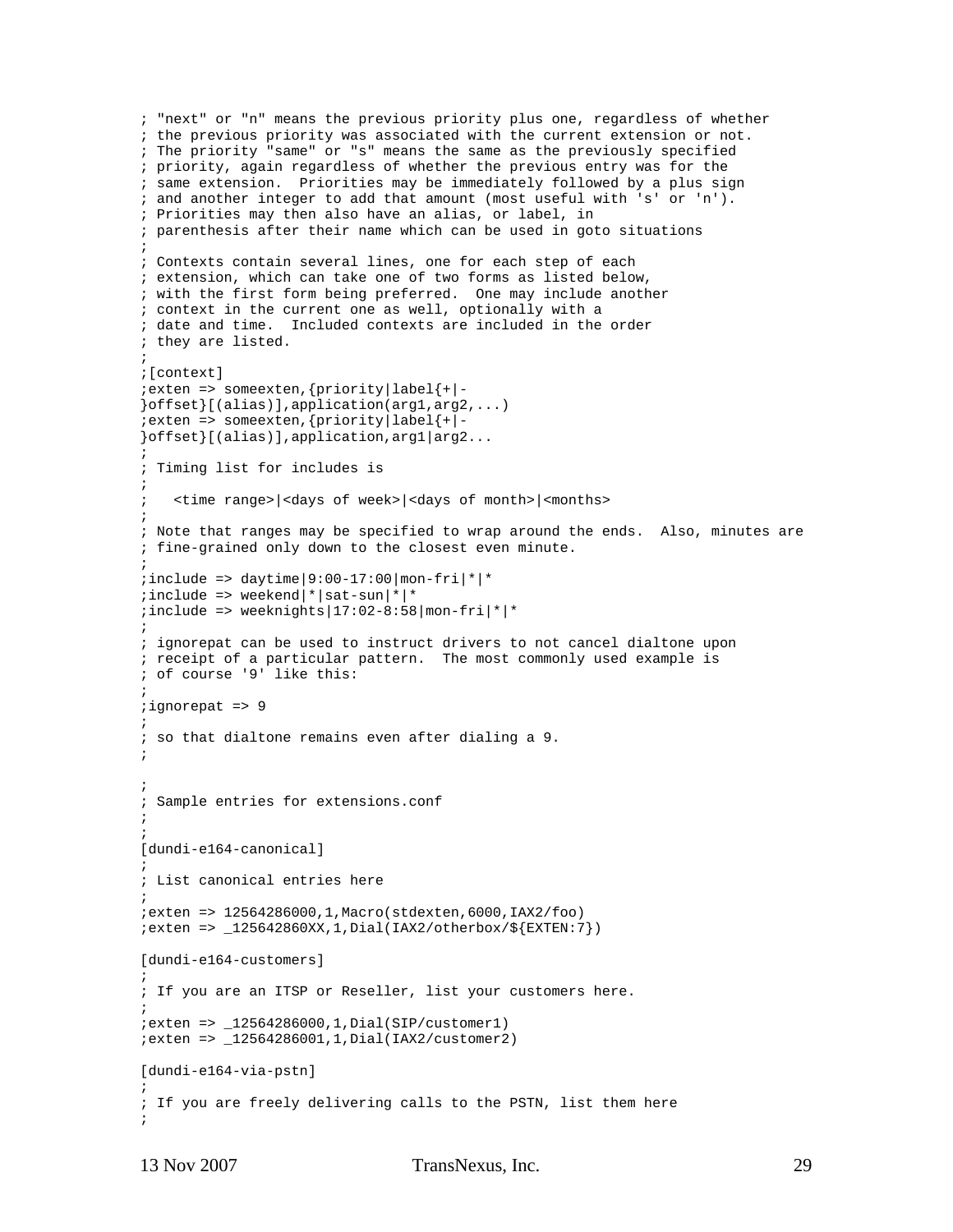```
iexten => \angle1256428XXXX,1,Dial(Zap/q2/${EXTEN:7}) ; Expose all of 256-428
iexten => \lceil 256325XXX, 1, Dial(Zap/q2/\${EXTEM}:7 \rceil) ; Ditto for 256-325
[dundi-e164-local] 
; 
; Context to put your dundi IAX2 or SIP user in for 
; full access 
; 
include => dundi-e164-canonical 
include => dundi-e164-customers 
include => dundi-e164-via-pstn 
[dundi-e164-switch]
; 
; Just a wrapper for the switch 
; 
switch => DUNDi/e164 
[dundi-e164-lookup] 
; 
; Locally to lookup, try looking for a local E.164 solution 
; then try DUNDi if we don't have one. 
; 
include => dundi-e164-local 
include => dundi-e164-switch 
; 
; DUNDi can also be implemented as a Macro instead of using 
; the Local channel driver. 
; 
[macro-dundi-e164] 
; 
; ARG1 is the extension to Dial 
; 
; Extension "s" is not a wildcard extension that matches "anything". 
; In macros, it is the start extension. In most other cases, 
; you have to goto "s" to execute that extension. 
; 
; For wildcard matches, see above - all pattern matches start with 
; an underscore. 
exten => s, 1, Goto(S{ARG1}, 1)include => dundi-e164-lookup 
; 
; Here are the entries you need to participate in the IAXTEL 
; call routing system. Most IAXTEL numbers begin with 1-700, but 
; there are exceptions. For more information, and to sign 
; up, please go to www.gnophone.com or www.iaxtel.com 
; 
[iaxtel700] 
exten => 
_91700XXXXXXX,1,Dial(IAX2/${GLOBAL(IAXINFO)}@iaxtel.com/${EXTEN:1}@iaxtel) 
; 
; The SWITCH statement permits a server to share the dialplan with 
; another server. Use with care: Reciprocal switch statements are not 
; allowed (e.g. both A -> B and B -> A), and the switched server needs 
; to be on-line or else dialing can be severly delayed. 
; 
[iaxprovider] 
;switch => IAX2/user:[key]@myserver/mycontext 
[trunkint]
; 
; International long distance through trunk
```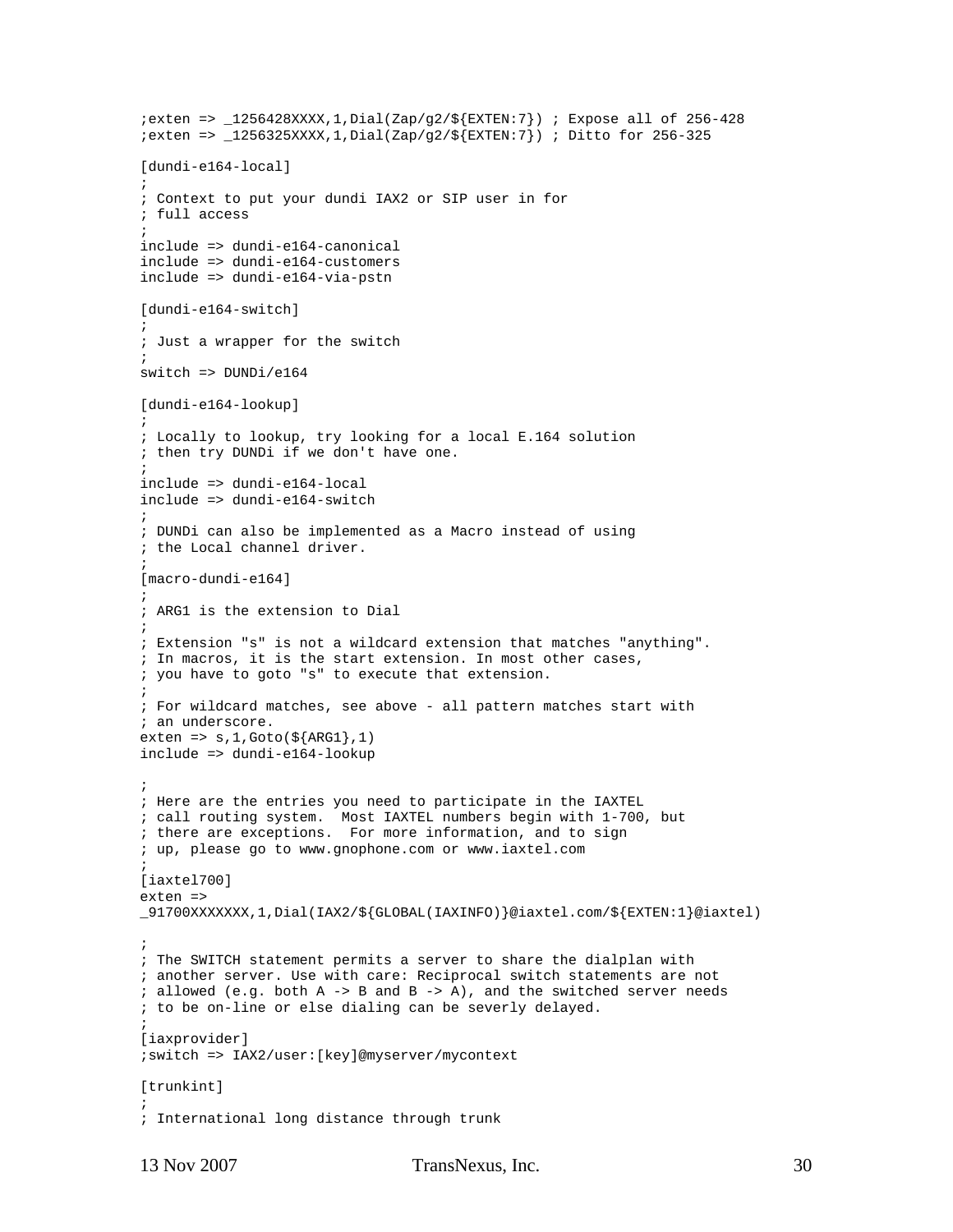```
; 
exten => _9011.,1,Macro(dundi-e164,${EXTEN:4}) 
exten => _9011.,n,Dial(${GLOBAL(TRUNK)}/${EXTEN:${GLOBAL(TRUNKMSD)}})
[trunkld] 
; 
; Long distance context accessed through trunk 
; 
exten => _91NXXNXXXXXX,1, Macro(dundi-e164, ${EXTEN:1})
exten => _91NXXNXXXXXX,n,Dial(${GLOBAL(TRUNK)}/${EXTEN:${GLOBAL(TRUNKMSD)}})
[trunklocal] 
; 
; Local seven-digit dialing accessed through trunk interface 
; 
exten => _9NXXXXXX,1,Dial(${GLOBAL(TRUNK)}/${EXTEN:${GLOBAL(TRUNKMSD)}})
[trunktollfree] 
; 
; Long distance context accessed through trunk interface 
; 
exten => _91800NXXXXXX,1,Dial(${GLOBAL(TRUNK)}/${EXTEN:${GLOBAL(TRUNKMSD)}}) 
exten => _91888NXXXXXX,1,Dial(${GLOBAL(TRUNK)}/${EXTEN:${GLOBAL(TRUNKMSD)}})
exten => _91877NXXXXXX,1,Dial(${GLOBAL(TRUNK)}/${EXTEN:${GLOBAL(TRUNKMSD)}}) 
exten => _91866NXXXXXX,1,Dial(${GLOBAL(TRUNK)}/${EXTEN:${GLOBAL(TRUNKMSD)}}) 
[international] 
; 
; Master context for international long distance 
; 
ignorepat => 9 
include => longdistance 
include => trunkint 
[longdistance] 
; 
; Master context for long distance 
; 
ignorepat => 9 
include => local 
include => trunkld 
[local]
; 
; Master context for local, toll-free, and iaxtel calls only 
; 
ignorepat => 9 
include => default 
include => trunklocal 
include => iaxtel700 
include => trunktollfree 
include => iaxprovider 
;Include parkedcalls (or the context you define in features conf) 
;to enable call parking. 
include => parkedcalls 
; 
; You can use an alternative switch type as well, to resolve 
; extensions that are not known here, for example with remote 
; IAX switching you transparently get access to the remote 
; Asterisk PBX 
; 
; switch => IAX2/user:password@bigserver/local 
;
```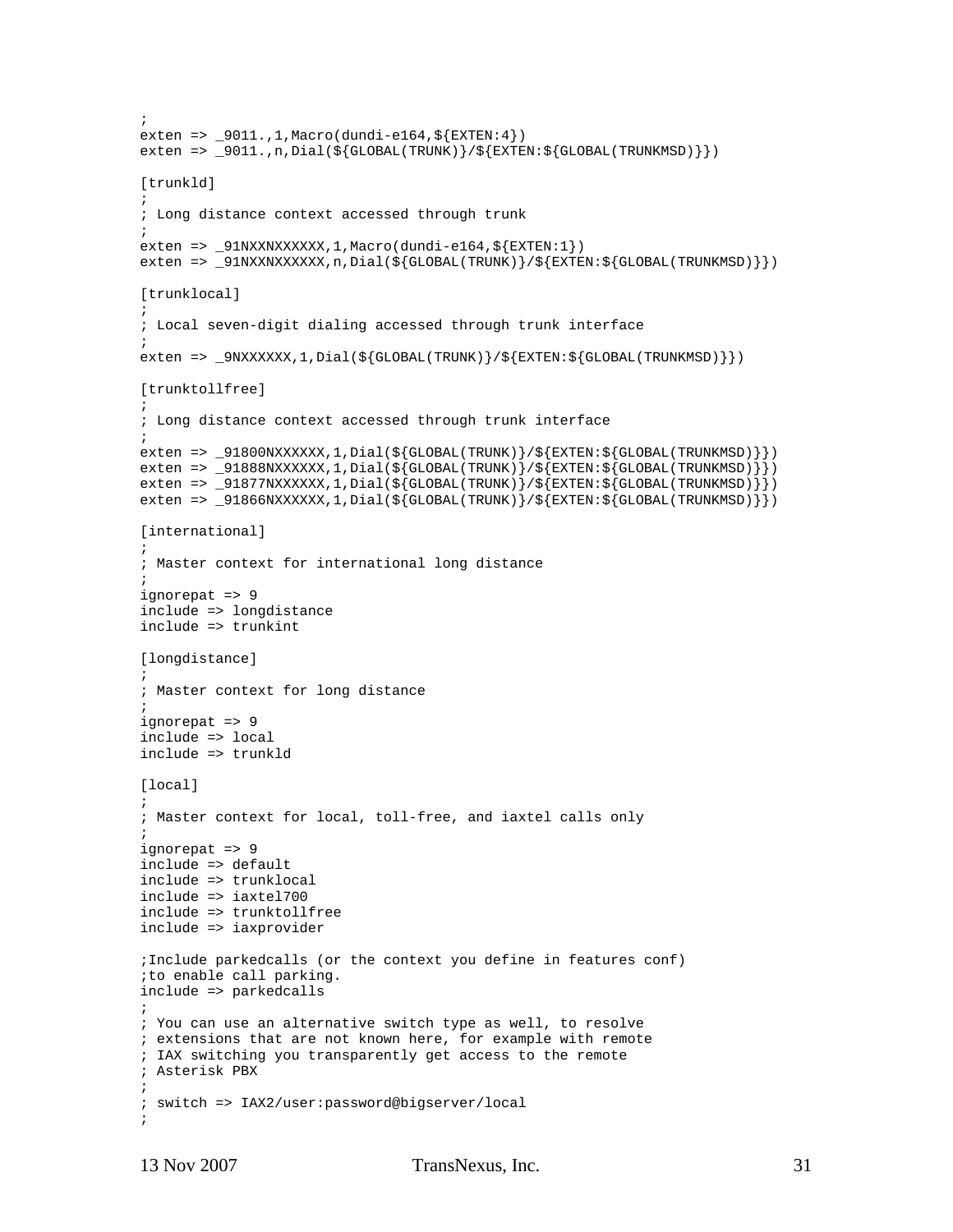```
; An "lswitch" is like a switch but is literal, in that 
; variable substitution is not performed at load time 
; but is passed to the switch directly (presumably to 
; be substituted in the switch routine itself) 
; 
; lswitch => Loopback/12${EXTEN}@othercontext 
; 
; An "eswitch" is like a switch but the evaluation of 
; variable substitution is performed at runtime before 
; being passed to the switch routine. 
; 
; eswitch => IAX2/context@${CURSERVER} 
[macro-trunkdial] 
; 
; Standard trunk dial macro (hangs up on a dialstatus that should 
; terminate call) 
;\ ${ARG1} - What to dial
; 
exten => s, 1, Data({\frac{8}{ARG1}})exten => s,n,Goto(s-${DIALSTATUS},1) 
exten => s-NOANSWER, 1, Hangup
exten => s-BUSY, 1, Hanqup
exten => _s-.,1,NoOp
[macro-stdexten]; 
; 
; Standard extension macro: 
; ${ARG1} - Extension (we could have used ${MACRO_EXTEN} here as well 
    ${ARG2} - Device(s) to ring
; 
exten => s, 1, Dial(${ARG2}, 20) \qquad \qquad ; Ring the interface, 20 seconds
maximum 
exten => s, 2, Goto(s-${DIALSTATUS}, 1) j i Jump based on status
(NOANSWER,BUSY,CHANUNAVAIL,CONGESTION,ANSWER) 
exten => s-NOANSWER,1,Voicemail(${ARG1},u) ; If unavailable, send to 
voicemail w/ unavail announce 
exten => s-NOANSWER, 2, Goto(default, s, 1) ; If they press #, return to
start 
exten => s-BUSY, 1, Voicemail({\S{ARG1}, b}) ; If busy, send to voicemail w/
busy announce 
exten => s-BUSY, 2, Goto(default, s, 1) \qquad \qquad ; If they press #, return to
start 
exten => _s-.,1,Goto(s-NOANSWER,1) \qquad \qquad ; Treat anything else as no
answer 
exten => a, 1, VoicemailMain(${ARG1}) ; If they press *, send the user
into VoicemailMain 
[macro-stdPrivacyexten]; 
; 
; Standard extension macro: 
; ${ARG1} - Extension (we could have used ${MACRO_EXTEN} here as well 
    $ \{ARG2\} - Device(s) to ring
; \sin \frac{\pi}{4} > \sin \frac{\pi}{4} > Optional DONTCALL context name to jump to (assumes the s, 1
extension-priority) 
    \{\text{ARG4}\} - Optional TORTURE context name to jump to (assumes the s, 1
extension-priority)` 
; 
exten => s, 1, \text{Dial}(\frac{s}{ARG2}, 20|p) ; Ring the interface, 20 seconds
maximum, call screening
```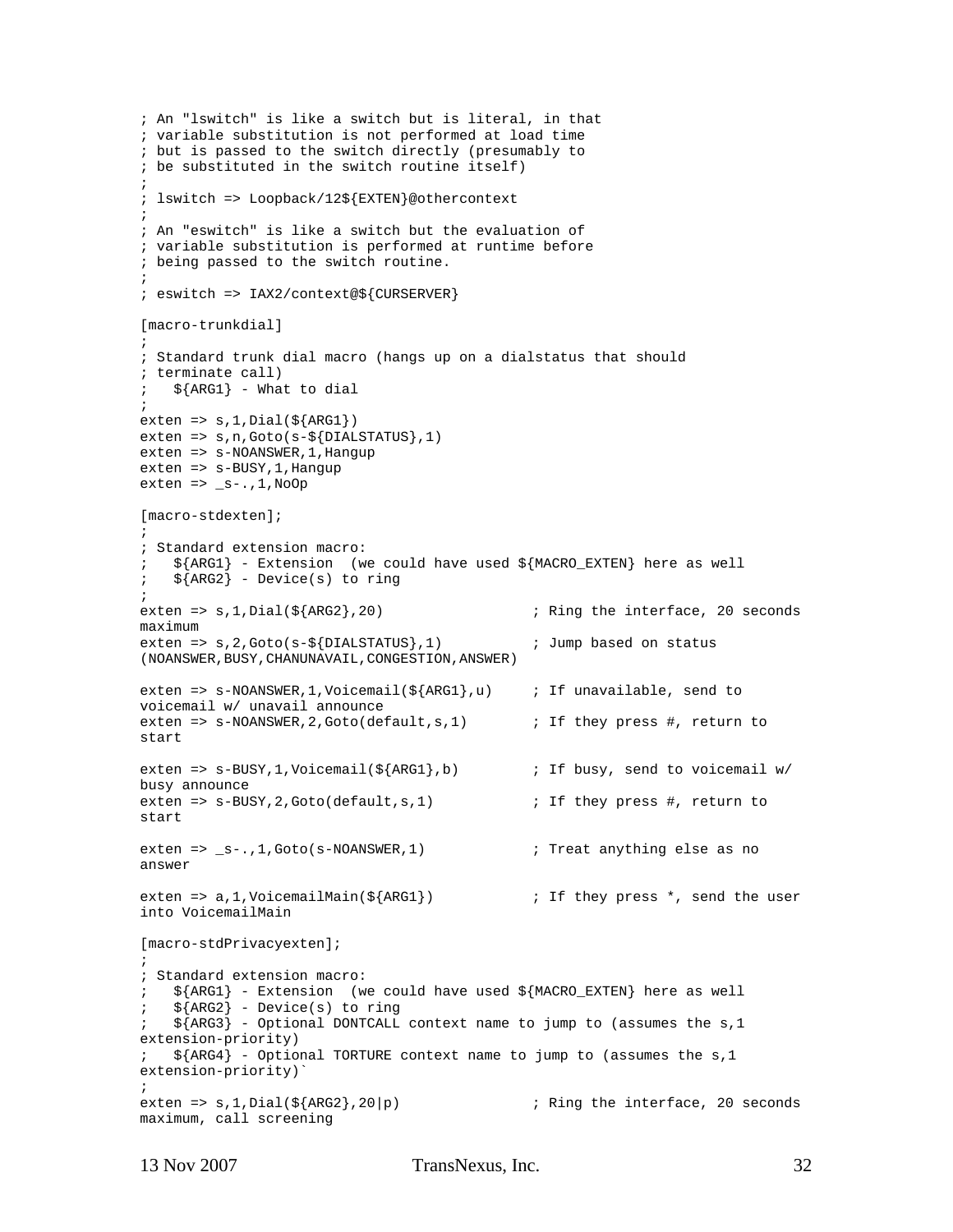```
 ; option (or use P for databased call 
screening) 
exten => s, 2, Goto(s-5\{DIALSTATUS\}, 1) ; Jump based on status
(NOANSWER,BUSY,CHANUNAVAIL,CONGESTION,ANSWER) 
exten => s-NOANSWER, 1, Voicemail(\frac{5}{4}RG1}, u) ; If unavailable, send to
voicemail w/ unavail announce 
exten => s-NOANSWER, 2, Goto(default, s, 1) ; If they press #, return to
start 
exten => s-BUSY, 1, Voicemail(${ARG1}, b) ; If busy, send to voicemail w/
busy announce 
exten => s-BUSY, 2, Goto(default, s, 1) \qquad ; If they press #, return to
start 
exten => s-DONTCALL,1,Goto(\frac{s}{ARG3}, s, 1) ; Callee chose to send this call
to a polite "Don't call again" script. 
exten => s-TORTURE, 1, Goto(\frac{s}{ARG4}, s, 1) ; Callee chose to send this call
to a telemarketer torture script. 
exten => _s-.,1,Goto(s-NOANSWER,1) ; Treat anything else as no
answer 
exten => a, 1, VoicemailMain(S\{ARGI\}) ; If they press *, send the user
into VoicemailMain 
[macro-page]; 
; 
; Paging macro: 
; 
; Check to see if SIP device is in use and DO NOT PAGE if they are 
; 
; ${ARG1} - Device to page 
exten => s, 1, ChanIsAvail(${ARG1}|js) \qquad \qquad ; j is for Jump and s is
for ANY call 
exten => s, n, GoToIf(\{\frac{s}{a}VAILSTATUS} = "1"]?autoanswer:fail)
exten => s,n(autoanswer),Set(_ALERT_INFO="RA") \qquad ; This is for the
PolyComs 
exten => s,n,SIPAddHeader(Call-Info: Answer-After=0) ; This is for the 
Grandstream, Snoms, and Others 
exten => s,n,NoOp() \qquad \qquad ; Add others here and Post on the
Wiki!!!!
exten => s, n, Data({\S{ARG1}}||)exten => s, n(fail), Hangup
[demo] 
; 
; We start with what to do when a call first comes in. 
; 
exten => s,1,Wait(1) \qquad \qquad ; Wait a second, just for fun
exten => s,n,Answer                     ; Answer the line
exten => s,n, Set(TIMEOUT(digit)=5) ; Set Digit Timeout to 5 seconds
exten => s,n,Set(TIMEOUT(response)=10) ; Set Response Timeout to 10 seconds 
exten => s,n(restart), BackGround(demo-congrats) ; Play a congratulatory
message 
exten => s,n(instruct),BackGround(demo-instruct) ; Play some instructions 
exten => s,n, WaitExten \qquad \qquad ; Wait for an extension to be dialed.
exten => 2,1,BackGround(demo-moreinfo) ; Give some more information. 
exten => 2,n,Goto(s,instruct)
```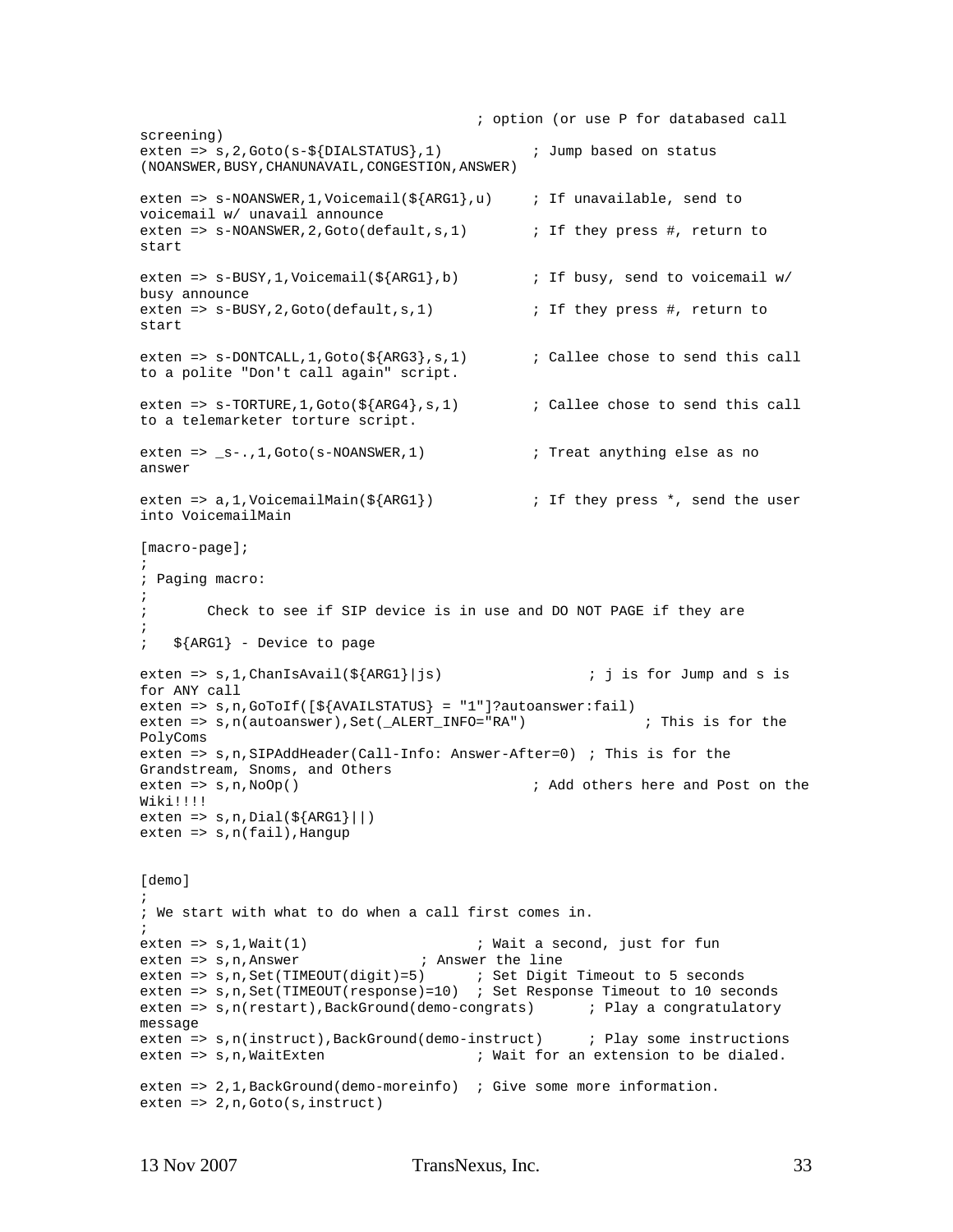```
exten => 3,1,Set(LANGUAGE()=fr) ; Set language to french
exten => 3,n,Goto(s,restart) ; Start with the congratulations 
exten => 1000, 1, Goto(default, s, 1)
; 
; We also create an example user, 1234, who is on the console and has 
; voicemail, etc. 
; 
exten => 1234,1,Playback(transfer,skip) ; "Please hold while..." 
                                  ; (but skip if channel is not up) 
exten => 1234, n, Macro(stdexten, 1234, ${GLOBAL(CONSOLE)})
exten => 1235,1,Voicemail(1234,u) ; Right to voicemail 
exten => 1236,1,Dial(Console/dsp) ; Ring forever 
exten => 1236,n,Voicemail(1234,b) ; Unless busy
; 
; # for when they're done with the demo 
; 
exten => #,1,Playback(demo-thanks) ; "Thanks for trying the demo"<br>exten => #,n,Hangup ; Hang them up.
                        i Hang them up.
; 
; A timeout and "invalid extension rule" 
; 
exten => t,1,Goto(#,1) \qquad \qquad ; If they take too long, give up
exten => i,1,Playback(invalid) \qquad \qquad ; "That's not valid, try again"
; 
; Create an extension, 500, for dialing the 
; Asterisk demo. 
; 
exten => 500,1,Playback(demo-abouttotry); Let them know what's going on 
exten => 500,n,Dial(IAX2/guest@misery.digium.com/s@default) ; Call the Asterisk 
demo 
exten => 500, n, Playback(demo-nogo) ; Couldn't connect to the demo site
exten => 500, n, Goto(s, 6) ; Return to the start over message.
; 
; Create an extension, 600, for evaluating echo latency. 
; 
exten => 600,1,Playback(demo-echotest) ; Let them know what's going on 
exten => 600, n, Echo ; Do the echo test
exten => 600,n,Playback(demo-echodone) ; Let them know it's over 
exten => 600, n, Goto(s, 6) ; Start over
; 
; You can use the Macro Page to intercom a individual user 
exten => 76245,1, Macro(page, SIP/Grandstream1)
; or if your peernames are the same as extensions 
exten => _7XXX, 1, Macro(page, SIP/${EXTEN})
; 
; 
; System Wide Page at extension 7999 
; 
exten => 7999,1,Set(TIMEOUT(absolute)=60) 
exten => 
7999,2,Page(Local/Grandstream1@page&Local/Xlite1@page&Local/1234@page/n|d) 
; Give voicemail at extension 8500 
; 
exten => 8500,1,VoicemailMain 
exten => 8500,n,Goto(s,6)
```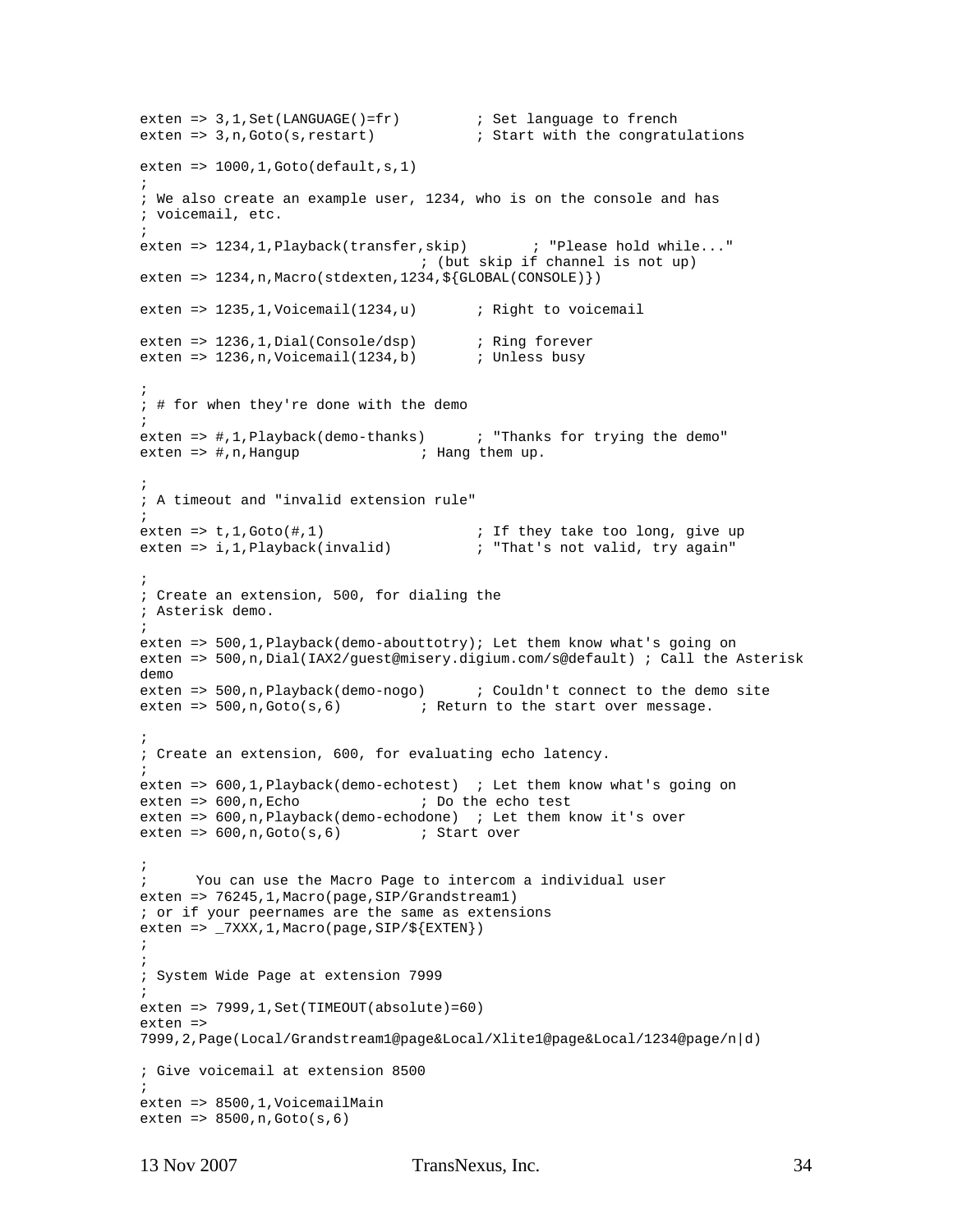```
; 
; Here's what a phone entry would look like (IXJ for example) 
; 
iexten => 1265, 1, Dial(Phone/phone0, 15)
i exten => 1265, n, Goto(s, 5)
; 
      The page context calls up the page macro that sets variables needed for
auto-answer 
      It is in is own context to make calling it from the Page() application as
simple as 
; Local/{peername}@page 
; 
[page] 
exten => _X.,1, Macro(page, SIP/\S{EXTEN})
;[mainmenu] 
; 
; Example "main menu" context with submenu 
; 
;exten => s,1,Answer 
;exten => s,n,Background(thanks) ; "Thanks for calling press 1 for sales, 
2 for support, ..." 
;exten => s,n,WaitExten 
i exten => 1,1,Goto(submenu,s,1)
iexten => 2,1, Hangup
;include => default 
; 
%;[submenu]<br>;exten => s,1,Ringing
                                                       ; Make them comfortable
with 2 seconds of ringback 
;exten => s,n,Wait,2 
;exten => s,n,Background(submenuopts) ; "Thanks for calling the sales 
department. Press 1 for steve, 2 for..." 
;exten => s,n,WaitExten 
i exten => 1, 1, Goto(default, steve, 1)
i exten => 2, 1, Goto(default, mark, 2)
[default]
; 
; By default we include the demo. In a production system, you 
; probably don't want to have the demo there. 
; 
include => demo 
; 
; An extension like the one below can be used for FWD, Nikotel, sipgate etc. 
; Note that you must have a [sipprovider] section in sip.conf 
; 
iexten => _41X.,1,Dial(SIP/\S{EXTEN:2}@sipprovider,,r)
; Real extensions would go here. Generally you want real extensions to be 
; 4 or 5 digits long (although there is no such requirement) and start with a 
; single digit that is fairly large (like 6 or 7) so that you have plenty of 
; room to overlap extensions and menu options without conflict. You can alias 
; them with names, too, and use global variables 
;exten => 6245,hint,SIP/Grandstream1&SIP/Xlite1,Joe Schmoe ; Channel hints for 
presence 
;exten => 6245,1,Dial(SIP/Grandstream1,20,rt) ; permit transfer 
i => 6245, n(dial), Dial(${HINT}, 20, rtT) ; Use hint as listed
;exten => 6245,n,Voicemail(6245,u) ; Voicemail (unavailable) 
i exten => 6245, s+1, Hangup i s+1, same as n
iexten => 6245, dial+101, Voicemail(6245, b) i Voicemail (busy)
```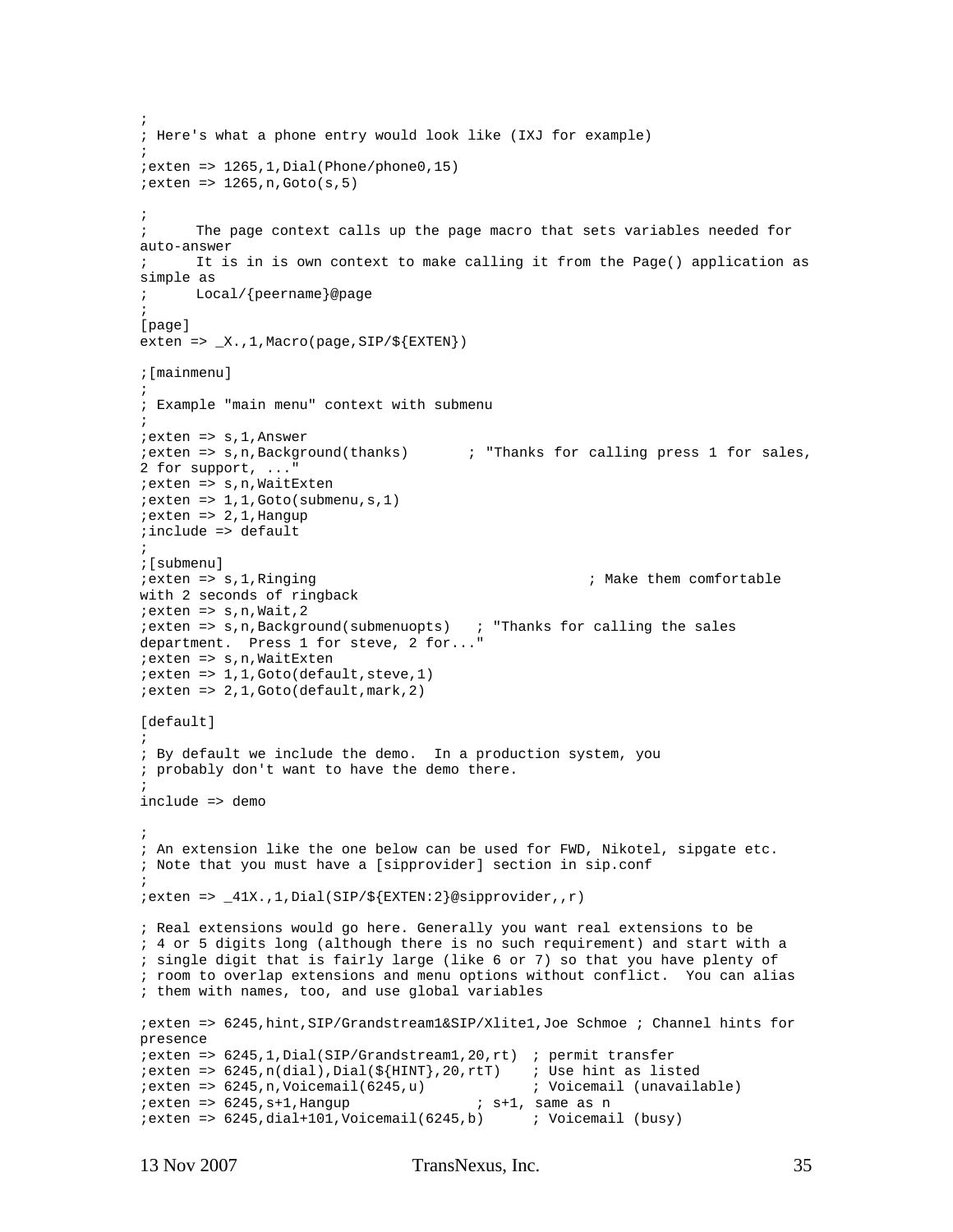```
;exten => 6361,1,Dial(IAX2/JaneDoe,,rm) ; ring without time limit 
;exten => 6389,1,Dial(MGCP/aaln/1@192.168.0.14) 
;exten => 6390,1,Dial(JINGLE/caller/callee) ; Dial via jingle using labels 
;exten => 6391,1,Dial(JINGLE/asterisk@digium.com/mogorman@astjab.org) ;Dial via 
jingle using asterisk as the transport and calling mogorman. 
i => 6394, 1, Dial (Local / 6275/n) ; this will dial $ {MARK};exten => 6275,1,Macro(stdexten,6275,${MARK}) ; assuming ${MARK} is something 
like Zap/2 
i exten => mark, 1, Goto(6275|1) i alias mark to 6275
iexten => 6536,1, Macro(stdexten, 6236, $\{WIL\}) ; Ditto for wil
; exten => wil, 1, Goto(6236|1)
;If you want to subscribe to the status of a parking space, this is 
;how you do it. Subscribe to extension 6600 in sip, and you will see 
;the status of the first parking lot with this extensions' help 
;exten => 6600,hint,park:701@parkedcalls 
iexten => 6600, 1,noop
; 
; Some other handy things are an extension for checking voicemail via 
; voicemailmain 
; 
;exten => 8500,1,VoicemailMain 
iexten => 8500, n, Hangup
; 
; Or a conference room (you'll need to edit meetme.conf to enable this room) 
; 
;exten => 8600,1,Meetme(1234) 
; 
; Or playing an announcement to the called party, as soon it answers 
; 
i = 8700, 1, Dial(\frac{5}{MARK}, 30, A(/path/to/my/announcemsg))
; 
; For more information on applications, just type "show applications" at your 
; friendly Asterisk CLI prompt. 
; 
; 'show application <command>' will show details of how you 
; use that particular application in this file, the dial plan. 
; 'show functions" will list all dialplan functions 
; 'show function <COMMAND>' will show you more information about 
; one function. Remember that function names are UPPER CASE.
```
### *3.6 SIPp*

In order to send voice stream to test Asterisk B2BUA RTP feature, SIPp must be compiled by "*make pcapplay*". A voice file, moh\_alaw.pcap, is used in the test. It is in g711 alaw format, around 180 sec long.

#### **3.6.1 Server End**

#### **3.6.1.1 With G711 Alaw**

```
<?xml version="1.0" encoding="ISO-8859-1" ?> 
<!DOCTYPE scenario SYSTEM "sipp.dtd"> 
<!-- This program is free software; you can redistribute it and/or --> 
<!-- modify it under the terms of the GNU General Public License as --> 
<!-- published by the Free Software Foundation; either version 2 of the --> 
<!-- License, or (at your option) any later version. --> 
<!-- --> 
<!-- This program is distributed in the hope that it will be useful, --> 
<!-- but WITHOUT ANY WARRANTY; without even the implied warranty of --> 
<!-- MERCHANTABILITY or FITNESS FOR A PARTICULAR PURPOSE. See the -->
```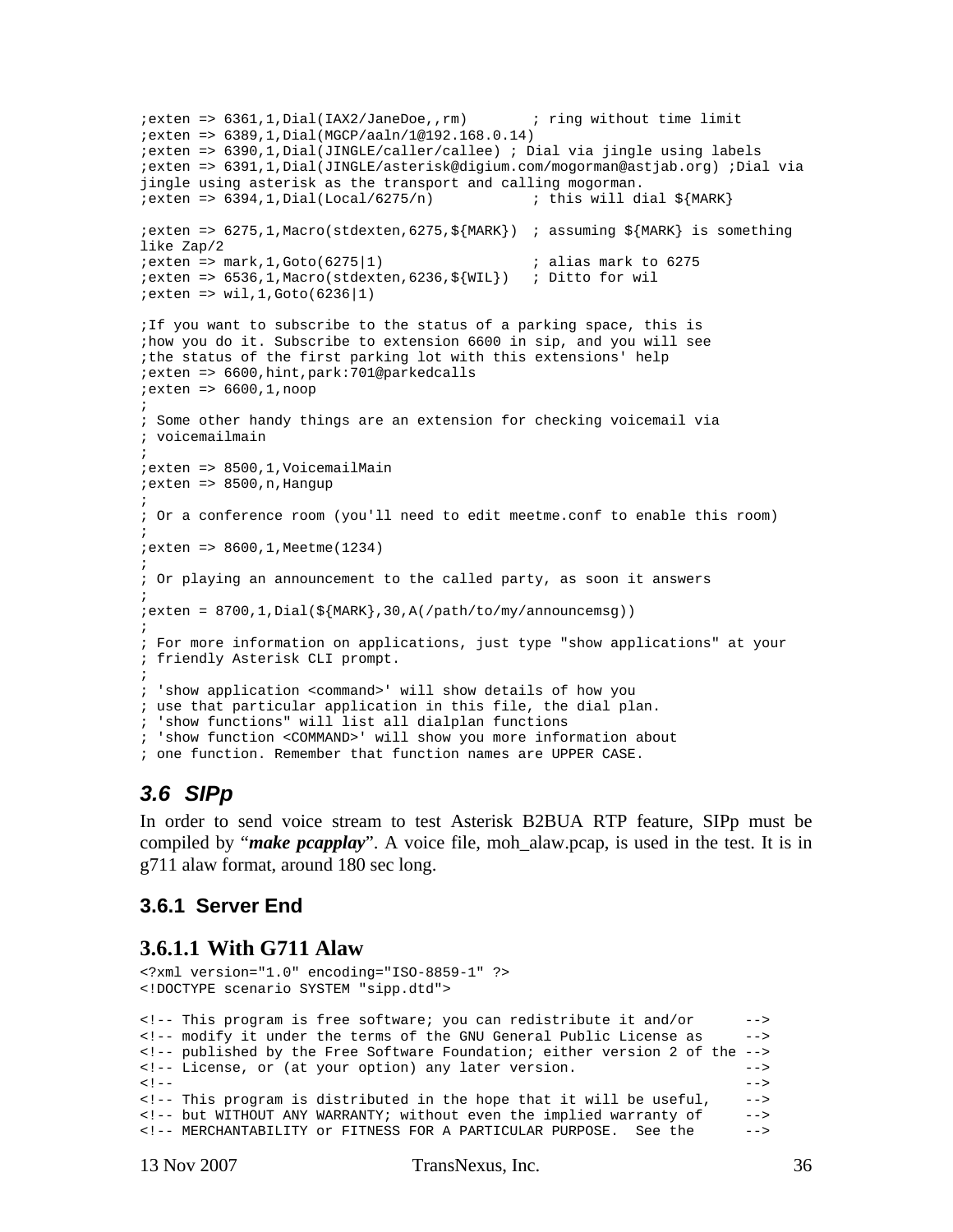```
<!-- GNU General Public License for more details. --> 
<!-- --> 
<!-- You should have received a copy of the GNU General Public License --> 
<!-- along with this program; if not, write to the --> 
<!-- Free Software Foundation, Inc.,
<!-- 59 Temple Place, Suite 330, Boston, MA 02111-1307 USA --> 
<!-- --> 
<!-- Sipp default 'uas' scenario. --> 
<!-- --> 
<scenario name="Basic UAS responder"> 
  <!-- By adding rrs="true" (Record Route Sets), the route sets --> 
  <!-- are saved and used for following messages sent. Useful to test --> 
  <!-- against stateful SIP proxies/B2BUAs. --> 
  <recv request="INVITE" crlf="true"> 
 \langle recv>
  <!-- The '[last_*]' keyword is replaced automatically by the --> 
  <!-- specified header if it was present in the last message received --> 
  <!-- (except if it was a retransmission). If the header was not --> 
  <!-- present or if no message has been received, the '[last_*]' --> 
  <!-- keyword is discarded, and all bytes until the end of the line --> 
 <!-- are also discarded. \overline{\phantom{a}}\langle !-- \sim -->
  <!-- If the specified header was present several times in the --> 
  <!-- message, all occurences are concatenated (CRLF seperated) --> 
 \langle -1 - 0 \rangle to be used in place of the '[last_*]' keyword.
  <send> 
    <![CDATA[ 
     SIP/2.0 180 Ringing 
     [last_Via:] 
      [last_From:] 
      [last_To:];tag=[pid]SIPpTag01[call_number] 
      [last_Call-ID:] 
      [last_CSeq:] 
     Contact: <sip:[local_ip]:[local_port];transport=[transport]> 
     Content-Length: 0 
    ]]> 
  </send> 
  <send retrans="500"> 
    <![CDATA[ 
     SIP/2.0 200 OK 
     [last_Via:] 
      [last_From:] 
      [last_To:];tag=[pid]SIPpTag01[call_number] 
      [last_Call-ID:] 
      [last_CSeq:] 
     Contact: <sip:[local_ip]:[local_port];transport=[transport]> 
      Content-Type: application/sdp 
     Content-Length: [len] 
    v=0 o=user1 53655765 2353687637 IN IP[local_ip_type] [local_ip] 
    s=- c=IN IP[media_ip_type] [media_ip] 
    t=0 0
     m=audio [media_port] RTP/AVP 8 
     a=rtpmap:8 PCMA/8000
```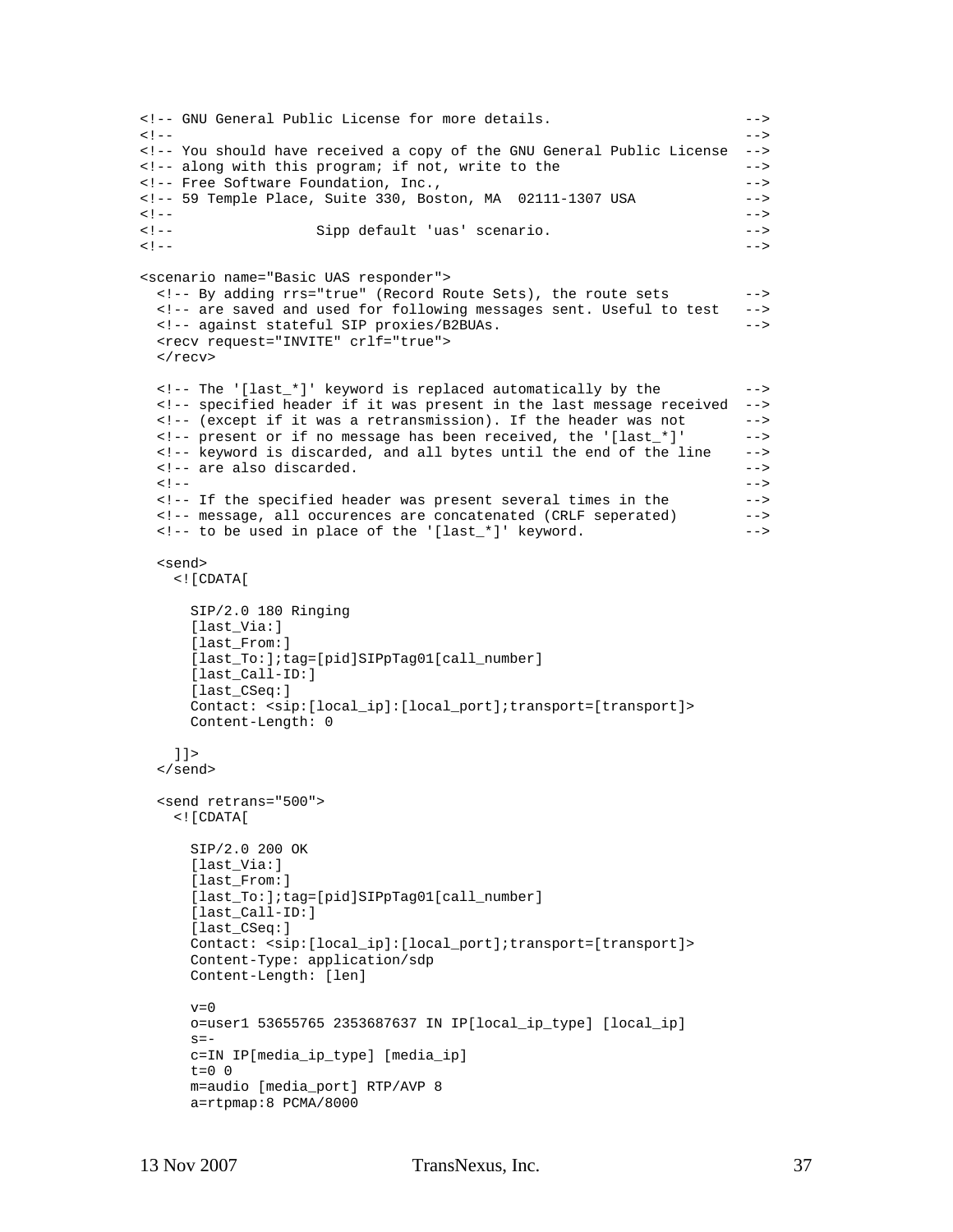```
]] >
 </send> 
 <recv request="ACK" 
        optional="true" 
        rtd="true" 
        crlf="true"> 
\langle /recv>
 <recv request="BYE"> 
\langle recv>
 <send> 
   <![CDATA[ 
     SIP/2.0 200 OK 
     [last_Via:] 
     [last_From:] 
     [last_To:] 
     [last_Call-ID:] 
     [last_CSeq:] 
     Contact: <sip:[local_ip]:[local_port];transport=[transport]> 
     Content-Length: 0 
  11> </send> 
\langle-- Keep the call open for a while in case the 200 is lost to be \sim--\langle-- able to retransmit it if we receive the BYE again.
\langle -1, -2, 1 \rangle able to retransmit it if we receive the BYE again.
 <pause milliseconds="4000"/> 
 <!-- definition of the response time repartition table (unit is ms) --> 
 <ResponseTimeRepartition value="10, 20, 30, 40, 50, 100, 150, 200"/> 
 <!-- definition of the call length repartition table (unit is ms) --> 
 <CallLengthRepartition value="10, 50, 100, 500, 1000, 5000, 10000"/>
```
</scenario>

#### **3.6.1.2 With G729**

<?xml version="1.0" encoding="ISO-8859-1" ?> <!DOCTYPE scenario SYSTEM "sipp.dtd">

```
<!-- This program is free software; you can redistribute it and/or --> 
<!-- modify it under the terms of the GNU General Public License as --> 
<!-- published by the Free Software Foundation; either version 2 of the --> 
<!-- License, or (at your option) any later version. --> 
<!-- --> 
<!-- This program is distributed in the hope that it will be useful, --> 
<!-- but WITHOUT ANY WARRANTY; without even the implied warranty of --> 
<!-- MERCHANTABILITY or FITNESS FOR A PARTICULAR PURPOSE. See the --> 
<!-- GNU General Public License for more details. --> 
<!-- --> 
<!-- You should have received a copy of the GNU General Public License --> 
<!-- along with this program; if not, write to the --><br><!-- Free Software Foundation Inc
<!-- Free Software Foundation, Inc.,
<!-- 59 Temple Place, Suite 330, Boston, MA 02111-1307 USA --> 
<!-- --> 
<!-- Sipp default 'uas' scenario. --> 
<!-- -->
```

```
<scenario name="Basic UAS responder">
```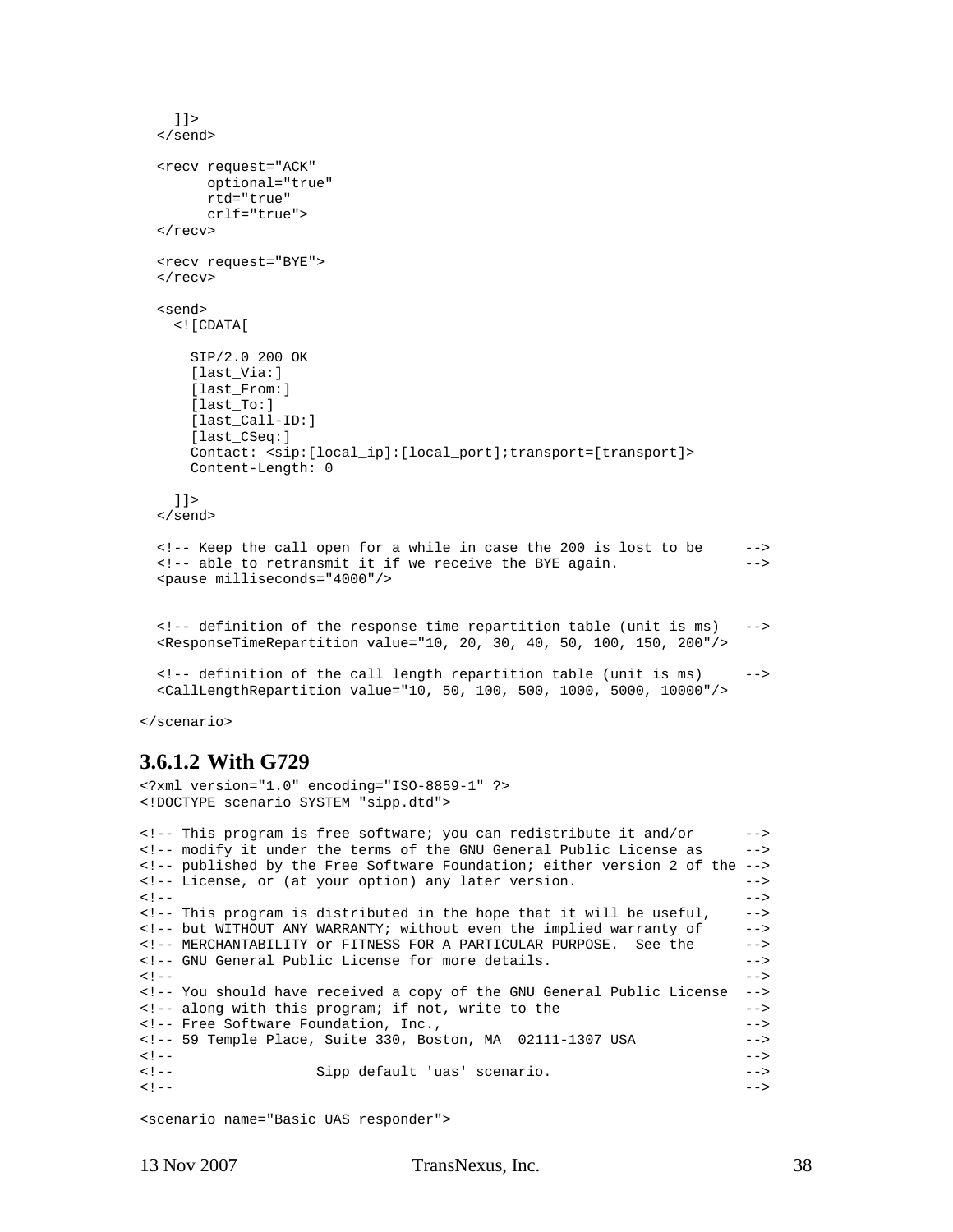```
 <!-- By adding rrs="true" (Record Route Sets), the route sets --> 
  <!-- are saved and used for following messages sent. Useful to test --> 
  <!-- against stateful SIP proxies/B2BUAs. --> 
  <recv request="INVITE" crlf="true"> 
 \langle recv>
  <!-- The '[last_*]' keyword is replaced automatically by the --> 
  <!-- specified header if it was present in the last message received --> 
  <!-- (except if it was a retransmission). If the header was not --> 
  <!-- present or if no message has been received, the '[last_*]' --> 
  <!-- keyword is discarded, and all bytes until the end of the line --> 
  <!-- are also discarded. --> 
\langle !-- \sim -->
  <!-- If the specified header was present several times in the --> 
 <!-- message, all occurences are concatenated (CRLF seperated) --><br><!-- to be used in place of the '[last_*]' keyword. -->
 <!-- to be used in place of the '[last_*]' keyword.
  <send> 
    <![CDATA[ 
      SIP/2.0 180 Ringing 
      [last_Via:] 
      [last_From:] 
       [last_To:];tag=[pid]SIPpTag01[call_number] 
       [last_Call-ID:] 
      [last_CSeq:] 
      Contact: <sip:[local_ip]:[local_port];transport=[transport]> 
      Content-Length: 0 
    ]]> 
  </send> 
  <send retrans="500"> 
    <![CDATA[ 
      SIP/2.0 200 OK 
      [last_Via:] 
       [last_From:] 
       [last_To:];tag=[pid]SIPpTag01[call_number] 
       [last_Call-ID:] 
      [last_CSeq:] 
      Contact: <sip:[local_ip]:[local_port];transport=[transport]> 
      Content-Type: application/sdp 
      Content-Length: [len] 
     v=0 o=user1 53655765 2353687637 IN IP[local_ip_type] [local_ip] 
     s=- c=IN IP[media_ip_type] [media_ip] 
     t=0 0
      m=audio [media_port] RTP/AVP 18 
      a=rtpmap:18 G729/8000 
    ]]> 
  </send> 
  <recv request="ACK" 
        optional="true" 
        rtd="true" 
        crlf="true"> 
 \langle recv>
  <recv request="BYE"> 
 \langle recv>
```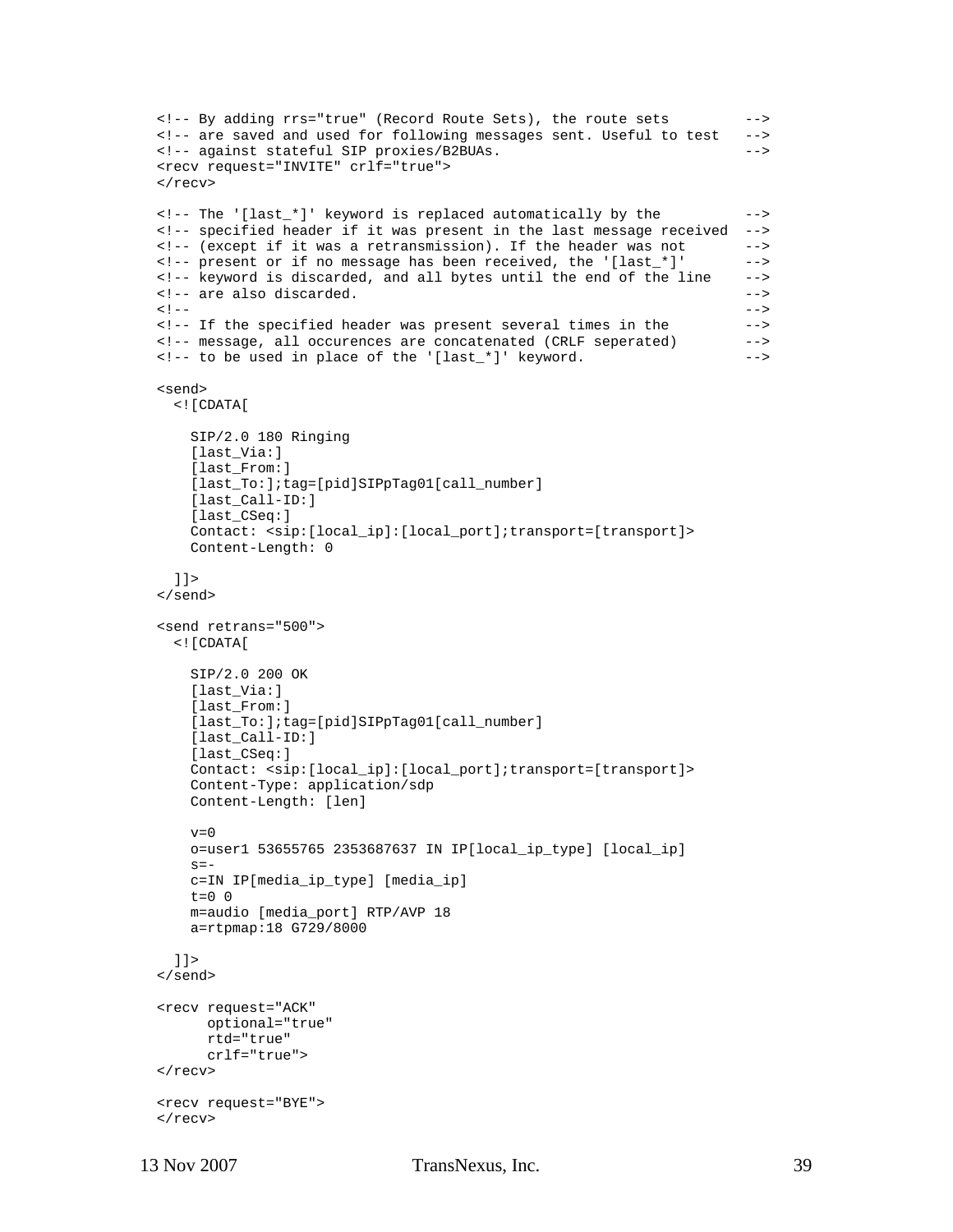```
 <send> 
   <![CDATA[ 
    SIP/2.0 200 OK 
     [last_Via:] 
     [last_From:] 
     [last_To:] 
     [last_Call-ID:] 
     [last_CSeq:] 
     Contact: <sip:[local_ip]:[local_port];transport=[transport]> 
     Content-Length: 0 
  11 </send> 
 <!-- Keep the call open for a while in case the 200 is lost to be --> 
 <!-- able to retransmit it if we receive the BYE again. --> 
 <pause milliseconds="4000"/> 
 <!-- definition of the response time repartition table (unit is ms) --> 
 <ResponseTimeRepartition value="10, 20, 30, 40, 50, 100, 150, 200"/> 
\leq -- definition of the call length repartition table (unit is ms) -->
 <CallLengthRepartition value="10, 50, 100, 500, 1000, 5000, 10000"/>
```
</scenario>

#### **3.6.2 Client End**

#### **3.6.2.1 With G711 Alaw**

```
<?xml version="1.0" encoding="ISO-8859-1" ?> 
<!DOCTYPE scenario SYSTEM "sipp.dtd"> 
<!-- This program is free software; you can redistribute it and/or --> 
<!-- modify it under the terms of the GNU General Public License as --> 
<!-- published by the Free Software Foundation; either version 2 of the --> 
<!-- License, or (at your option) any later version. --> 
<!-- --> 
<!-- This program is distributed in the hope that it will be useful, --> 
<!-- but WITHOUT ANY WARRANTY; without even the implied warranty of --> 
<!-- MERCHANTABILITY or FITNESS FOR A PARTICULAR PURPOSE. See the --> 
<!-- GNU General Public License for more details. --> 
<!-- --> 
<!-- You should have received a copy of the GNU General Public License --> 
<!-- along with this program; if not, write to the --> 
<!-- Free Software Foundation, Inc., --> 
<!-- 59 Temple Place, Suite 330, Boston, MA 02111-1307 USA --> 
<!-- --> 
<!-- Sipp 'uac' scenario with pcap (rtp) play --> 
<!-- --> 
<scenario name="UAC with media"> 
  <!-- In client mode (sipp placing calls), the Call-ID MUST be --> 
  <!-- generated by sipp. To do so, use [call_id] keyword. --> 
  <send retrans="500" start_rtd="1"> 
    <![CDATA[ 
     INVITE sip:[service]@[remote_ip]:[remote_port] SIP/2.0 
     Via: SIP/2.0/[transport] [local_ip]:[local_port];branch=[branch] 
     From: sipp 
<sip:sipp@[local_ip]:[local_port]>;tag=[pid]SIPpTag00[call_number]
```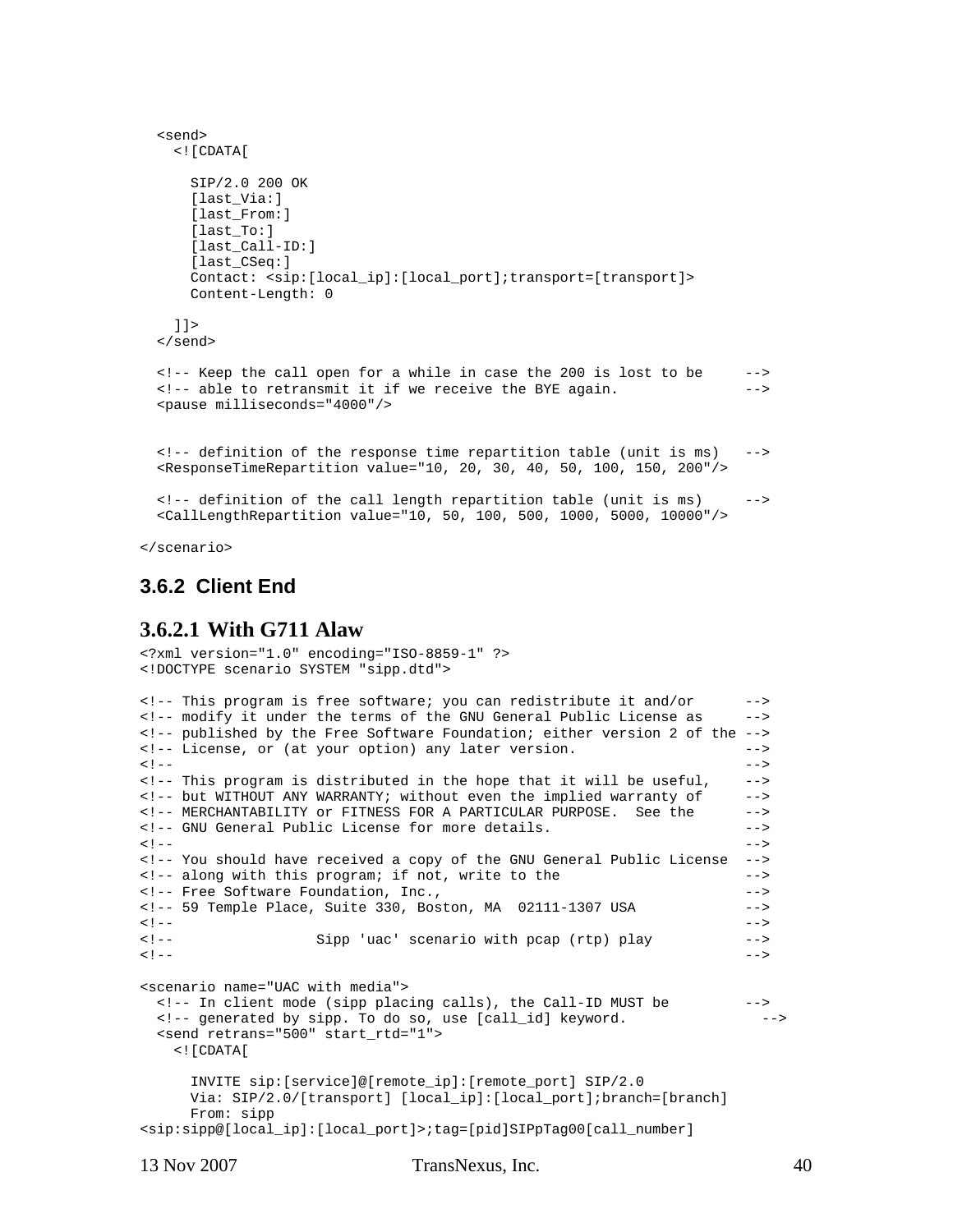```
 To: sut <sip:[service]@[remote_ip]:[remote_port]> 
      Call-ID: [call_id] 
      CSeq: 1 INVITE 
      Contact: sip:sipp@[local_ip]:[local_port] 
      Max-Forwards: 70 
      Subject: Performance Test 
      Content-Type: application/sdp 
      Content-Length: [len] 
     v=0 o=user1 53655765 2353687637 IN IP[local_ip_type] [local_ip] 
     s=- c=IN IP[local_ip_type] [local_ip] 
     t=0 0
      m=audio [auto_media_port] RTP/AVP 8 101 
      a=rtpmap:8 PCMA/8000 
      a=rtpmap:101 telephone-event/8000 
      a=fmtp:101 0-11,16 
   ]] >
  </send> 
  <recv response="100" optional="true" rtd="1" start_rtd="2"> 
  </recv> 
  <recv response="180" optional="true" rtd="2"> 
 \langle recv>
  <!-- By adding rrs="true" (Record Route Sets), the route sets --> 
 <!-- are saved and used for following messages sent. Useful to test
  <!-- against stateful SIP proxies/B2BUAs. --> 
  <recv response="200" crlf="true"> 
 \langle recv>
  <!-- Packet lost can be simulated in any send/recv message by --> 
 \langle -1, -1, 0 \rangle adding the 'lost = "10"'. Value can be [1-100] percent. \sim <send> 
    <![CDATA[ 
      ACK sip:[service]@[remote_ip]:[remote_port] SIP/2.0 
      Via: SIP/2.0/[transport] [local_ip]:[local_port];branch=[branch] 
      From: sipp 
<sip:sipp@[local_ip]:[local_port]>;tag=[pid]SIPpTag00[call_number] 
      To: sut <sip:[service]@[remote_ip]:[remote_port]>[peer_tag_param] 
      Call-ID: [call_id] 
      CSeq: 1 ACK 
      Contact: sip:sipp@[local_ip]:[local_port] 
      Max-Forwards: 70 
      Subject: Performance Test 
      Content-Length: 0 
    ]]> 
  </send> 
  <!-- Play a pre-recorded PCAP file (RTP stream) --> 
  <nop> 
    <action> 
      <exec play_pcap_audio="moh_alaw.pcap"/> 
    </action> 
  </nop> 
  <!-- Pause 8 seconds, which is approximately the duration of the --> 
 <!-- PCAP file -->
  <pause milliseconds="180000"/>
```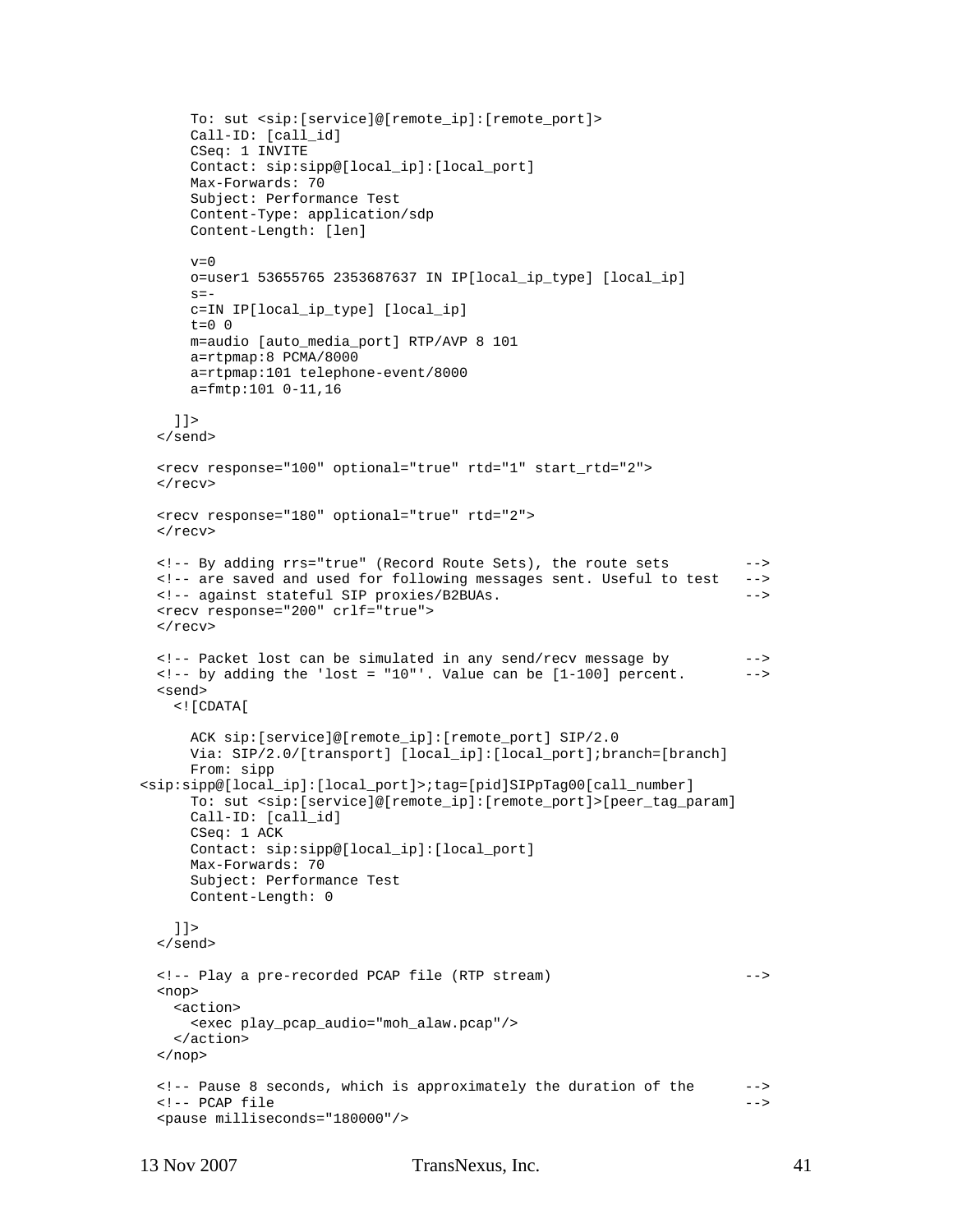```
 <!-- Play an out of band DTMF '1' --> 
   <nop> 
     <action> 
      <exec play_pcap_audio="pcap/dtmf_2833_1.pcap"/> 
     </action> 
  \langle/nop>
   <pause milliseconds="1000"/> 
   <!-- The 'crlf' option inserts a blank line in the statistics report. --> 
   <send retrans="500"> 
     <![CDATA[ 
       BYE sip:[service]@[remote_ip]:[remote_port] SIP/2.0 
       Via: SIP/2.0/[transport] [local_ip]:[local_port];branch=[branch] 
       From: sipp 
<sip:sipp@[local_ip]:[local_port]>;tag=[pid]SIPpTag00[call_number] 
       To: sut <sip:[service]@[remote_ip]:[remote_port]>[peer_tag_param] 
       Call-ID: [call_id] 
      CSeq: 2 BYE 
      Contact: sip:sipp@[local_ip]:[local_port] 
      Max-Forwards: 70 
       Subject: Performance Test 
      Content-Length: 0 
   |] >
   </send> 
   <recv response="200" crlf="true"> 
  \langlerecv>
   <!-- definition of the response time repartition table (unit is ms) --> 
   <ResponseTimeRepartition value="50, 100, 200, 500, 1100, 2100, 3100, 4100, 
5100, 6100, 10000"/> 
   <!-- definition of the call length repartition table (unit is ms) --> 
   <CallLengthRepartition value="10, 50, 100, 500, 1000, 5000, 10000"/>
```
</scenario>

#### **3.6.2.2 With G729**

```
<?xml version="1.0" encoding="ISO-8859-1" ?> 
<!DOCTYPE scenario SYSTEM "sipp.dtd"> 
<!-- This program is free software; you can redistribute it and/or --> 
<!-- modify it under the terms of the GNU General Public License as --> 
<!-- published by the Free Software Foundation; either version 2 of the --> 
<!-- License, or (at your option) any later version. --> 
<!-- --> 
<!-- This program is distributed in the hope that it will be useful, --> 
<!-- but WITHOUT ANY WARRANTY; without even the implied warranty of --> 
<!-- MERCHANTABILITY or FITNESS FOR A PARTICULAR PURPOSE. See the --> 
<!-- GNU General Public License for more details. --> 
<!-- --> 
<!-- You should have received a copy of the GNU General Public License --> 
<!-- along with this program; if not, write to the --> 
<!-- Free Software Foundation, Inc., --> 
<!-- 59 Temple Place, Suite 330, Boston, MA 02111-1307 USA --> 
<!-- --> 
<!-- Sipp 'uac' scenario with pcap (rtp) play --> 
<!-- -->
```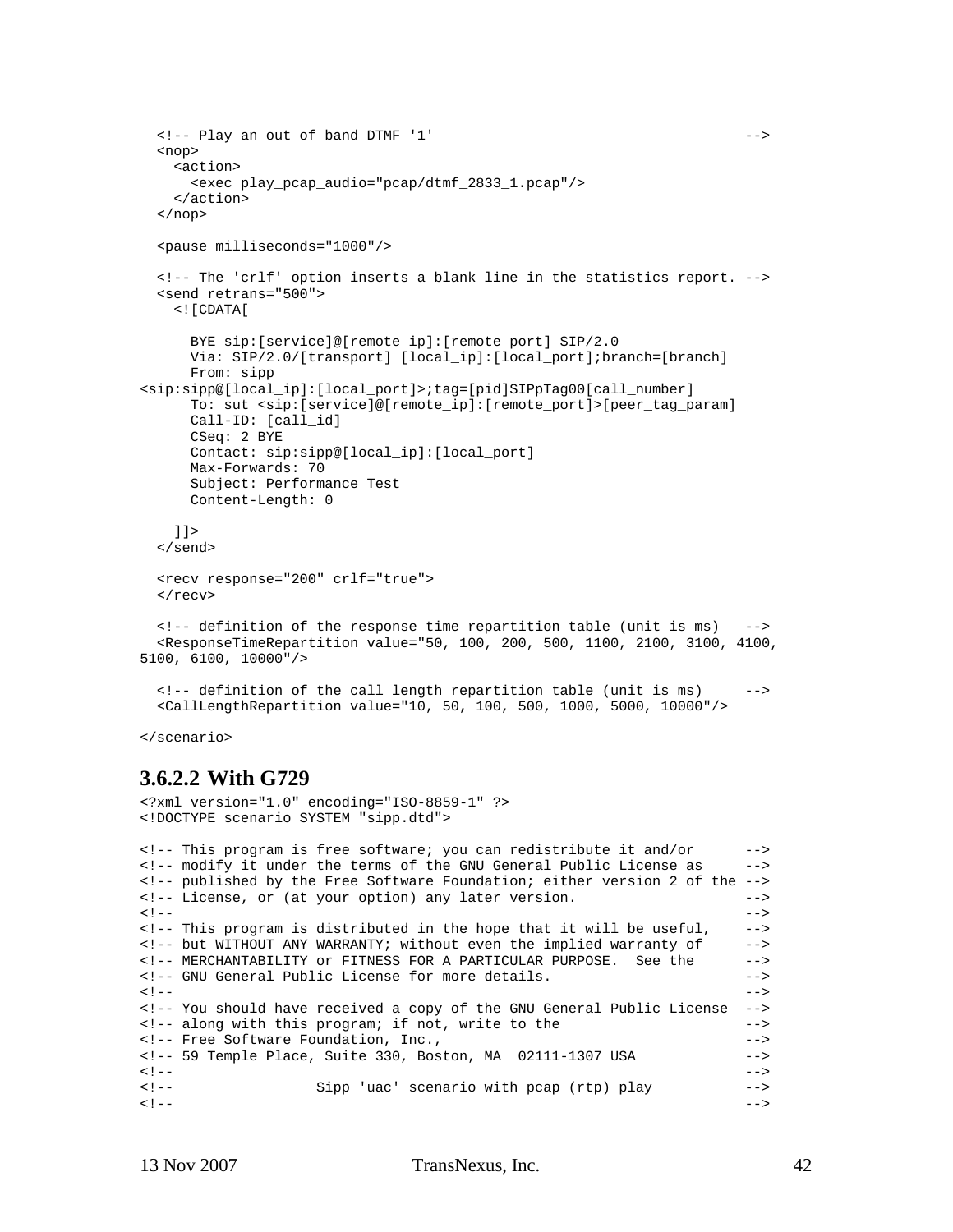```
<scenario name="UAC with media"> 
  <!-- In client mode (sipp placing calls), the Call-ID MUST be --> 
 <!-- generated by sipp. To do so, use [call_id] keyword.
  <send retrans="500" start_rtd="1"> 
     <![CDATA[ 
       INVITE sip:[service]@[remote_ip]:[remote_port] SIP/2.0 
       Via: SIP/2.0/[transport] [local_ip]:[local_port];branch=[branch] 
       From: sipp 
<sip:sipp@[local_ip]:[local_port]>;tag=[pid]SIPpTag00[call_number] 
       To: sut <sip:[service]@[remote_ip]:[remote_port]> 
       Call-ID: [call_id] 
       CSeq: 1 INVITE 
      Contact: sip:sipp@[local_ip]:[local_port] 
      Max-Forwards: 70 
      Subject: Performance Test 
      Content-Type: application/sdp 
      Content-Length: [len] 
     v=0 o=user1 53655765 2353687637 IN IP[local_ip_type] [local_ip] 
     s=- c=IN IP[local_ip_type] [local_ip] 
      t=0 0
      m=audio [auto_media_port] RTP/AVP 18 101 
      a=rtpmap:18 G729/8000 
      a=rtpmap:101 telephone-event/8000 
      a=fmtp:101 0-11,16 
    ]]> 
   </send> 
  <recv response="100" optional="true" rtd="1" start_rtd="2"> 
 \langle recv>
  <recv response="180" optional="true" rtd="2"> 
 \langle /recv>
   <!-- By adding rrs="true" (Record Route Sets), the route sets --> 
   <!-- are saved and used for following messages sent. Useful to test --> 
   <!-- against stateful SIP proxies/B2BUAs. --> 
   <recv response="200" crlf="true"> 
 \langlerecv>
  <!-- Packet lost can be simulated in any send/recv message by --> 
 \langle -1, -1, 0 \rangle adding the 'lost = "10"'. Value can be [1-100] percent. \langle -2, 0 \rangle <send> 
    <![CDATA[ 
       ACK sip:[service]@[remote_ip]:[remote_port] SIP/2.0 
       Via: SIP/2.0/[transport] [local_ip]:[local_port];branch=[branch] 
       From: sipp 
<sip:sipp@[local_ip]:[local_port]>;tag=[pid]SIPpTag00[call_number] 
       To: sut <sip:[service]@[remote_ip]:[remote_port]>[peer_tag_param] 
       Call-ID: [call_id] 
      CSeq: 1 ACK 
      Contact: sip:sipp@[local_ip]:[local_port] 
      Max-Forwards: 70 
      Subject: Performance Test 
      Content-Length: 0 
    ]]> 
   </send>
```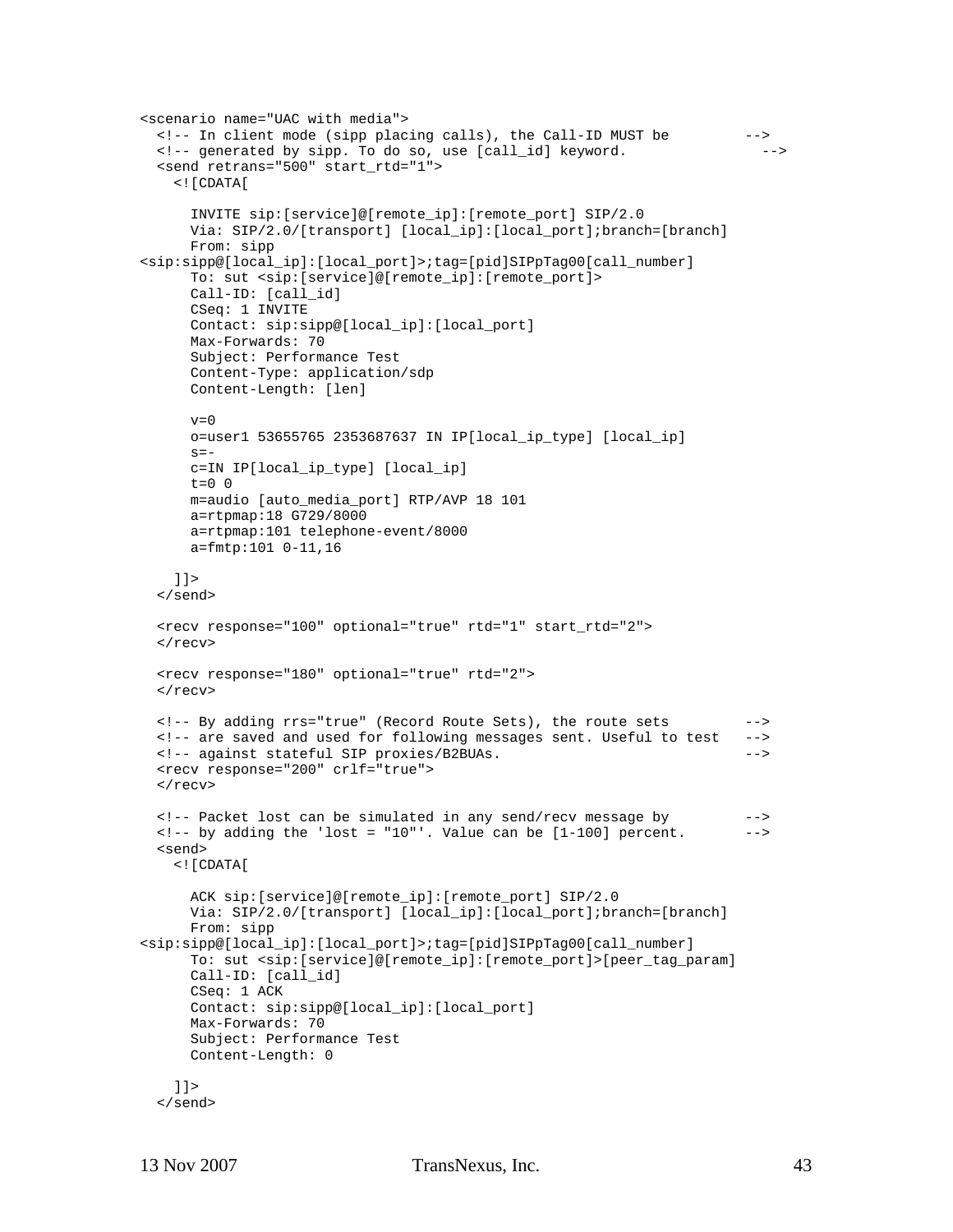```
 <!-- Play a pre-recorded PCAP file (RTP stream) --> 
  <nop> 
    <action> 
      <exec play_pcap_audio="moh_g729.pcap"/> 
    </action> 
  </nop> 
  <!-- Pause 8 seconds, which is approximately the duration of the --> 
 <!-- PCAP file -->
  <pause milliseconds="180000"/> 
  <!-- Play an out of band DTMF '1' --> 
  <nop> 
    <action> 
      <exec play_pcap_audio="pcap/dtmf_2833_1.pcap"/> 
    </action> 
  </nop> 
  <pause milliseconds="1000"/> 
  <!-- The 'crlf' option inserts a blank line in the statistics report. --> 
  <send retrans="500"> 
    <![CDATA[ 
      BYE sip:[service]@[remote_ip]:[remote_port] SIP/2.0 
      Via: SIP/2.0/[transport] [local_ip]:[local_port];branch=[branch] 
      From: sipp 
<sip:sipp@[local_ip]:[local_port]>;tag=[pid]SIPpTag00[call_number] 
      To: sut <sip:[service]@[remote_ip]:[remote_port]>[peer_tag_param] 
      Call-ID: [call_id] 
      CSeq: 2 BYE 
      Contact: sip:sipp@[local_ip]:[local_port] 
      Max-Forwards: 70 
      Subject: Performance Test 
      Content-Length: 0 
   ]] >
  </send> 
  <recv response="200" crlf="true"> 
 \langle recv>
  <!-- definition of the response time repartition table (unit is ms) --> 
  <ResponseTimeRepartition value="50, 100, 200, 500, 1100, 2100, 3100, 4100, 
5100, 6100, 10000"/> 
  <!-- definition of the call length repartition table (unit is ms) --> 
  <CallLengthRepartition value="10, 50, 100, 500, 1000, 5000, 10000"/>
```

```
</scenario>
```
## **4 SIPp Client Parameters**

### *4.1 Transport Mode*

SIPp support multiple transport modes. It can be set by command line, "*-t mode*", from the client end. The default setting is UDP one socket. To simulate product environments, multiple sockets may be used.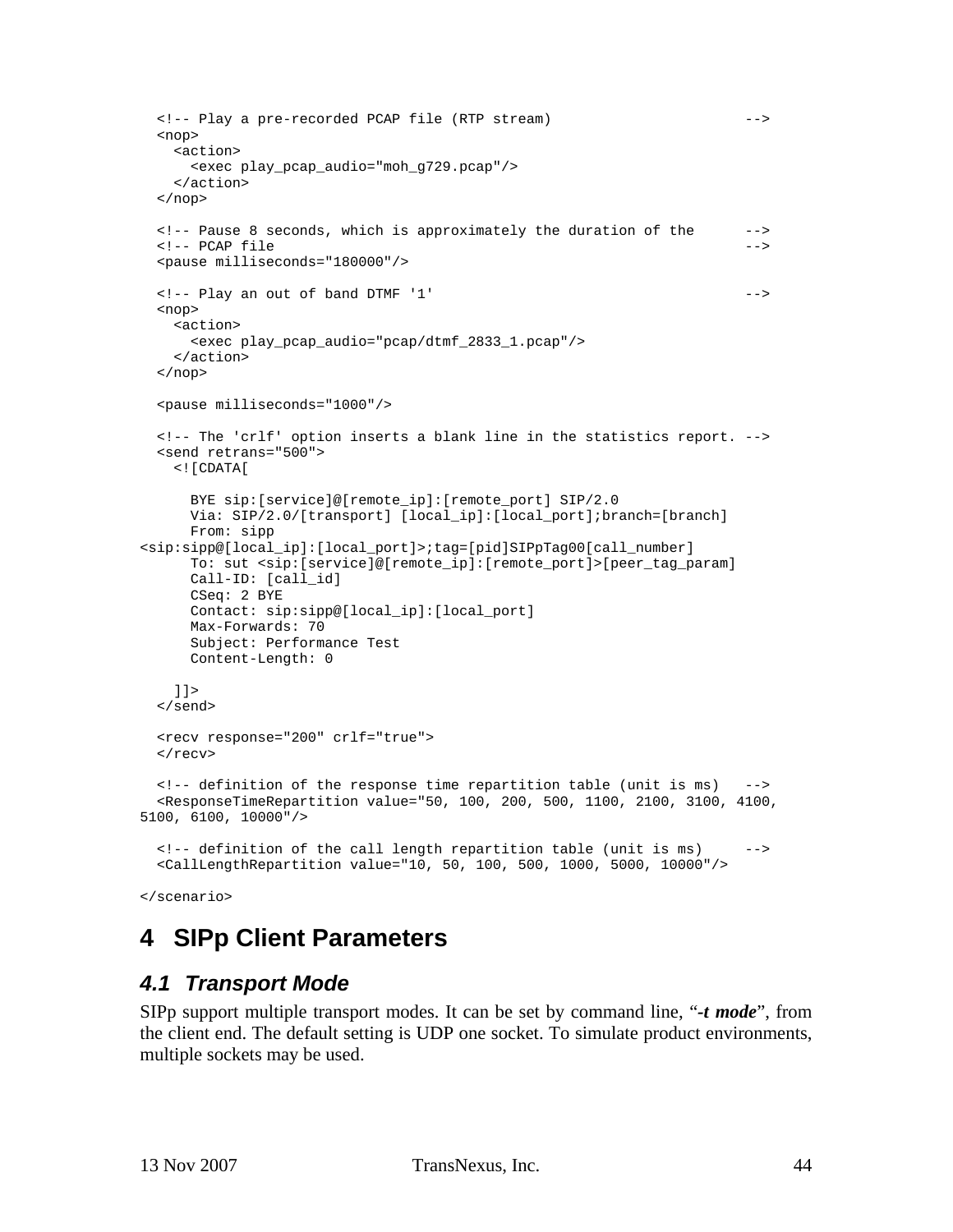### *4.2 Call Limit*

This parameter is used to control the maximum number of simultaneous calls. It can be set by command line, "*-l limit*", from the client end. It should be set to a large number, such as 5000, for heavy load.

### *4.3 Timer Resolution*

This parameter can be set by command line, "*-timer resol ms*", from the client end. The default timer resolution is 200ms. We want a more precise scheduling, this value is set to 50ms.

### *4.4 Frequency*

The call rate can be set by command line, "*-r rate*" and "*-rp period*", from the client end. The real call rate is *rate/period* cps. This parameter should be set according to two facts. First, the total SIP traffic load should reach a certain level. For example, CPU usage of Asterisk B2BUA should reach a certain level. Another fact is the capability of the OSP servers. If the OSP servers cannot handle the heavy traffic load, more OSP servers should be used.

### *4.5 Call Numbers*

This parameter is used to stop the test when the total number of the calls reaches this parameter. It can be set by command line, "*-m number*", from the client end.

### *4.6 Screen Flush Frequency*

This parameter is used to set the flush frequency of displaying test results on the screen. It can be set by command line, "*-f ms*", from the client end. In order to reduce the overhead, this value should be set to a large number, such as 30000.

## **5 Scripts for Running the Test**

### *5.1 Data Collection Scripts*

Sar is used to collect CPU usage and memory usage data. Sar write script is used to start sar to write test info into a data file. Sar read script is used after test to collect the test info from the data file.

### **5.1.1 Sar Write Script**

```
# Usage: wsar.sh count 
# Count is based on 10s internal. 
rm –rf ./data.sar 
sar -o ./data.sar 10 $1 >/dev/null 2>&1 &
```
The count should be set to a value longer than test duration. For example, the test duration is around 15 minutes, since sar normally is started minutes earlier than the test, the count should be at least 120.

**Note**: The old data.sar must be erased. Otherwise, sar read script may collect wrong data.

### **5.1.2 Sar Read Script**

# Usage: rsar.sh start end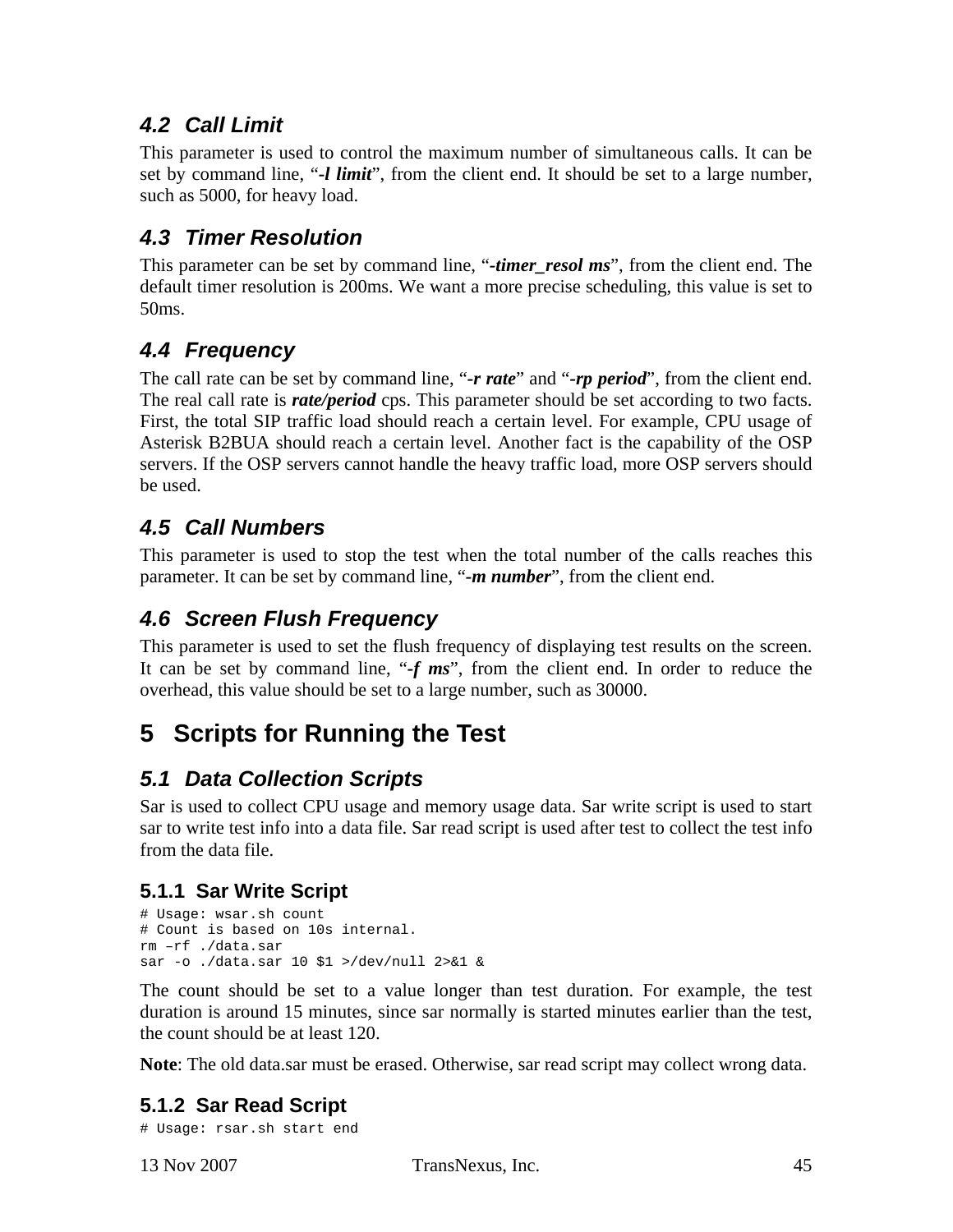# Time in hh:mm:ss format sar -u -r –n DEV -f ./data.sar -s \$1 -e \$2

Since sar records the test data based on local time, to display the test data, the local time must be remembered.

**Note**: sar on t2000 does not support "*-n*" options.

## *5.2 SIPp Scripts*

**Note**:

- SIPp server end should be started before SIPp client is started.
- SIPp client end need root rights to start for pcap feature.

For SIPp client, we need to collect data on the following time intervals:

- Time from INVITE sent until a Trying message received.
- Time from the Trying received to a RINGING message received.

### **5.2.1 Server End**

sipp -sf server.xml -nd -i 172.16.4.60

**Note**: The SIPp server end can be run at background using "*-bg*" command line parameter.

### **5.2.2 Client End**

```
sipp -sf client.xml -m 300 -r 1 -r 2 -1 5000 -s 9876543210 -nd -timer resol 50
-pause_msg_ign -f 30000 -fd 30 172.16.4.32 -trace_stat
```
**Note**: "*-trace\_screen*" can be used to collect the test results.

## **6 Test Procedure**

### *6.1 Start Test*

- Restart SIPp server on fedora3
- Start sar write script on fedora3
- Stop OSP Server instance on t2000
- Erase all old CDRs
- Start OSP Server instance
- Start sar write script on t2000
- Restart Asterisk B2BUA on centos4
- Start sar write script on centos4
- Start SIPp client on fedora1/5/8 and NexTransit06 using root account at 0/15/30/45 minute.

### *6.2 After Test*

- Collect statistics data from scressn or client\_<pid>\_screen.log on fedora1 if " *trace\_screen*" is set.
- Collect CDRs from all OSP Server instances and calculate the numbers of different CDRs.
- Run CDR pull on NexOSS to generate traffic report.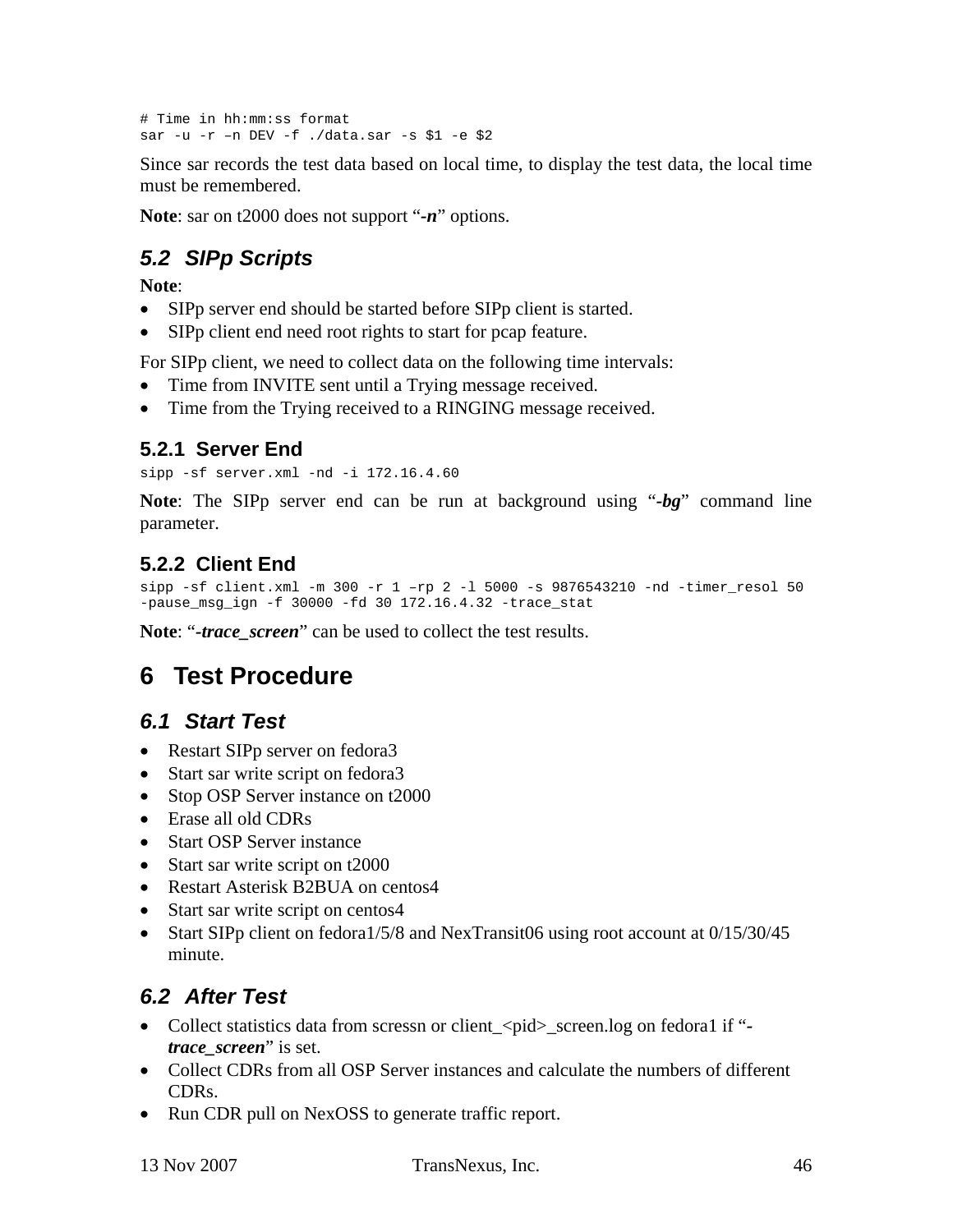• Collect test results using sar read script on all test boxes.

## **7 Test Results**

The test results will be displayed on SIPp client end screens. The total number of calls, successful calls, and failed calls will be displayed.

The number of current calls can be obtained from SIPp client statistics files.

The best condition is all calls complete without any unexpected message and without any message loses.

The Ringing message losing with call completing is acceptable when the traffic is heavy.

A low percentage call failing may be acceptable for very heavy traffic conditions.

#### **Note**:

- 1. The numbers of different CDRs can be calculated using the command "*grep –P "\tTCCode\t" \*.cdr | wc –l*"
- 2. The NexOSS report may contain the calls for other tests.
- 3. OSP Server configuration: 8 instances on T2000
- 4. There are several data about the Asterisk B2BUA performance:
	- Number of attempts
	- SIPp report
	- OSP Server CDRs
	- NexOSS report

SIPp reported number of completed calls is most important. It means from the source side how many calls completed.

NexOSS report came from OSP Server CDRs. They should be totally same. There may be duplicated CDRs, only 16 CDRs, caused by the re-sending BYE messages out of Asterisk B2BUA absorb timeout.

The relationship of the numbers should be:

- Number of internal CDRs  $=$  5  $*$  number of attempts
- Number of SIPp completed calls  $\leq$  number of 16 CDRs

There is another reason that number of 16 CDRs may be larger than number of SIPp completed calls except the duplication, the 200 OK for the BYE messages may reach Asterisk B2BUA but did not reach the SIPp client.

### *7.1 Actual Results*

The following pages present raw data collected from test: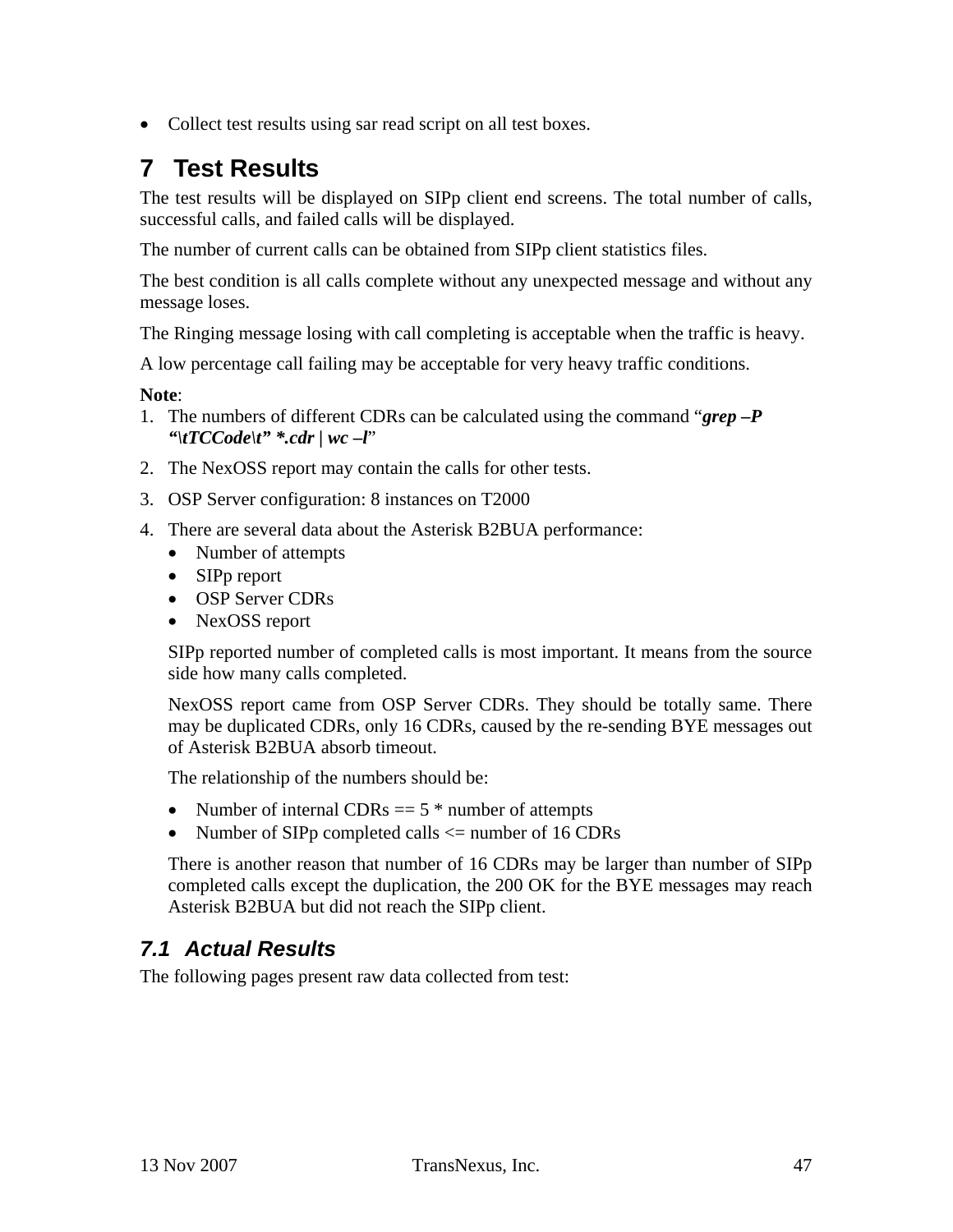| <b>Date Test Performed</b>                    | 8/31/07                      | <b>Host OS</b>     | CentOS 4.4 / 2.6.9-42.ELsmp    |                  |                  |
|-----------------------------------------------|------------------------------|--------------------|--------------------------------|------------------|------------------|
| <b>Test Performed by</b>                      | Di-Shi                       | <b>Host CPU</b>    | Intel Xeon 5140 @ 2.33 GHz * 2 |                  |                  |
| <b>OpenSER Version</b>                        | 1.4.11                       | <b>Host Memory</b> | $4$ GB                         |                  |                  |
| <b>Test Rate (cps)</b>                        |                              | 1                  | $\overline{2}$                 | 3                | $\overline{4}$   |
|                                               | <b>Completed</b>             | 600                | 1200                           | 1800             | 2400             |
|                                               | Completed%                   | 100%               | 100%                           | 100%             | 100%             |
| <b>SIPp Traffic Report</b>                    | <b>Simultaneous Expected</b> | 180                | 360                            | 540              | 720              |
|                                               | <b>Simultaneous Actual</b>   | 184.79             | 368.71                         | 555.71           | 740.50           |
| <b>Analysis of OSP Server CDRs</b>            |                              |                    |                                |                  |                  |
| <b>Internal CDRs</b>                          | <b>Expected</b>              | 3000               | 6000                           | 9000             | 12000            |
|                                               | <b>Actual</b>                | 3000               | 6000                           | 9000             | 12000            |
| <b>Code 16 CDRs</b>                           | <b>Expected</b>              | 600                | 1200                           | 1800             | 2400             |
|                                               | <b>Actual</b>                | 600                | 1200                           | 1800             | 2400             |
| <b>SIP 1 CDRs</b>                             | <b>Expected</b>              | ~100               | ~100                           | ~1000            | ~1200            |
|                                               | <b>Actual</b>                | 181                | 409                            | 1168             | 1066             |
|                                               | <b>Expected</b>              | ~1000              | ~1800                          | ~2700            | ~1000            |
| <b>SIP 18 CDRs</b>                            | <b>Actual</b>                | 880                | 1489                           | 3491             | 3810             |
|                                               | <b>Expected</b>              | $\overline{0}$     | $\overline{0}$                 | $\overline{0}$   | $\overline{0}$   |
| <b>All Other Error CDRs</b>                   | <b>Actual</b>                | $\overline{0}$     | $\overline{0}$                 | $\mathbf{0}$     | $\overline{0}$   |
| <b>NexOSS Traffic Report</b>                  |                              |                    |                                |                  |                  |
| <b>16 Normal Call Clearing</b>                | <b>Expected</b>              | 600                | 1200                           | 1800             | 2400             |
|                                               | <b>Actual</b>                | 600                | 1200                           | 1800             | 2400             |
| SIP1                                          | <b>Expected</b>              | ~100               | ~100                           | ~1000            | ~1200            |
|                                               | <b>Actual</b>                | 181                | 409                            | 1168             | 1066             |
| <b>SIP 18</b>                                 | <b>Expected</b>              | ~1000              | ~1800                          | ~2700            | ~100             |
|                                               | <b>Actual</b>                | 880                | 1489                           | 3491             | 3810             |
| <b>All Other</b>                              | <b>Expected</b>              | $\boldsymbol{0}$   | $\boldsymbol{0}$               | $\mathbf{0}$     | $\boldsymbol{0}$ |
|                                               | <b>Actual</b>                | $\overline{0}$     | $\mathbf{0}$                   | $\mathbf{0}$     | $\overline{0}$   |
| <b>System Utilization</b>                     |                              |                    |                                |                  |                  |
|                                               | <b>CPU</b> idle              | 95.50%             | 89.29%                         | 82.03%           | 71.40%           |
| <b>Asterisk Server</b>                        | <b>Memory</b>                | 0.70%              | 1.38%                          | 2.06%            | 2.65%            |
|                                               | $RX/TX$ (MB/s)               | 1.97/1.97          | 3.97/3.97                      | 5.94/5.95        | 8.00/8.01        |
| <b>SIPp Average Response Time Repartition</b> |                              |                    |                                |                  |                  |
|                                               | $< 50$ ms                    | 600                | 1200                           | 1800             | 2400             |
|                                               | $< 100$ ms                   | $\overline{0}$     | $\mathbf{0}$                   | $\mathbf{0}$     | $\overline{0}$   |
| <b>Invite to Trying</b>                       | $< 200$ ms                   | $\mathbf{0}$       | $\boldsymbol{0}$               | $\boldsymbol{0}$ | $\boldsymbol{0}$ |
|                                               | $< 500$ ms                   | $\theta$           | $\mathbf{0}$                   | $\mathbf{0}$     | $\theta$         |
|                                               | $> 500$ ms                   | $\theta$           | $\boldsymbol{0}$               | $\Omega$         | $\theta$         |
|                                               | $< 0.1$ s                    | 75                 | 352                            | 268              | 613              |
|                                               | $< 1.1$ s                    | $\overline{0}$     | $\overline{0}$                 | $\mathbf{0}$     | $\theta$         |
|                                               | $< 2.1$ s                    | 264                | 323                            | 374              | 622              |
|                                               | $<$ 3.1 s                    | $\overline{0}$     | $\overline{0}$                 | $\mathbf{0}$     | $\overline{0}$   |
| <b>Trying to Ringing</b>                      | $< 4.1$ s                    | 167                | 409                            | 357              | 307              |
|                                               | $< 5.1$ s                    | $\Omega$           | $\Omega$                       | $\overline{0}$   | $\Omega$         |
|                                               | $< 6.1$ s                    | 94                 | 116                            | 801              | 858              |
|                                               | < 10 s                       | $\Omega$           | $\overline{0}$                 | $\Omega$         | $\mathbf{0}$     |
|                                               | >10 s                        | $\overline{0}$     | $\overline{0}$                 | $\Omega$         | $\overline{0}$   |

### **7.1.1 Test Results without Codec Translation**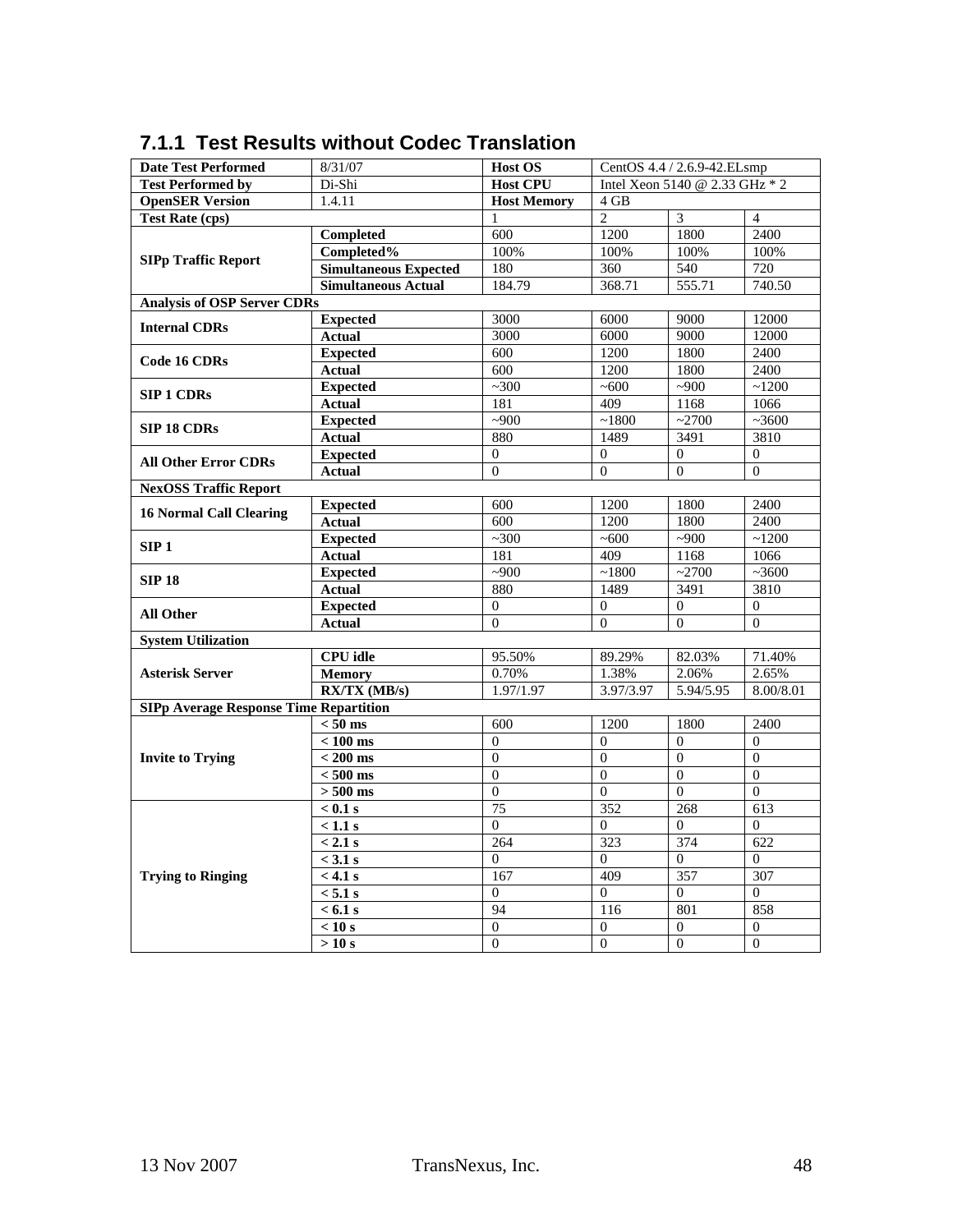| <b>Date Test Performed</b>                    | 8/31/07                      | <b>Host OS</b>     | CentOS 4.4 / 2.6.9-42.ELsmp    |                |              |  |
|-----------------------------------------------|------------------------------|--------------------|--------------------------------|----------------|--------------|--|
| <b>Test Performed by</b>                      | Di-Shi                       | <b>Host CPU</b>    | Intel Xeon 5140 @ 2.33 GHz * 2 |                |              |  |
| <b>OpenSER Version</b>                        | 1.4.11                       | <b>Host Memory</b> | 4 GB                           |                |              |  |
| <b>Test Rate (cps)</b>                        |                              | 5                  | 6                              | $\overline{7}$ | 8            |  |
|                                               | Completed                    | 3000               | 3600                           | 4200           | 4800         |  |
|                                               | Completed%                   | 100%               | 100%                           | 100%           | 100%         |  |
| <b>SIPp Traffic Report</b>                    | <b>Simultaneous Expected</b> | 900                | 1080                           | 1200           | 1440         |  |
|                                               | <b>Simultaneous Actual</b>   | 924.22             | 1112.71                        | 1293.35        | 1474.21      |  |
| <b>Analysis of OSP Server CDRs</b>            |                              |                    |                                |                |              |  |
| <b>Internal CDRs</b>                          | <b>Expected</b>              | 15000              | 18000                          | 21000          | 24000        |  |
|                                               | <b>Actual</b>                | 15000              | 18000                          | 21000          | 24000        |  |
| <b>Code 16 CDRs</b>                           | <b>Expected</b>              | 3000               | 3600                           | 4200           | 4800         |  |
|                                               | <b>Actual</b>                | 3000               | 3600                           | 4200           | 4800         |  |
| <b>SIP 1 CDRs</b>                             | <b>Expected</b>              | ~1500              | ~1800                          | ~2100          | ~2400        |  |
|                                               | <b>Actual</b>                | 2059               | 1992                           | 2141           | 2028         |  |
|                                               | <b>Expected</b>              | ~14500             | ~5400                          | ~100           | ~1200        |  |
| <b>SIP 18 CDRs</b>                            | <b>Actual</b>                | 5719               | 6794                           | 6915           | 6792         |  |
| <b>All Other Error CDRs</b>                   | <b>Expected</b>              | $\mathbf{0}$       | $\mathbf{0}$                   | $\overline{0}$ | $\mathbf{0}$ |  |
|                                               | <b>Actual</b>                | $\theta$           | $\Omega$                       | $\theta$       | $\theta$     |  |
| <b>NexOSS Traffic Report</b>                  |                              |                    |                                |                |              |  |
| <b>16 Normal Call Clearing</b>                | <b>Expected</b>              | 3000               | 3600                           | 4200           | 4800         |  |
|                                               | <b>Actual</b>                | 3000               | 3600                           | 4200           | 4800         |  |
| SIP1                                          | <b>Expected</b>              | ~1500              | ~1800                          | ~2100          | ~2400        |  |
|                                               | Actual                       | 2059               | 1992                           | 2141           | 2028         |  |
| <b>SIP 18</b>                                 | <b>Expected</b>              | $-4500$            | ~5400                          | ~100           | ~27200       |  |
|                                               | <b>Actual</b>                | 5719               | 6794                           | 6915           | 6792         |  |
| <b>All Other</b>                              | <b>Expected</b>              | $\mathbf{0}$       | $\mathbf{0}$                   | $\mathbf{0}$   | $\mathbf{0}$ |  |
|                                               | <b>Actual</b>                | $\Omega$           | $\mathbf{0}$                   | $\Omega$       | $\mathbf{0}$ |  |
| <b>System Utilization</b>                     |                              |                    |                                |                |              |  |
|                                               | <b>CPU</b> idle              | 60.09%             | 44.96%                         | 30.62%         | 14.02%       |  |
| <b>Asterisk Server</b>                        | <b>Memory</b>                | 3.24%              | 4.01%                          | 4.59%          | 5.31%        |  |
|                                               | $RX/TX$ (MB/s)               | 9.88/9.90          | 11.81/11.83                    | 13.55/13.56    | 15.47/15.49  |  |
| <b>SIPp Average Response Time Repartition</b> |                              |                    |                                |                |              |  |
|                                               | $< 50$ ms                    | 3000               | 3599                           | 3752           | 4131         |  |
|                                               | $< 100 \text{ ms}$           | $\mathbf{0}$       | 1                              | 211            | 213          |  |
| <b>Invite to Trying</b>                       | $< 200$ ms                   | $\boldsymbol{0}$   | $\boldsymbol{0}$               | 138            | 145          |  |
|                                               | $< 500$ ms                   | $\Omega$           | $\Omega$                       | 74             | 176          |  |
|                                               | $> 500$ ms                   | $\Omega$           | $\Omega$                       | 25             | 135          |  |
|                                               | $< 0.1$ s                    | 372                | 647                            | 802            | 1144         |  |
|                                               | $< 1.1$ s                    | $\mathbf{0}$       | $\mathbf{0}$                   | 48             | 80           |  |
|                                               | $< 2.1$ s                    | 603                | 503                            | 689            | 1166         |  |
|                                               | $<$ 3.1 s                    | $\theta$           | $\overline{0}$                 | 55             | 147          |  |
| <b>Trying to Ringing</b>                      | $< 4.1$ s                    | 959                | 1059                           | 1472           | 1011         |  |
|                                               | < 5.1 s                      | $\Omega$           | $\Omega$                       | 164            | 282          |  |
|                                               | $< 6.1$ s                    | 1066               | 1391                           | 871            | 687          |  |
|                                               | < 10 s                       | $\Omega$           | $\overline{0}$                 | 99             | 283          |  |
|                                               | >10 s                        | $\overline{0}$     | $\overline{0}$                 | $\Omega$       | $\Omega$     |  |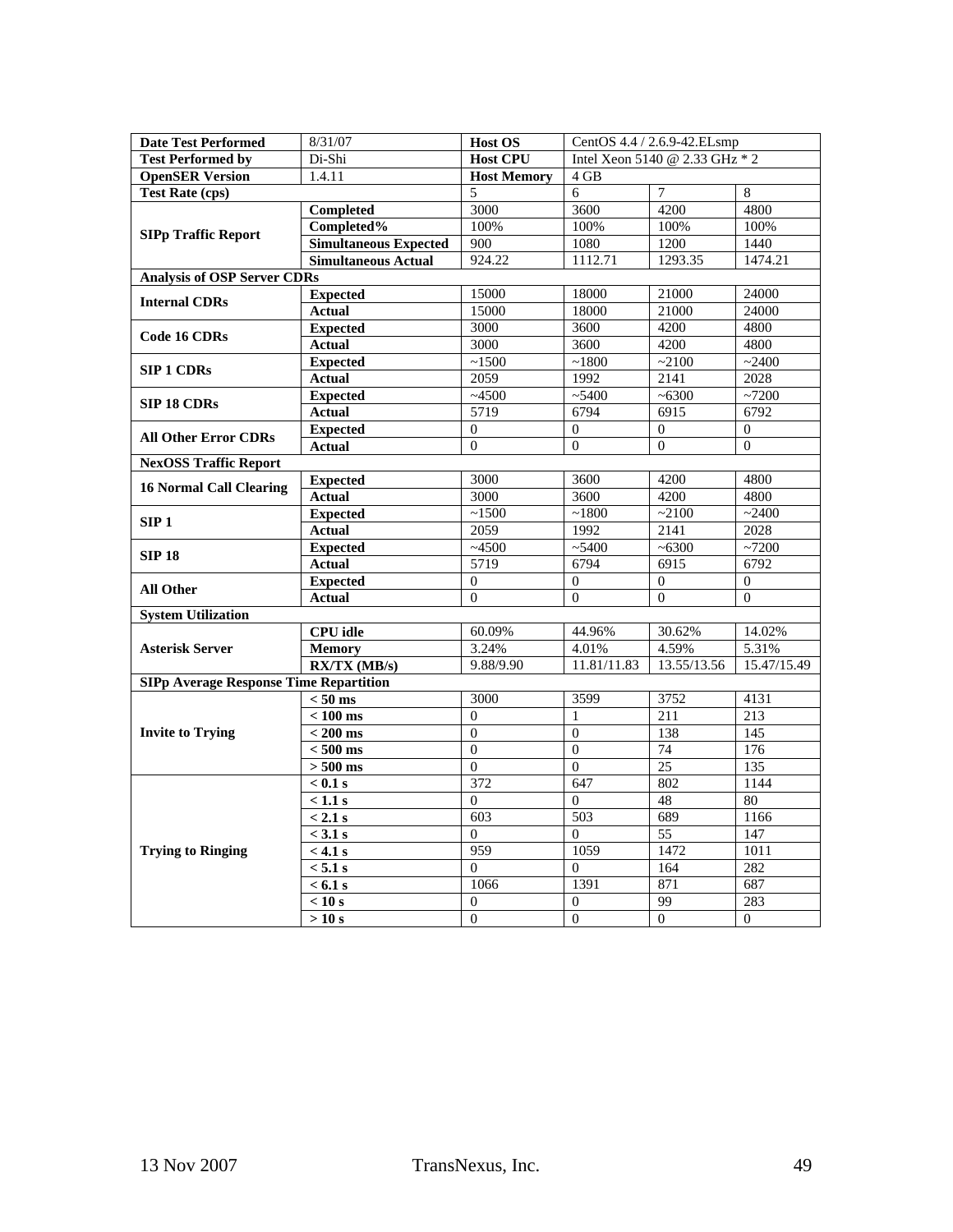| <b>Date Test Performed</b>                    | 9/6/07                       | <b>Host OS</b>     | CentOS 4.4 / 2.6.9-42.ELsmp    |
|-----------------------------------------------|------------------------------|--------------------|--------------------------------|
| <b>Test Performed by</b>                      | Di-Shi                       | <b>Host CPU</b>    | Intel Xeon 5140 @ 2.33 GHz * 2 |
| <b>OpenSER Version</b>                        | 1.4.11                       | <b>Host Memory</b> | 4 GB                           |
| <b>Test Rate (cps)</b>                        |                              | 8.5                |                                |
|                                               | <b>Completed</b>             | 5100               |                                |
|                                               | Completed%                   | 100%               |                                |
| <b>SIPp Traffic Report</b>                    | <b>Simultaneous Expected</b> | 1530               |                                |
|                                               | <b>Simultaneous Actual</b>   | 1563.42            |                                |
| <b>Analysis of OSP Server CDRs</b>            |                              |                    |                                |
| <b>Internal CDRs</b>                          | <b>Expected</b>              | 25500              |                                |
|                                               | <b>Actual</b>                | 25500              |                                |
| <b>Code 16 CDRs</b>                           | <b>Expected</b>              | 5100               |                                |
|                                               | <b>Actual</b>                | 5100               |                                |
| <b>SIP 1 CDRs</b>                             | <b>Expected</b>              | $-2550$            |                                |
|                                               | <b>Actual</b>                | 2062               |                                |
| <b>SIP 18 CDRs</b>                            | <b>Expected</b>              | $~10-7650$         |                                |
|                                               | <b>Actual</b>                | 6667               |                                |
| <b>All Other Error CDRs</b>                   | <b>Expected</b>              | $\mathbf{0}$       |                                |
|                                               | <b>Actual</b>                | $\overline{0}$     |                                |
| <b>NexOSS Traffic Report</b>                  |                              |                    |                                |
| <b>16 Normal Call Clearing</b>                | <b>Expected</b>              | 5100               |                                |
|                                               | <b>Actual</b>                | 5100               |                                |
| SIP1                                          | <b>Expected</b>              | $-2550$            |                                |
|                                               | Actual                       | 2062               |                                |
| <b>SIP 18</b>                                 | <b>Expected</b>              | $~10-7650$         |                                |
|                                               | <b>Actual</b>                | 6667               |                                |
| <b>All Other</b>                              | <b>Expected</b>              | $\mathbf{0}$       |                                |
|                                               | <b>Actual</b>                | $\overline{0}$     |                                |
| <b>System Utilization</b>                     |                              |                    |                                |
|                                               | <b>CPU</b> idle              | 8.17%              |                                |
| <b>Asterisk Server</b>                        | <b>Memory</b>                | 5.48%              |                                |
|                                               | $RX/TX$ (MB/s)               | 16.36/16.38        |                                |
| <b>SIPp Average Response Time Repartition</b> |                              |                    |                                |
|                                               | $< 50$ ms                    | 4594               |                                |
|                                               | $< 100$ ms                   | 253                |                                |
| <b>Invite to Trying</b>                       | $< 200 \text{ ms}$           | 155                |                                |
|                                               | $< 500$ ms                   | 96                 |                                |
|                                               | $> 500$ ms                   | $\overline{2}$     |                                |
|                                               | $< 0.1$ s                    | 1308               |                                |
|                                               | $\overline{<1.1s}$           | 69                 |                                |
|                                               | $< 2.1$ s                    | 1406               |                                |
|                                               | $<$ 3.1 s                    | 241                |                                |
| <b>Trying to Ringing</b>                      | $< 4.1$ s                    | 955                |                                |
|                                               | < 5.1 s                      | 253                |                                |
|                                               | $< 6.1$ s                    | 562                |                                |
|                                               | < 10 s                       | 306                |                                |
|                                               | >10 s                        | $\mathbf{0}$       |                                |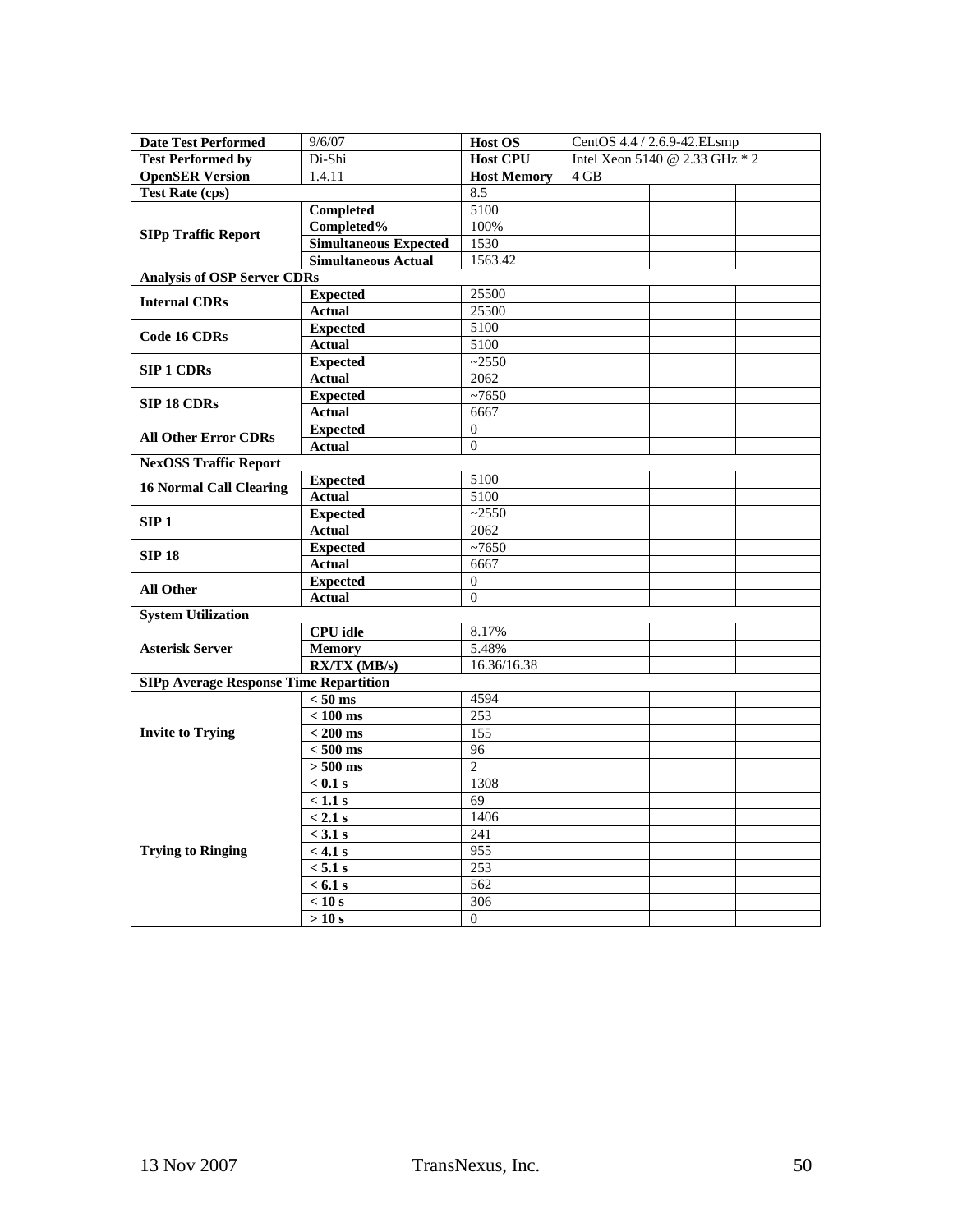| <b>Date Test Performed</b>                    | 9/11/07                      | <b>Host OS</b>     |                                | CentOS 4.4 / 2.6.9-42.ELsmp |                  |
|-----------------------------------------------|------------------------------|--------------------|--------------------------------|-----------------------------|------------------|
| <b>Test Performed by</b>                      | Di-Shi                       | <b>Host CPU</b>    | Intel Xeon 5140 @ 2.33 GHz * 2 |                             |                  |
| <b>OpenSER Version</b>                        | 1.4.11                       | <b>Host Memory</b> | $4$ GB                         |                             |                  |
| <b>Test Rate (cps)</b>                        |                              | 0.5                | 1                              | $\overline{1.5}$            | 2                |
|                                               | <b>Completed</b>             | 300                | 600                            | 900                         | 1200             |
|                                               | Completed%                   | 100%               | 100%                           | 100%                        | 100%             |
| <b>SIPp Traffic Report</b>                    | <b>Simultaneous Expected</b> | 90                 | 180                            | 270                         | 360              |
|                                               | <b>Simultaneous Actual</b>   | 91.71              | 183.50                         | 276.64                      | 369.36           |
| <b>Analysis of OSP Server CDRs</b>            |                              |                    |                                |                             |                  |
|                                               | <b>Expected</b>              | 1500               | 3000                           | 4500                        | 6000             |
| <b>Internal CDRs</b>                          | <b>Actual</b>                | 1500               | 3000                           | 4500                        | 6000             |
|                                               | <b>Expected</b>              | 300                | 600                            | 900                         | 1200             |
| <b>Code 16 CDRs</b>                           | <b>Actual</b>                | 300                | 600                            | 900                         | 1200             |
| <b>SIP 1 CDRs</b>                             | <b>Expected</b>              | ~150               | $\overline{\sim}300$           | ~1450                       | ~100             |
|                                               | <b>Actual</b>                | 110                | 136                            | 477                         | 710              |
|                                               | <b>Expected</b>              | $-450$             | $-900$                         | ~1350                       | ~1800            |
| <b>SIP 18 CDRs</b>                            | <b>Actual</b>                | 277                | 533                            | 1368                        | 1797             |
|                                               | <b>Expected</b>              | $\mathbf{0}$       | $\theta$                       | $\overline{0}$              | $\mathbf{0}$     |
| <b>All Other Error CDRs</b>                   | <b>Actual</b>                | $\overline{0}$     | $\overline{0}$                 | $\mathbf{0}$                | $\overline{0}$   |
| <b>NexOSS Traffic Report</b>                  |                              |                    |                                |                             |                  |
| <b>16 Normal Call Clearing</b>                | <b>Expected</b>              | 300                | 600                            | 900                         | 1200             |
|                                               | <b>Actual</b>                | 300                | 600                            | 900                         | 1200             |
| SIP1                                          | <b>Expected</b>              | ~150               | ~100                           | ~1450                       | ~100             |
|                                               | Actual                       | 110                | 136                            | 477                         | 710              |
| <b>SIP 18</b>                                 | <b>Expected</b>              | ~1450              | $-900$                         | ~1350                       | ~1800            |
|                                               | <b>Actual</b>                | 277                | 533                            | 1368                        | 1797             |
| <b>All Other</b>                              | <b>Expected</b>              | $\overline{0}$     | $\overline{0}$                 | $\mathbf{0}$                | $\overline{0}$   |
|                                               | <b>Actual</b>                | $\mathbf{0}$       | $\overline{0}$                 | $\mathbf{0}$                | $\mathbf{0}$     |
| <b>System Utilization</b>                     |                              |                    |                                |                             |                  |
|                                               | <b>CPU</b> idle              | 79.17%             | 59.35%                         | 37.99%                      | 18.37%           |
| <b>Asterisk Server</b>                        | <b>Memory</b>                | 0.78%              | 1.17%                          | 2.01%                       | 2.47%            |
|                                               | $RX/TX$ (MB/s)               | 0.98/0.36          | 1.94/0.71                      | 2.97/1.09                   | 3.85/1.41        |
| <b>SIPp Average Response Time Repartition</b> |                              |                    |                                |                             |                  |
|                                               | $< 50$ ms                    | 300                | 600                            | 900                         | 1200             |
|                                               | $< 100 \text{ ms}$           | $\mathbf{0}$       | $\overline{0}$                 | $\overline{0}$              | $\overline{0}$   |
| <b>Invite to Trying</b>                       | $< 200$ ms                   | $\theta$           | $\mathbf{0}$                   | $\Omega$                    | $\Omega$         |
|                                               | $< 500$ ms                   | $\mathbf{0}$       | $\boldsymbol{0}$               | $\mathbf{0}$                | $\overline{0}$   |
|                                               | $> 500$ ms                   | $\theta$           | $\theta$                       | $\Omega$                    | $\theta$         |
|                                               | $< 0.1$ s                    | $\overline{1}45$   | 250                            | 231                         | 346              |
|                                               | $\sqrt{1.1}$ s               | $\mathbf{0}$       | 0                              | $\overline{0}$              | $\mathbf{0}$     |
|                                               | $< 2.1$ s                    | 61                 | 256                            | 215                         | 222              |
|                                               | $<$ 3.1 s                    | $\overline{0}$     | $\theta$                       | $\overline{0}$              | $\mathbf{0}$     |
| <b>Trying to Ringing</b>                      | $< 4.1$ s                    | 66                 | 5                              | 209                         | 321              |
|                                               | $< 5.1$ s                    | $\boldsymbol{0}$   | $\boldsymbol{0}$               | $\Omega$                    | $\boldsymbol{0}$ |
|                                               | $< 6.1$ s                    | 28                 | 89                             | 245                         | 311              |
|                                               | $\overline{<10}$ s           | $\mathbf{0}$       | $\mathbf{0}$                   | $\overline{0}$              | $\theta$         |
|                                               | $>10$ s                      | $\theta$           | $\Omega$                       | $\Omega$                    | $\boldsymbol{0}$ |

### **7.1.2 Test Results with G711 Alaw to Digium G729**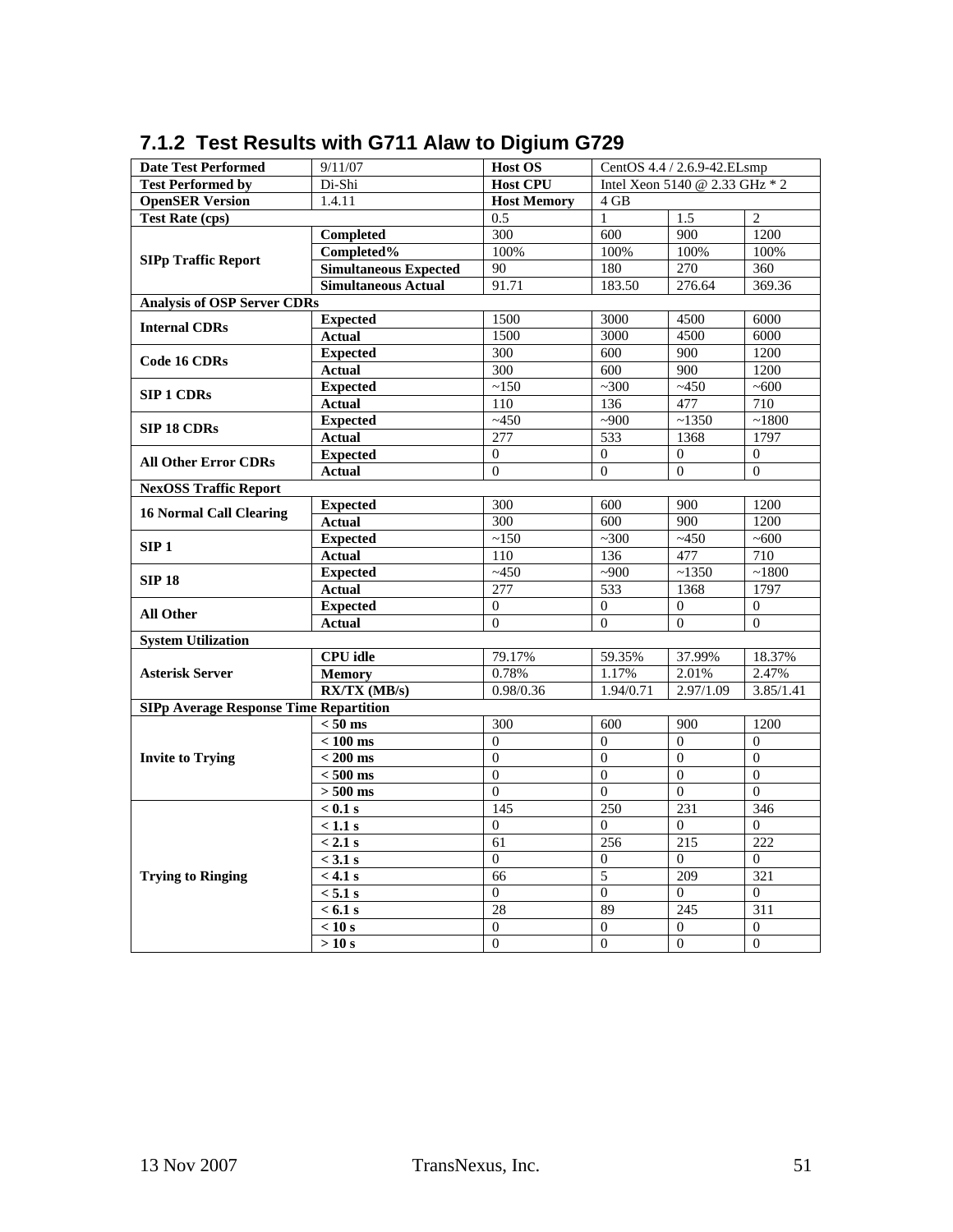| <b>Date Test Performed</b>                    | 9/11/07                      | Host OS            | CentOS 4.4 / 2.6.9-42.ELsmp    |
|-----------------------------------------------|------------------------------|--------------------|--------------------------------|
| <b>Test Performed by</b>                      | Di-Shi                       | <b>Host CPU</b>    | Intel Xeon 5140 @ 2.33 GHz * 2 |
| <b>OpenSER Version</b>                        | 1.4.11                       | <b>Host Memory</b> | 4 GB                           |
| <b>Test Rate (cps)</b>                        |                              | 2.25               |                                |
|                                               | <b>Completed</b>             | 1350               |                                |
|                                               | Completed%                   | 100%               |                                |
| <b>SIPp Traffic Report</b>                    | <b>Simultaneous Expected</b> | 405                |                                |
|                                               | <b>Simultaneous Actual</b>   | 414.57             |                                |
| <b>Analysis of OSP Server CDRs</b>            |                              |                    |                                |
| <b>Internal CDRs</b>                          | <b>Expected</b>              | 6750               |                                |
|                                               | <b>Actual</b>                | 6750               |                                |
| <b>Code 16 CDRs</b>                           | <b>Expected</b>              | 1350               |                                |
|                                               | <b>Actual</b>                | 1350               |                                |
| <b>SIP 1 CDRs</b>                             | <b>Expected</b>              | ~100               |                                |
|                                               | <b>Actual</b>                | 553                |                                |
| <b>SIP 18 CDRs</b>                            | <b>Expected</b>              | ~2025              |                                |
|                                               | <b>Actual</b>                | 1915               |                                |
| <b>All Other Error CDRs</b>                   | <b>Expected</b>              | $\Omega$           |                                |
|                                               | <b>Actual</b>                | $\theta$           |                                |
| <b>NexOSS Traffic Report</b>                  |                              |                    |                                |
| <b>16 Normal Call Clearing</b>                | <b>Expected</b>              | 1350               |                                |
|                                               | <b>Actual</b>                | 1350               |                                |
| SIP <sub>1</sub>                              | <b>Expected</b>              | ~100               |                                |
|                                               | <b>Actual</b>                | 553                |                                |
| <b>SIP 18</b>                                 | <b>Expected</b>              | $\overline{2025}$  |                                |
|                                               | <b>Actual</b>                | 1915               |                                |
| All Other                                     | <b>Expected</b>              | $\overline{0}$     |                                |
|                                               | <b>Actual</b>                | $\overline{0}$     |                                |
| <b>System Utilization</b>                     |                              |                    |                                |
|                                               | CPU idle                     | 6.67%              |                                |
| <b>Asterisk Server</b>                        | <b>Memory</b>                | 3.12%              |                                |
|                                               | $RX/TX$ (MB/s)               | 4.34/1.59          |                                |
| <b>SIPp Average Response Time Repartition</b> |                              |                    |                                |
|                                               | $< 50$ ms                    | 1350               |                                |
|                                               | $< 100 \text{ ms}$           | $\Omega$           |                                |
| <b>Invite to Trying</b>                       | $< 200 \text{ ms}$           | $\theta$           |                                |
|                                               | $< 500$ ms                   | $\theta$           |                                |
|                                               | $> 500 \text{ ms}$           | $\Omega$           |                                |
|                                               | $< 0.1$ s                    | 408                |                                |
|                                               | $< 1.1$ s                    | $\theta$           |                                |
|                                               | $< 2.1$ s                    | 299                |                                |
|                                               | $<$ 3.1 s                    | $\overline{0}$     |                                |
| <b>Trying to Ringing</b>                      | $< 4.1$ s                    | $\overline{313}$   |                                |
|                                               | < 5.1 s                      | $\Omega$           |                                |
|                                               | $< 6.1$ s                    | 330                |                                |
|                                               | < 10 s                       | $\overline{0}$     |                                |
|                                               | >10 s                        | $\Omega$           |                                |